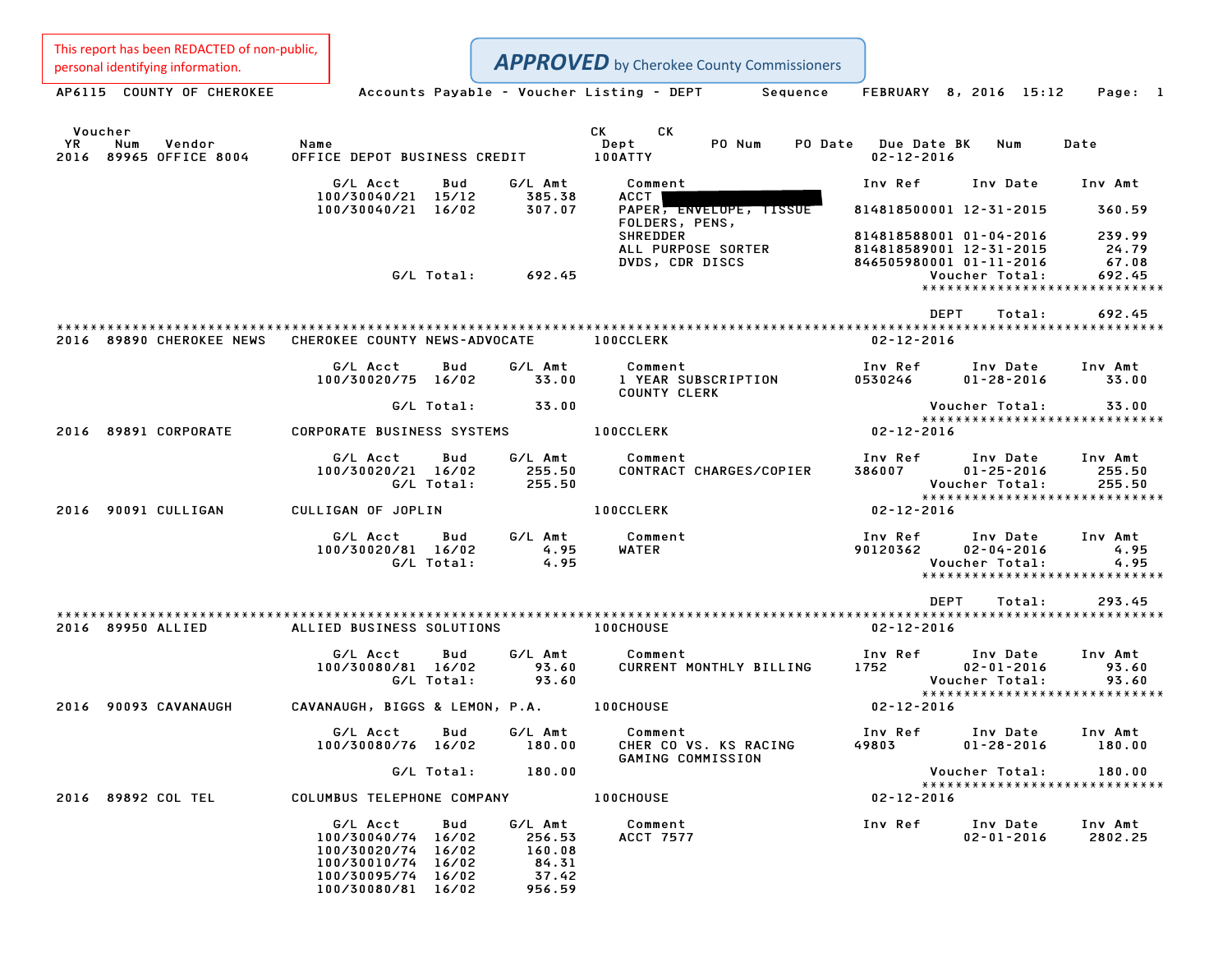|    | AP6115 COUNTY OF CHEROKEE |                                                                                                                                                                |                   |                                                                            | Accounts Payable – Voucher Listing – DEPT         Sequence                                              |                                  | FEBRUARY 8, 2016 15:12                                               | Page: 2                               |
|----|---------------------------|----------------------------------------------------------------------------------------------------------------------------------------------------------------|-------------------|----------------------------------------------------------------------------|---------------------------------------------------------------------------------------------------------|----------------------------------|----------------------------------------------------------------------|---------------------------------------|
|    | Voucher                   |                                                                                                                                                                |                   |                                                                            | СK<br>CK                                                                                                |                                  |                                                                      |                                       |
| YR | Num<br>Vendor             | Name<br>100/30150/74 16/02<br>100/30070/74 16/02<br>100/30090/74 16/02<br>100/30050/74 16/02<br>100/30030/74 16/02<br>100/30190/74 16/02<br>230/30230/74 16/02 | G/L Total:        | 110.00<br>513.61<br>92.49<br>84.49<br>150.42<br>79.95<br>276.36<br>2802.25 | PO Num<br>Dept<br>PO Date                                                                               | <b>Due Date BK</b>               | Num<br>Voucher Total:                                                | Date<br>2802.25                       |
|    |                           | 2016 89972 CRAWFORD CLERK CRAWFORD COUNTY CLERK                                                                                                                |                   |                                                                            | <b>100CHOUSE</b>                                                                                        | $02 - 12 - 2016$                 | *****************************                                        |                                       |
|    |                           | G/L Acct<br>100/30080/89 16/02                                                                                                                                 | Bud               | G/L Amt<br>868.01                                                          | Comment<br>DISTRICT CORONERS SALARY<br>CHEROKEE COUNTY PORTION<br>JANUARY 2016                          | Inv Ref                          | Inv Date<br>$02 - 01 - 2016$                                         | Inv Amt<br>868.01                     |
|    |                           |                                                                                                                                                                | G/L Total:        | 868.01                                                                     |                                                                                                         |                                  | Voucher Total:<br>*****************************                      | 868.01                                |
|    |                           | 2016 89973 FIRST AMERICAN FIRST AMERICAN TITLE KANSAS AGENCY, 100CHOUSE                                                                                        |                   |                                                                            |                                                                                                         | 02-12-2016                       |                                                                      |                                       |
|    |                           | G/L Acct<br>100/30080/89 16/02                                                                                                                                 | Bud               | G/L Amt<br>2900.00                                                         | Comment<br>BINDER #11 TRACTS 272-306<br>29 TRACTS                                                       | Inv Ref                          | Inv Date<br>$01 - 06 - 2016$                                         | Inv Amt<br>2900.00                    |
|    |                           |                                                                                                                                                                | G/L Total:        | 2900.00                                                                    |                                                                                                         |                                  | Voucher Total:<br>*****************************                      | 2900.00                               |
|    | 2016 89978 FRONTIER       | FRONTIER FORENSICS PA                                                                                                                                          |                   |                                                                            | <b>100CHOUSE</b>                                                                                        | 02-12-2016                       |                                                                      |                                       |
|    |                           | G/L Acct<br>100/30080/89 16/02                                                                                                                                 | Bud               | G/L Amt<br>1950.00                                                         | Comment<br>AUTOPSY FEES                                                                                 | Inv Ref                          | Inv Date                                                             | Inv Amt                               |
|    |                           |                                                                                                                                                                | G/L Total:        | 1950.00                                                                    |                                                                                                         | L1510107<br>L1510112<br>L1510130 | 01-27-2016<br>$01 - 27 - 2016$<br>$02 - 03 - 2016$<br>Voucher Total: | 650.00<br>650.00<br>650.00<br>1950.00 |
|    |                           | 2016 90005 KS DEPT OF REVE KANSAS DEPARTMENT OF REVENUE                                                                                                        |                   |                                                                            | <b>100CHOUSE</b>                                                                                        | $02 - 12 - 2016$                 | *****************************                                        |                                       |
|    |                           | G/L Acct<br>100/30080/73 16/02                                                                                                                                 | Bud               | G/L Amt<br>668.04                                                          | Comment<br>MILEAGE/DRIVERS LICENSE                                                                      | Inv Ref<br>$2016 - 7$            | Inv Date<br>$02 - 02 - 2016$                                         | Inv Amt<br>668.04                     |
|    |                           |                                                                                                                                                                | G/L Total:        | 668.04                                                                     | <b>BAXTER SPRINGS</b>                                                                                   |                                  | Voucher Total:                                                       | 668.04                                |
|    | 2016 89977 KS GAS         | KANSAS GAS SERVICE                                                                                                                                             |                   |                                                                            | <b>100CHOUSE</b>                                                                                        | 02-12-2016                       | *****************************                                        |                                       |
|    |                           | G/L Acct<br>100/30080/81 16/02                                                                                                                                 | Bud<br>G/L Total: | G/L Amt<br>1168.74<br>1168.74                                              | Comment<br>ACCT 510241094 1188724 27                                                                    | Inv Ref                          | Inv Date<br>01-29-2016<br>Voucher Total:                             | Inv Amt<br>1168.74<br>1168.74         |
|    | 2016 89938 SHOOK          | SHOOK, HARDY & BACON LLP                                                                                                                                       |                   |                                                                            | <b>100CHOUSE</b>                                                                                        | 02-12-2016                       | *****************************                                        |                                       |
|    |                           | G/L Acct<br>100/30080/89 16/02                                                                                                                                 | Bud               | G/L Amt<br>58581.83                                                        | Comment<br>PROFESSIONAL SERVICES<br>DISBURSEMENTS DEC 31,2015<br>RACING/GAMING COMMISSION<br>CKKS238151 | Inv Ref<br>1837921               | Inv Date<br>$01 - 14 - 2016$                                         | Inv Amt<br>58581.83                   |
|    |                           |                                                                                                                                                                | G/L Total:        | 58581.83                                                                   |                                                                                                         |                                  | Voucher Total:<br>*****************************                      | 58581.83                              |
|    |                           |                                                                                                                                                                |                   |                                                                            |                                                                                                         |                                  |                                                                      |                                       |
|    |                           |                                                                                                                                                                |                   |                                                                            |                                                                                                         |                                  | <b>DEPT</b><br>Total:                                                | 69212.47                              |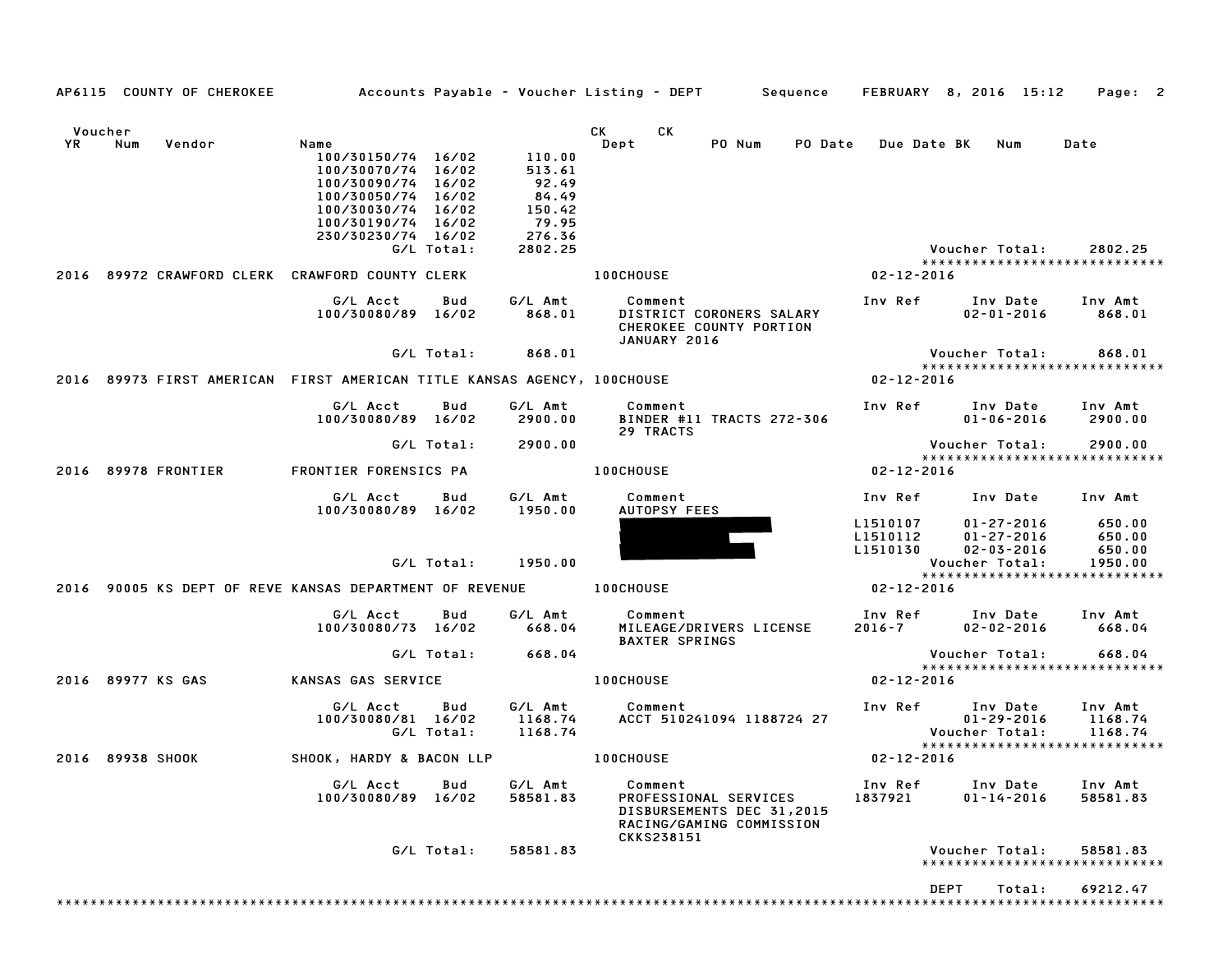|               |                                                                        |                                |                   |                           | Accounts Payable – Voucher Listing – DEPT         Sequence         |                                         |                                                                                  |                                |
|---------------|------------------------------------------------------------------------|--------------------------------|-------------------|---------------------------|--------------------------------------------------------------------|-----------------------------------------|----------------------------------------------------------------------------------|--------------------------------|
|               | AP6115 COUNTY OF CHEROKEE                                              |                                |                   |                           |                                                                    |                                         | FEBRUARY 8, 2016 15:12                                                           | Page: 3                        |
| Voucher<br>YR | Num<br>Vendor<br>2016 89893 FOUR STATE PRIN FOUR STATE PRINTING        | Name                           |                   |                           | PO Num<br>Dept<br>100COMM                                          | PO Date Due Date BK<br>$02 - 12 - 2016$ | CK<br>Num                                                                        | СK<br>Date                     |
|               |                                                                        | G/L Acct<br>100/30010/21 16/02 | Bud<br>G/L Total: | G/L Amt<br>21.00<br>21.00 | Comment<br>SIGNATURE STAMP                                         | Inv Ref<br>160060                       | Inv Date<br>$01 - 28 - 2016$<br>Voucher Total:<br>****************************** | Inv Amt<br>21.00<br>21.00      |
|               | 2016 89937 MANATRON                                                    | MANATRON, INC                  |                   |                           | 100COMP                                                            | $02 - 12 - 2016$                        | DEPT<br>Total:                                                                   | 21.00                          |
|               |                                                                        | G/L Acct<br>100/30150/89 16/02 | Bud               | G/L Amt<br>25230.50       | Comment<br>ANNUAL MAINTENANCE SUPPORT C054004<br><b>WEB PARCEL</b> | Inv Ref                                 | Inv Date<br>$01 - 22 - 2016$                                                     | Inv Amt<br>23026.60<br>2203.90 |
|               |                                                                        |                                | G/L Total:        | 25230.50                  |                                                                    |                                         | Voucher Total:<br>*****************************                                  | 25230.50                       |
|               | 2016 89948 NEX TECH                                                    | NEX-TECH                       |                   |                           | 100COMP                                                            | 02-12-2016                              |                                                                                  |                                |
|               |                                                                        | G/L Acct<br>100/30150/89 16/02 | Bud<br>G/L Total: | G/L Amt<br>2.50<br>2.50   | Comment<br>ACCT 0000403167                                         | Inv Ref                                 | Inv Date<br>$02 - 01 - 2016$<br>Voucher Total:                                   | Inv Amt<br>2.50<br>2.50        |
|               | 2016 89993 STRONGHOLD                                                  | STRONGHOLD DATA                |                   |                           | 100COMP                                                            | $02 - 12 - 2016$                        | *****************************                                                    |                                |
|               |                                                                        | G/L Acct<br>100/30150/89 16/02 | Bud<br>G/L Total: | 3800.00<br>3800.00        | G/L Amt Comment<br>AGREEMENT: FREEDOM IT                           | Inv Ref<br>S18526                       | Inv Date<br>$02 - 01 - 2016$<br>Voucher Total:<br>*****************************  | Inv Amt<br>3800.00<br>3800.00  |
|               | 2016 90079 ADVANTAGE COMP ADVANTAGE COMPUTER ENTERPRISES INC 100DCOURT |                                |                   |                           |                                                                    | 02-12-2016                              | <b>DEPT</b><br>Total:                                                            | 29033.00                       |
|               |                                                                        | G/L Acct<br>100/30070/79 16/02 | Bud<br>G/L Total: | G/L Amt<br>75.00<br>75.00 | Comment<br>RETAINER CONTRACT/LABOR                                 | Inv Ref<br>52562                        | Inv Date<br>$01 - 26 - 2016$<br>Voucher Total:                                   | Inv Amt<br>75.00<br>75.00      |
|               | 2016 90080 AMERICAN JUDGES AMERICAN JUDGES ASSOCIATION                 |                                |                   |                           | 100DCOURT                                                          | 02-12-2016                              | *****************************                                                    |                                |
|               |                                                                        | G/L Acct<br>100/30070/75 16/02 | Bud               | G/L Amt<br>150.00         | Comment<br>2016 MEMBERSHIP DUES<br>HON OLIVER KENT LYNCH           | Inv Ref                                 | Inv Date<br>$01 - 21 - 2016$                                                     | Inv Amt<br>150.00              |
|               |                                                                        |                                | G/L Total:        | 150.00                    |                                                                    |                                         | Voucher Total:                                                                   | 150.00                         |
|               |                                                                        |                                |                   |                           |                                                                    |                                         |                                                                                  |                                |
|               | 2016 90081 AMERICAN MICRO AMERICAN MICRO                               |                                |                   |                           | 100DCOURT                                                          | $02 - 12 - 2016$                        | *****************************                                                    |                                |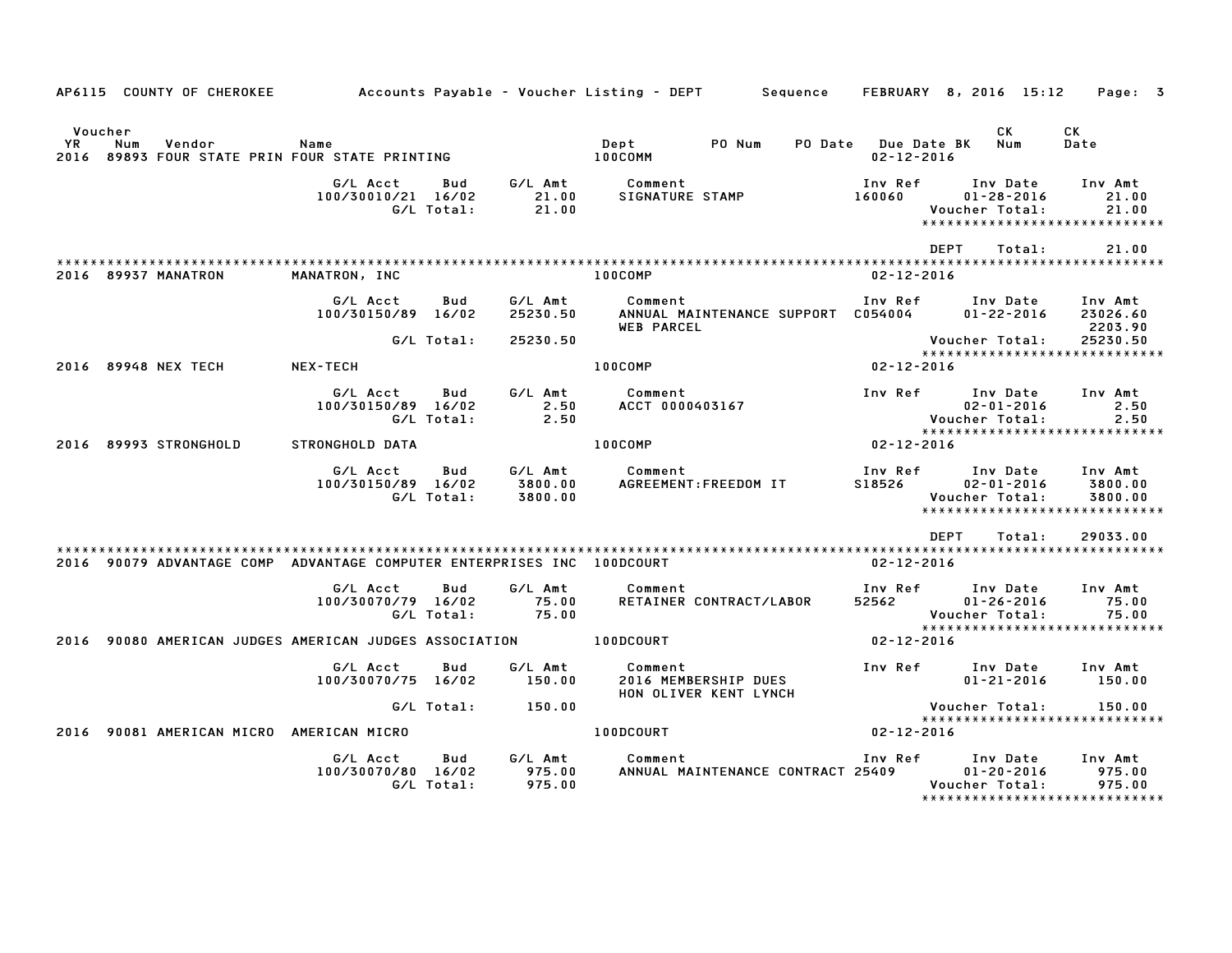|         | AP6115 COUNTY OF CHEROKEE Accounts Payable - Voucher Listing - DEPT Sequence FEBRUARY 8, 2016 15:12 |                                                                  |                   |                                       |                                                       |                                                     |                  |                                                                                                                                                                                                                                                        | Page: 4            |
|---------|-----------------------------------------------------------------------------------------------------|------------------------------------------------------------------|-------------------|---------------------------------------|-------------------------------------------------------|-----------------------------------------------------|------------------|--------------------------------------------------------------------------------------------------------------------------------------------------------------------------------------------------------------------------------------------------------|--------------------|
| Voucher | YR Num Vendor   Name<br>2016 89914 BINGHAM, M   MELAN]                                              |                                                                  |                   |                                       |                                                       | PO Num                                              | $02 - 12 - 2016$ | CK<br>PO Date Due Date BK Num                                                                                                                                                                                                                          | CK<br>Date         |
|         |                                                                                                     | G/L Acct<br>100/30070/89 16/02                                   | Bud<br>G/L Total: | 2750.00                               | G/L Amt           Comment<br>2750.00       MONTHLY AT |                                                     |                  | MONTHLY ATTY/CO CONTRACT<br>MONTHLY ATTY/CO CONTRACT<br>And All Andrew Control Control of the Control of the Control of the Control of the Manuscript of the Manuscrip<br>Control of the Control of the Control of the Control of the C                | Inv Amt            |
|         | 2016 90082 CULLIGAN                                                                                 | CULLIGAN OF JOPLIN                                               |                   |                                       | 100DCOURT                                             | $02 - 12 - 2016$                                    |                  |                                                                                                                                                                                                                                                        |                    |
|         |                                                                                                     | 100/30070/89 16/02                                               |                   | 29.70                                 | G/L Acct Bud G/L Amt Comment<br>WATER<br><b>WATER</b> |                                                     |                  | Inv Ref Inv Date Inv Amt<br>90111595 01-05-2016 14.85<br>90111595 01-05-2016 14.85                                                                                                                                                                     |                    |
|         |                                                                                                     |                                                                  |                   | G/L Total: 29.70                      |                                                       |                                                     |                  | Voucher Total:                                                                                                                                                                                                                                         | 29.70              |
|         | 2016 89915 CURE, K                                                                                  | <b>KEVIN T CURE</b>                                              |                   |                                       | 100DCOURT                                             |                                                     | $02 - 12 - 2016$ | <b>VOUCNer iotal.</b><br>*****************************                                                                                                                                                                                                 |                    |
|         |                                                                                                     |                                                                  |                   |                                       |                                                       |                                                     |                  | G/L Acct Bud G/L Amt Comment Inv Ref Inv Date Inv Amt<br>100/30070/89 16/02 2750.00 MONTHLY ATTY/CO CONTRACT 02-01-2016 2750.00<br>G/L Total: 2750.00 MONTHLY ATTY/CO CONTRACT Voucher Total: 2750.00<br>******************************                |                    |
|         | 2016 90083 ETTINGERS                                                                                | ETTINGER'S OFFICE SUPPLY 100DCOURT                               |                   |                                       |                                                       | $02 - 12 - 2016$                                    |                  |                                                                                                                                                                                                                                                        |                    |
|         |                                                                                                     | G/L Acct<br>100/30070/93 15/12<br>100/30070/21 16/02             | Bud               | G/L Amt<br>770.70<br>777.93<br>777.93 | Comment                                               |                                                     |                  | Inv Ref      Inv Date     Inv Amt<br>1110 July 2012<br>CHAIRS 4641170 11-25-2015 384.00<br>CHAIRS 4641700 12-17-2015 386.70<br>TONER, PEN, FOLDER, PAPER 4669790 01-15-2016 397.94<br>WRLS MIC KIT 4673620 01-22-2016 379.99<br>Voucher Total: 1548.63 |                    |
|         |                                                                                                     |                                                                  |                   | G/L Total: 1548.63                    |                                                       |                                                     |                  |                                                                                                                                                                                                                                                        |                    |
|         | 2016 89916 GAYOSO, C CANDACE BREWSTER GAYOSO 6 100DCOURT                                            |                                                                  |                   |                                       |                                                       |                                                     | $02 - 12 - 2016$ | Voucner iolai.<br>***************************                                                                                                                                                                                                          |                    |
|         |                                                                                                     | G/L Acct Bud<br>100/30070/89 16/02 2750.00<br>G/L Total: 2750.00 |                   |                                       | G/L Amt Comment                                       |                                                     |                  |                                                                                                                                                                                                                                                        |                    |
|         | 2016 90084 GUTIERREZ, J                                                                             | JOHN GUTIERREZ 100DCOURT                                         |                   |                                       |                                                       |                                                     | $02 - 12 - 2016$ |                                                                                                                                                                                                                                                        |                    |
|         |                                                                                                     | G/L Acct<br>100/30070/76 16/02 217.00<br>G/L Total: 217.00       |                   |                                       | Bud G/L Amt Comment                                   | Comment<br>LEGAL DEFENSE                            |                  | Inv Ref      Inv Date    Inv Amt<br>20313           01–27–2016        217.00<br>Voucher Total: 217.00<br>*******************************<br>02-12-2016                                                                                                 |                    |
|         | 2016 90085 KADCCA, HAYS                                                                             | KADCCA                                                           |                   |                                       | <b>100DCOURT</b>                                      |                                                     |                  |                                                                                                                                                                                                                                                        |                    |
|         |                                                                                                     | G/L Acct Bud<br>100/30070/75 16/01                               |                   | 150.00<br>G/L Total: 150.00           | G/L Amt Comment                                       |                                                     |                  | *****************************                                                                                                                                                                                                                          |                    |
|         | 2016 89917 STEELE, D DOUGLAS ROPER STEELE THE RODOCOURT                                             |                                                                  |                   |                                       |                                                       |                                                     | $02 - 12 - 2016$ |                                                                                                                                                                                                                                                        |                    |
|         |                                                                                                     | G/L Acct                                                         | Bud<br>G/L Total: | 2750.00                               | G/L Amt Comment                                       | 100/30070/89 16/02 2750.00 MONTHLY ATTY/CO CONTRACT |                  | Inv Ref Inv Date Inv Amt<br>02-01-2016<br>Voucher Total:<br>*****************************                                                                                                                                                              | 2750.00<br>2750.00 |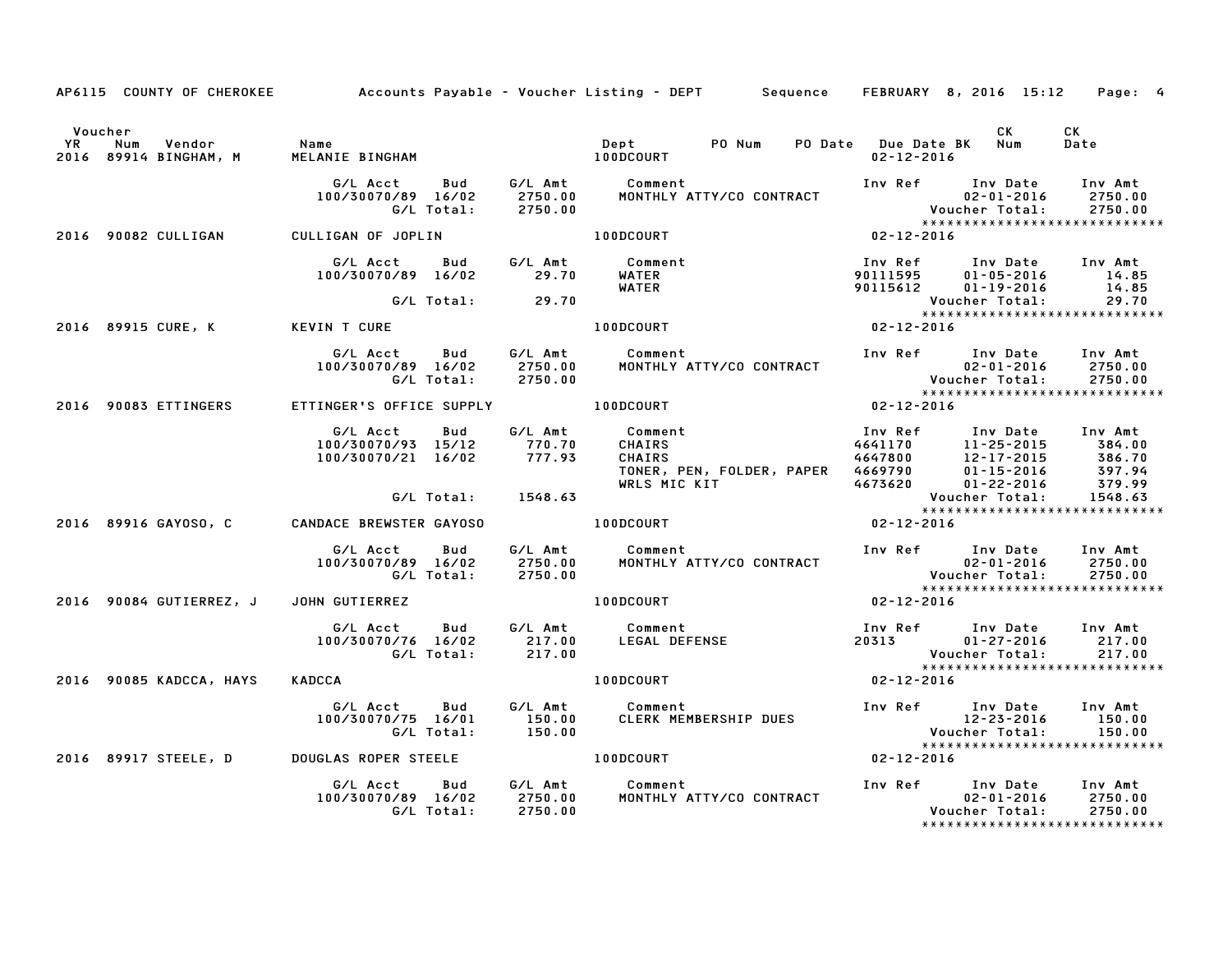|               | AP6115 COUNTY OF CHEROKEE                      |                                                                                                  |                          |                                               | Accounts Payable – Voucher Listing – DEPT – Sequence – FEBRUARY 8, 2016 15:12                                       |                         |                                                                                                              | Page: 5                                                |
|---------------|------------------------------------------------|--------------------------------------------------------------------------------------------------|--------------------------|-----------------------------------------------|---------------------------------------------------------------------------------------------------------------------|-------------------------|--------------------------------------------------------------------------------------------------------------|--------------------------------------------------------|
|               |                                                |                                                                                                  |                          |                                               |                                                                                                                     |                         |                                                                                                              |                                                        |
| Voucher<br>YR | Num<br>Vendor                                  | Name                                                                                             |                          |                                               | Dept PONum                                                                                                          | PO Date Due Date BK Num | CK                                                                                                           | CK<br>Date                                             |
|               | 2016 90086 US CELLULAR                         | US CELLULAR                                                                                      |                          |                                               | <b>100DCOURT</b>                                                                                                    | 02-12-2016              |                                                                                                              |                                                        |
|               |                                                | G/L Acct<br>100/30070/84 16/02                                                                   | Bud<br>G/L Total:        | G/L Amt<br>40.98<br>40.98                     | Comment<br>ACCT 558976541                                                                                           | 0120120866              | Inv Ref      Inv Date     Inv Amt<br>$01 - 20 - 2016$<br>Voucher Total:<br>******************************    | 40.98<br>40.98                                         |
|               |                                                |                                                                                                  |                          |                                               |                                                                                                                     |                         | DEPT<br>Total:                                                                                               | 14186.31                                               |
|               | 2016 89894 BILLABLE                            | <b>BILLABLE HOURS, LLC</b>                                                                       |                          |                                               | 100ECON                                                                                                             | 02-12-2016              |                                                                                                              |                                                        |
|               |                                                | G/L Acct<br>100/30230/89 16/02                                                                   | Bud                      | G/L Amt<br>625.00                             | Comment<br>BUILDING RENTAL<br>$2/15/16 - 3/15/16$                                                                   | Inv Ref<br>536524       | Inv Date Inv Amt<br>01-28-2016                                                                               | 625.00                                                 |
|               |                                                |                                                                                                  | G/L Total:               | 625.00                                        |                                                                                                                     |                         | Voucher Total:<br>*****************************                                                              | 625.00                                                 |
|               | 2016 89895 COL TEL                             | COLUMBUS TELEPHONE COMPANY                                                                       |                          |                                               | 100ECON                                                                                                             | $02 - 12 - 2016$        |                                                                                                              |                                                        |
|               |                                                | G/L Acct<br>100/30230/74 16/02                                                                   | Bud<br>G/L Total:        | G/L Amt<br>65.00<br>65.00                     | Comment<br>ACCT 7641                                                                                                |                         | Inv Ref Inv Date<br>$02 - 01 - 2106$<br>Voucher Total:<br>******************************                     | Inv Amt<br>65.00<br>65.00                              |
|               | 2016 89953 COLUMBUS                            | CITY OF COLUMBUS                                                                                 |                          |                                               | <b>100ECON</b>                                                                                                      | $02 - 12 - 2016$        |                                                                                                              |                                                        |
|               |                                                | G/L Acct<br>100/30230/74 16/02                                                                   | <b>Bud</b><br>G/L Total: | G/L Amt<br>69.38<br>69.38                     | Comment<br>ACCT 08-13630-01                                                                                         |                         | Inv Ref Inv Date Inv Amt<br>$01 - 28 - 2016$<br>Voucher Total:<br>*****************************              | 69.38<br>69.38                                         |
|               | 2016 89896 EMPIRE                              | EMPIRE DISTRICT ELECTRIC COMPANY                                                                 |                          |                                               | 100ECON                                                                                                             | 02-12-2016              |                                                                                                              |                                                        |
|               |                                                | G/L Acct<br>100/30230/74 16/02                                                                   | Bud<br>G/L Total:        | G/L Amt<br>123.33<br>123.33                   | Comment<br>ACCT 094497-30-2                                                                                         |                         | Inv Ref Inv Date<br>01-19-2016<br><b>Voucher Total:</b><br>*****************************                     | Inv Amt<br>123.33<br>123.33                            |
|               | 2016 89979 FOUR STATE PRIN FOUR STATE PRINTING |                                                                                                  |                          |                                               | <b>100ECON</b>                                                                                                      | $02 - 12 - 2016$        |                                                                                                              |                                                        |
|               |                                                | G/L Acct<br>100/30230/21 16/02                                                                   | Bud<br>G/L Total:        | G/L Amt<br>59.00<br>59.00                     | Comment<br>ICE HOUSE BROCHURES                                                                                      |                         | Inv Ref Inv Date<br>160077 02-02-2016<br>Voucher Total:                                                      | Inv Amt<br>59.00<br>59.00                              |
|               | 2016 89897 KEDA                                | KEDA                                                                                             |                          |                                               | 100ECON                                                                                                             | 02-12-2016              | *****************************                                                                                |                                                        |
|               |                                                | G/L Acct<br>100/30230/76 16/02                                                                   | Bud                      | G/L Amt<br>300.00                             | Comment<br>2016 MEMBERSHIP<br>CHEROKEE COUNTY<br>JANET MILLER                                                       | Inv Ref                 | Inv Date<br>$01 - 28 - 2016$                                                                                 | Inv Amt<br>300.00                                      |
|               |                                                |                                                                                                  | G/L Total:               | 300.00                                        |                                                                                                                     |                         | Voucher Total:<br>*****************************                                                              | 300.00                                                 |
|               | 2016 89954 MILLER, JAN                         | JANET L MILLER                                                                                   |                          |                                               | 100ECON                                                                                                             | $02 - 12 - 2016$        |                                                                                                              |                                                        |
|               |                                                | G/L Acct<br>100/30230/73 16/02<br>100/30230/21 16/02<br>100/30230/29 16/02<br>100/30230/76 16/02 | Bud                      | G/L Amt<br>190.08<br>160.83<br>32.65<br>50.00 | Comment<br>REIMB/PAPER PRODUCTS<br>KEDA REGISTRATION<br>REIMB/ENVELOPES<br>REIMB/MILEAGE 1/7 - 1/29<br>REIMB/STAMPS | Inv Ref                 | Inv Date<br>$01 - 13 - 2016$<br>$01 - 20 - 2016$<br>$02 - 01 - 2016$<br>$02 - 02 - 2016$<br>$02 - 02 - 2016$ | Inv Amt<br>32.65<br>50.00<br>32.73<br>190.08<br>128.10 |
|               |                                                |                                                                                                  | G/L Total:               | 433.56                                        |                                                                                                                     |                         | Voucher Total:<br>******************************                                                             | 433.56                                                 |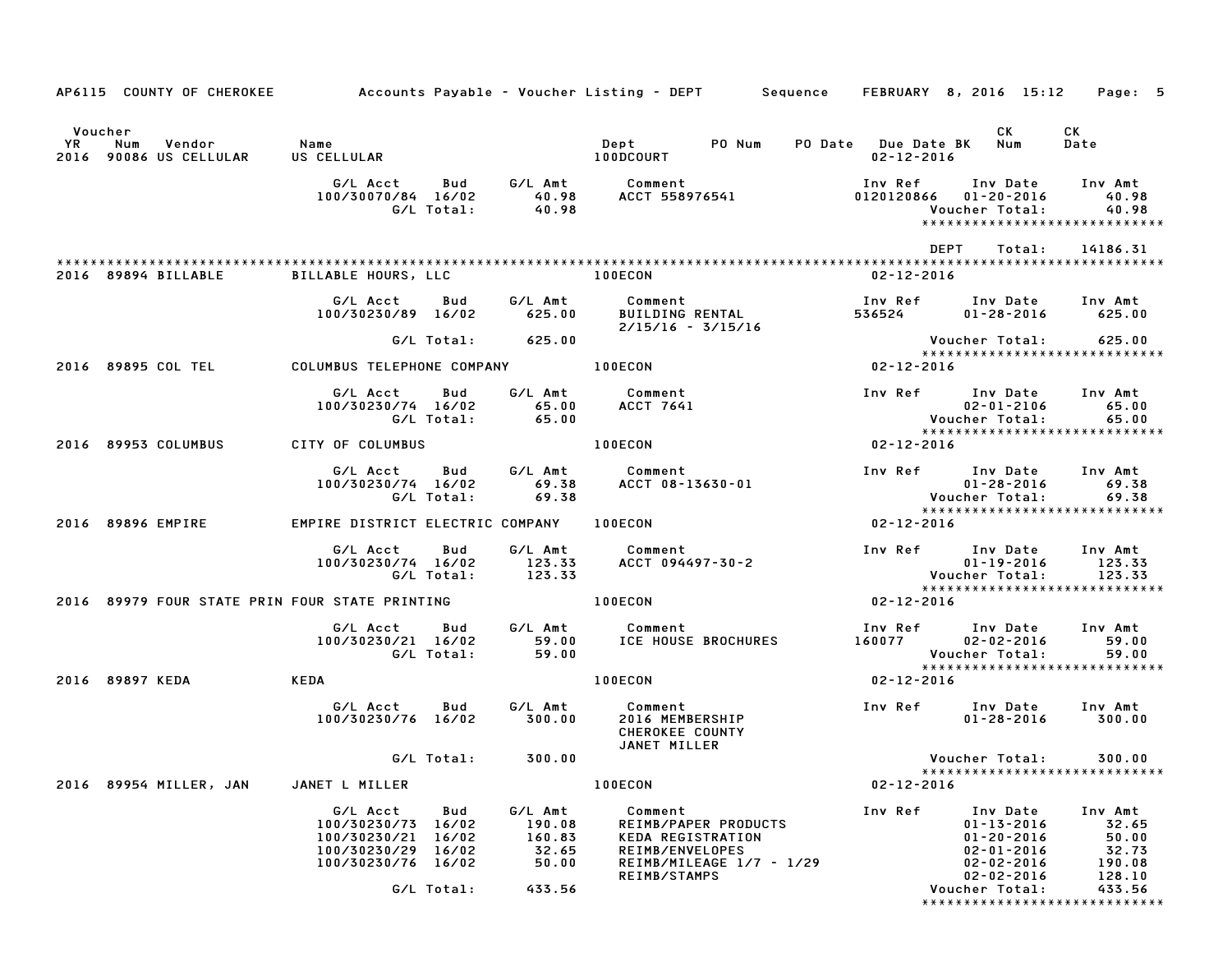| AP6115 COUNTY OF CHEROKEE                                |                                                                            |                          |                                                | Accounts Payable – Voucher Listing – DEPT         Sequence     FEBRUARY   8, 2016  15:12     Page:   6 |                                                |                                                                                                                                                                                                                                          |                                                                           |                                                               |
|----------------------------------------------------------|----------------------------------------------------------------------------|--------------------------|------------------------------------------------|--------------------------------------------------------------------------------------------------------|------------------------------------------------|------------------------------------------------------------------------------------------------------------------------------------------------------------------------------------------------------------------------------------------|---------------------------------------------------------------------------|---------------------------------------------------------------|
| Voucher<br><b>YR</b><br>Num<br>Vendor<br>2016 90104 SEDC | Name<br>SOUTHERN ECONOMIC DEVELOPMENT COUNC 100ECON                        |                          |                                                |                                                                                                        |                                                | Dept PO Num PO Date Due Date BK Num<br>$02 - 08 - 2016$                                                                                                                                                                                  | <b>CK</b>                                                                 | CK<br>Date                                                    |
|                                                          | G/L Acct<br>100/30230/76 16/02                                             | Bud                      | G/L Amt<br>250.00                              | Comment<br>JANET MILLER                                                                                | 2016 SEDC MEMBERSHIP<br>CHEROKEE COUNTY KANSAS |                                                                                                                                                                                                                                          | $02 - 05 - 2016$ 250.00                                                   |                                                               |
|                                                          |                                                                            |                          | G/L Total: 250.00                              |                                                                                                        |                                                |                                                                                                                                                                                                                                          | Voucher Total:                                                            | 250.00<br>*****************************                       |
|                                                          |                                                                            |                          |                                                |                                                                                                        |                                                | DEPT                                                                                                                                                                                                                                     | Total:                                                                    | 1925.27                                                       |
| 2016 89899 CINTAS 0855                                   | <b>CINTAS CORP</b>                                                         |                          |                                                | <b>100EMPCOMP</b>                                                                                      |                                                | $02 - 12 - 2016$                                                                                                                                                                                                                         |                                                                           |                                                               |
|                                                          | G/L Acct<br>100/30330/21 16/02<br>100/30330/22 16/02                       |                          | 71.50<br>15.48<br>86.98                        | Bud G/L Amt Comment                                                                                    |                                                | Inv Ref Inv Date Inv Amt<br>Comment                                Inv Ref     Inv Date    Inv Amt<br>GLOVES, BATTERIES                  8402569785    01–15–2016          86.98                                                         |                                                                           |                                                               |
|                                                          |                                                                            | G/L Total:               |                                                |                                                                                                        |                                                |                                                                                                                                                                                                                                          | Voucher Total: 86.98                                                      |                                                               |
|                                                          | 2016 89898 CINTAS 459 CINTAS #459                                          |                          |                                                | 100EMPCOMP                                                                                             |                                                | $02 - 12 - 2016$                                                                                                                                                                                                                         |                                                                           |                                                               |
|                                                          | G/L Acct<br>100/30330/31 16/02                                             | <b>Bud</b><br>G/L Total: | 87.57                                          | G/L Amt Comment<br>87.57 DUST MOPS                                                                     |                                                |                                                                                                                                                                                                                                          | Inv Ref      Inv Date     Inv Amt<br>459758601 01-26-2016                 | 87.57<br>Voucher Total: 87.57<br>**************************** |
|                                                          |                                                                            |                          |                                                |                                                                                                        |                                                | $x***$<br>02-12-2016                                                                                                                                                                                                                     |                                                                           |                                                               |
|                                                          | G/L Acct                                                                   |                          |                                                | Bud G/L Amt Comment<br>100/30330/32 15/12 399.99 TONER<br>G/L Total: 399.99                            |                                                | Voucher Total:                                                                                                                                                                                                                           | Inv Ref      Inv Date    Inv Amt<br>A1417963      12–11–2015       399.99 | 399.99<br>399.99                                              |
| 2016 89974 CULLIGAN                                      | CULLIGAN OF JOPLIN                                                         |                          |                                                | 100EMPCOMP NOTE                                                                                        |                                                | $02 - 12 - 2016$                                                                                                                                                                                                                         |                                                                           |                                                               |
|                                                          | G/L Acct<br>100/30330/31 16/02                                             | <b>Bud</b><br>16/02      |                                                | G/L Amt          Comment<br>136.13       COFFEE, C                                                     |                                                | 0000001 Comment<br>COFFEE, COCOA, CONDIMENTS 74965<br>COOLER RENTAL 73159 12-31-2015 5.00<br>COOLER RENTAL 74677 01-31-2016 5.00<br>WATER 90120360 02-04-2016 5.00<br>VATER 90120360 02-04-2016 39.60<br>VATER 90120360 02-04-2016 39.60 |                                                                           |                                                               |
|                                                          |                                                                            |                          | G/L Total: 136.13                              |                                                                                                        |                                                | Voucher Total:                                                                                                                                                                                                                           |                                                                           | 136.13                                                        |
| 2016 89966 ETTINGERS                                     |                                                                            |                          |                                                | ETTINGER'S OFFICE SUPPLY <b>100EMPCOMP</b>                                                             |                                                | $02 - 12 - 2016$                                                                                                                                                                                                                         |                                                                           |                                                               |
|                                                          | G/L Acct<br>100/30330/23 16/02<br>100/30330/31 16/02<br>100/30330/23 16/02 | Bud<br>G/L Total:        | G/L Amt<br>106.20<br>119.93<br>35.40<br>261.53 | Comment                                                                                                |                                                |                                                                                                                                                                                                                                          | $01 - 28 - 2016$ 106.20<br>Voucher Total:                                 | 119.93<br>35.40<br>261.53                                     |
| 2016 89999 HEARTLAND                                     |                                                                            |                          |                                                | HEARTLAND ELECTRIC COOPERATIVE INC 100EMPCOMP                                                          |                                                | $02 - 12 - 2016$                                                                                                                                                                                                                         |                                                                           |                                                               |
|                                                          | G/L Acct<br>100/30330/25 16/02 43.05                                       | Bud<br>G/L Total:        | G/L Amt<br>43.05                               | Comment                                                                                                | Comment<br>ACCT 50891200                       | Inv Ref      Inv Date     Inv Amt                                                                                                                                                                                                        | STORM SIREN 02-02-2016 43.05<br><b>Voucher Total:</b>                     | 43.05<br>*****************************                        |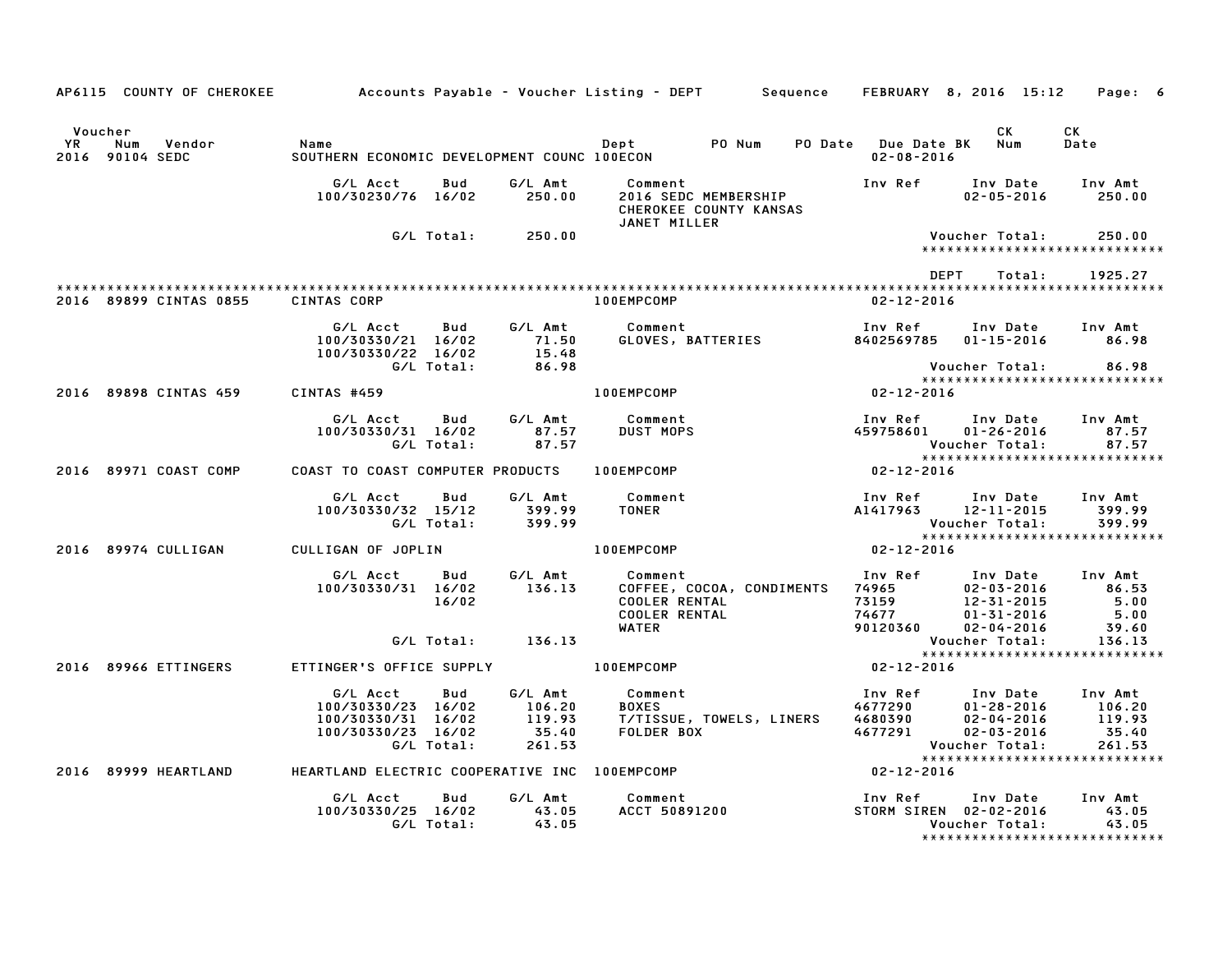|                      |                                      |                                                              |                    | AP6115 COUNTY OF CHEROKEE Accounts Payable - Voucher Listing - DEPT Sequence FEBRUARY 8, 2016 15:12 Page: 7                                                                                                                         |                                                                        |                                                              |            |
|----------------------|--------------------------------------|--------------------------------------------------------------|--------------------|-------------------------------------------------------------------------------------------------------------------------------------------------------------------------------------------------------------------------------------|------------------------------------------------------------------------|--------------------------------------------------------------|------------|
| Voucher<br><b>YR</b> | Vendor<br>Num<br>2016 89949 MCCARTYS | Name                                                         |                    |                                                                                                                                                                                                                                     | PO Date Due Date BK Num<br>02-12-2016                                  | CK                                                           | CK<br>Date |
|                      |                                      |                                                              | G/L Total: 232.00  | 6/L Acct     Bud     G/L Amt     Comment                             Inv Ref     Inv Date     Inv Amt<br>100/30330/32    16/02        232.00     PAPER, LABELS,                      6301420       02–01–2016      232.00           |                                                                        |                                                              | 232.00     |
|                      | 2016 89941 PARCOM                    | PARCOM COLUMBUS                                              |                    | <b>100EMPCOMP</b>                                                                                                                                                                                                                   | Voucher Total: 232.00<br>*******************************<br>02-12-2016 |                                                              |            |
|                      |                                      | 100/30330/31 16/02<br>G/L Total:                             | 9.95<br>9.95       | G/L Acct Bud G/L Amt Comment                                                                                                                                                                                                        |                                                                        | Voucher Total:<br>Voucher Total:                             | 9.95       |
|                      |                                      | 2016 89955 QUILL QUILL CORPORATION                           |                    | 100EMPCOMP                                                                                                                                                                                                                          | $02 - 12 - 2016$                                                       |                                                              |            |
|                      |                                      |                                                              |                    | G/L Acct     Bud     G/L Amt        Comment                          Inv Ref     Inv Date    Inv Amt<br>100/30330/22 16/02       513.27     TAPE, MARKERS, INK, TONER   2625412      01–22–2016       513.27<br>100/30330/23 16/02  |                                                                        | $01 - 22 - 2016$ 513.27                                      |            |
|                      |                                      |                                                              | G/L Total: 556.34  |                                                                                                                                                                                                                                     |                                                                        | Voucher Total:<br>*****************************              | 556.34     |
|                      |                                      |                                                              |                    |                                                                                                                                                                                                                                     | DEPT                                                                   | Total:                                                       | 1813.54    |
|                      | 2016 89956 BOB BARKER                | BOB BARKER COMPANY INC 100JAIL                               |                    |                                                                                                                                                                                                                                     | 02-12-2016                                                             |                                                              |            |
|                      |                                      |                                                              |                    |                                                                                                                                                                                                                                     |                                                                        |                                                              |            |
|                      |                                      |                                                              |                    | 2016 89900 CBM CBM MANAGED SERVICES 100JAIL                                                                                                                                                                                         |                                                                        | 02-12-2016<br>******************************<br>02-12-2016   |            |
|                      |                                      | 16/02                                                        |                    | 1/14/16 - 1/20/16<br>1/14/16 - 1/20/16                                                                                                                                                                                              | Inv Ref Inv Date Inv Amt                                               |                                                              |            |
|                      |                                      |                                                              | G/L Total: 4589.28 |                                                                                                                                                                                                                                     |                                                                        | Voucher Total:                                               | 4589.28    |
|                      | 2016 89957 CHCSEK                    | CHCSEK COLUMBUS                                              |                    | $02 - 12 - 2016$<br>100JAIL                                                                                                                                                                                                         |                                                                        | *****************************                                |            |
|                      |                                      | G/L Acct<br>Bud<br>100/30140/76 15/02<br>16/02<br>G/L Total: | 271.00             | G/L Amt        Comment                                  Inv Ref       Inv Date     Inv Amt<br>271.00     IMMUNIZATION/HEP B ADULT    77967         12-14-2015        25.00<br>DRUG SCREEN, IMMUN, TDAP     51150         12-07-2015 |                                                                        | e dr-2015<br>Voucher Total:<br>***************************** | 271.00     |
|                      | 2016 89902 CITY TELE                 | CITY TELE COIN COMPANY INC <b>100JAIL</b>                    |                    |                                                                                                                                                                                                                                     | $02 - 12 - 2016$                                                       |                                                              |            |
|                      |                                      |                                                              |                    |                                                                                                                                                                                                                                     |                                                                        |                                                              |            |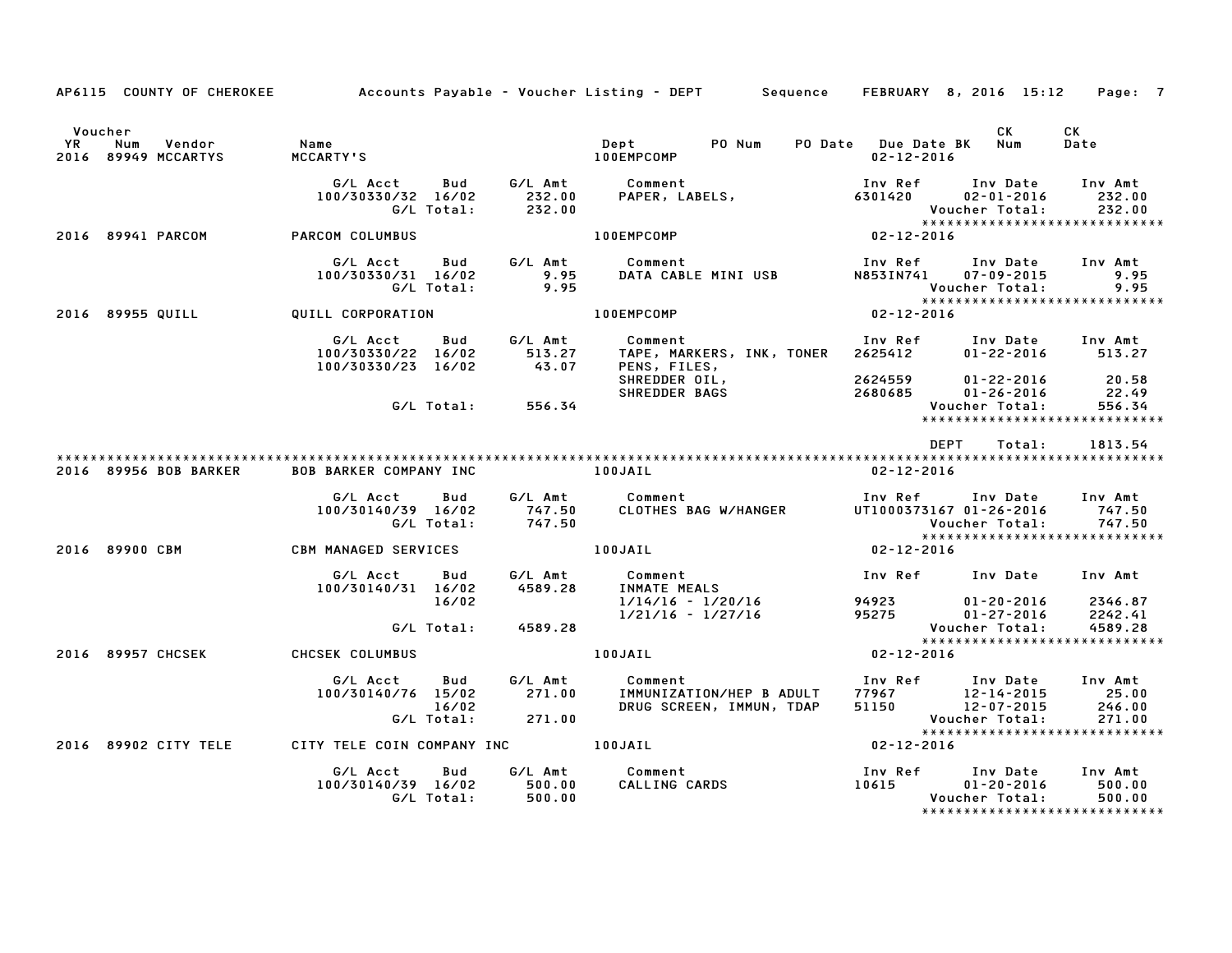|               |                                               |                                                                    |                                                          | AP6115 COUNTY OF CHEROKEE Accounts Payable – Voucher Listing – DEPT Sequence FEBRUARY 8, 2016 15:12 |                  |                                                                                                                   | Page: 8                     |
|---------------|-----------------------------------------------|--------------------------------------------------------------------|----------------------------------------------------------|-----------------------------------------------------------------------------------------------------|------------------|-------------------------------------------------------------------------------------------------------------------|-----------------------------|
| Voucher<br>YR | Num<br>Vendor<br>2016 89958 COLUMBUS          | Name<br>CITY OF COLUMBUS                                           |                                                          | CK CK<br>PO Num<br>Dept<br>100JAIL                                                                  | $02 - 12 - 2016$ | PO Date Due Date BK Num Date                                                                                      |                             |
|               |                                               | G/L Acct<br>100/30140/72 15/02<br>G/L Total:                       | 110.00                                                   | Bud G/LAmt Comment<br>15/02 110.00 ACCT 09-52410-0<br>ACCT 09-52410-01                              | Inv Ref Inv Date | $01 - 28 - 2016$<br>Voucher Total:<br>******************************                                              | Inv Amt<br>110.00<br>110.00 |
|               | 2016 89959 CORRECT                            | CORRECT CARE SOLUTIONS LLC <b>100JAIL</b>                          |                                                          |                                                                                                     | 02-12-2016       |                                                                                                                   |                             |
|               |                                               | G/L Acct<br>100/30140/81 16/02                                     | G/L Amt<br>54.00<br>Bud                                  | Comment<br>INMATE HEALTHCARE                                                                        |                  | Inv Ref Inv Date Inv Amt                                                                                          |                             |
|               |                                               | G/L Total:                                                         | 16/02<br>54.00                                           |                                                                                                     |                  | 012716-13 01-27-2016<br>$012916 - 02$ $01 - 29 - 2016$<br>Voucher Total:                                          | 18.00<br>36.00<br>54.00     |
|               | 2016 89901 CWD                                | CASH-WA DISTRIBUTING                                               |                                                          | 100JAIL                                                                                             | $02 - 12 - 2016$ | *****************************                                                                                     |                             |
|               |                                               | G/L Acct<br>100/30140/40 16/02<br>100/30140/31 15/02<br>G/L Total: | $G/L$ Amt<br>8.40<br><b>Bud</b><br>8.40<br>8.80<br>17.20 | Comment<br><b>CLEANSER</b><br>GLOVES                                                                |                  | 1nv Ref 1nv Date 1nv Amt<br>10387956 01–25–2016 8.40<br>10396909 02–01–2016 8.80<br>***************************** | 17.20                       |
|               | 2016 89994 EVANS                              | EVAN'S HEALTH MART DRUG                                            | <b>100JAIL</b>                                           |                                                                                                     | $02 - 12 - 2016$ |                                                                                                                   |                             |
|               |                                               | G/L Acct Bud<br>100/30140/81 16/02<br>G/L Total:                   | 2207.71                                                  | G/L Amt          Comment<br>INMATE  MEDICINES                                                       |                  | Inv Ref Inv Date Inv Amt<br>$01 - 31 - 2016$<br>Voucher Total: 2207.71<br>*****************************           | 2207.71                     |
|               | 2016 89995 HENRY KRAFT HENRY KRAFT INC        |                                                                    |                                                          | 100JAIL                                                                                             | $02 - 12 - 2016$ |                                                                                                                   |                             |
|               |                                               |                                                                    |                                                          | T/TISSUE, TOWELS, SQUEEGEE                                                                          |                  | Inv Ref       Inv Date     Inv Amt<br>217902          02-03-2016        677.35<br>$02 - 03 - 2016$ 677.35         |                             |
|               |                                               |                                                                    | G/L Total: 677.35                                        |                                                                                                     |                  | Voucher Total:<br>****************<br>*****************************                                               | 677.35                      |
|               | 2016 89996 MAUDE                              | MERCY MAUDE NORTON MEM HOSP 100JAIL                                |                                                          |                                                                                                     | $02 - 12 - 2016$ |                                                                                                                   |                             |
|               |                                               | G/L Acct Bud                                                       | G/L Amt<br>100/30140/81 16/02 50.54                      | Comment<br>NEGOTIATED RATE                                                                          |                  | Inv Ref Inv Date Inv Amt                                                                                          |                             |
|               |                                               |                                                                    | $G/L$ Total: 50.54                                       |                                                                                                     |                  | 941601100470 01-11-2016 25.27<br>941601100470 01-11-2016<br>Voucher Total:                                        | 25.27<br>50.54              |
|               |                                               |                                                                    |                                                          |                                                                                                     | $02 - 12 - 2016$ | *****************************                                                                                     |                             |
|               |                                               | 100/30140/81 15/02                                                 | G/L Acct Bud G/L Amt<br>61.61                            | Comment<br>NEGOTIATED RATE                                                                          |                  | Inv Ref Inv Date Inv Amt                                                                                          |                             |
|               |                                               | G/L Total:                                                         | 61.61                                                    |                                                                                                     |                  | 26093795 12-04-2015<br>Voucher Total:                                                                             | 61.61<br>61.61              |
|               | 2016 89997 TRUE VALUE COL TRUE VALUE COLUMBUS |                                                                    |                                                          | 100JAIL                                                                                             | $02 - 12 - 2016$ | ******************************                                                                                    |                             |
|               |                                               | G/L Acct<br>100/30140/40 16/02<br>G/L Total:                       | G/L Amt<br><b>Bud</b><br>11.30<br>11.30                  | Comment<br>HARDWARE                                                                                 |                  | Inv Ref Inv Date Inv Amt<br>A265340 02-03-2016 11.30<br>Voucher Total:<br>*****************************           | 11.30                       |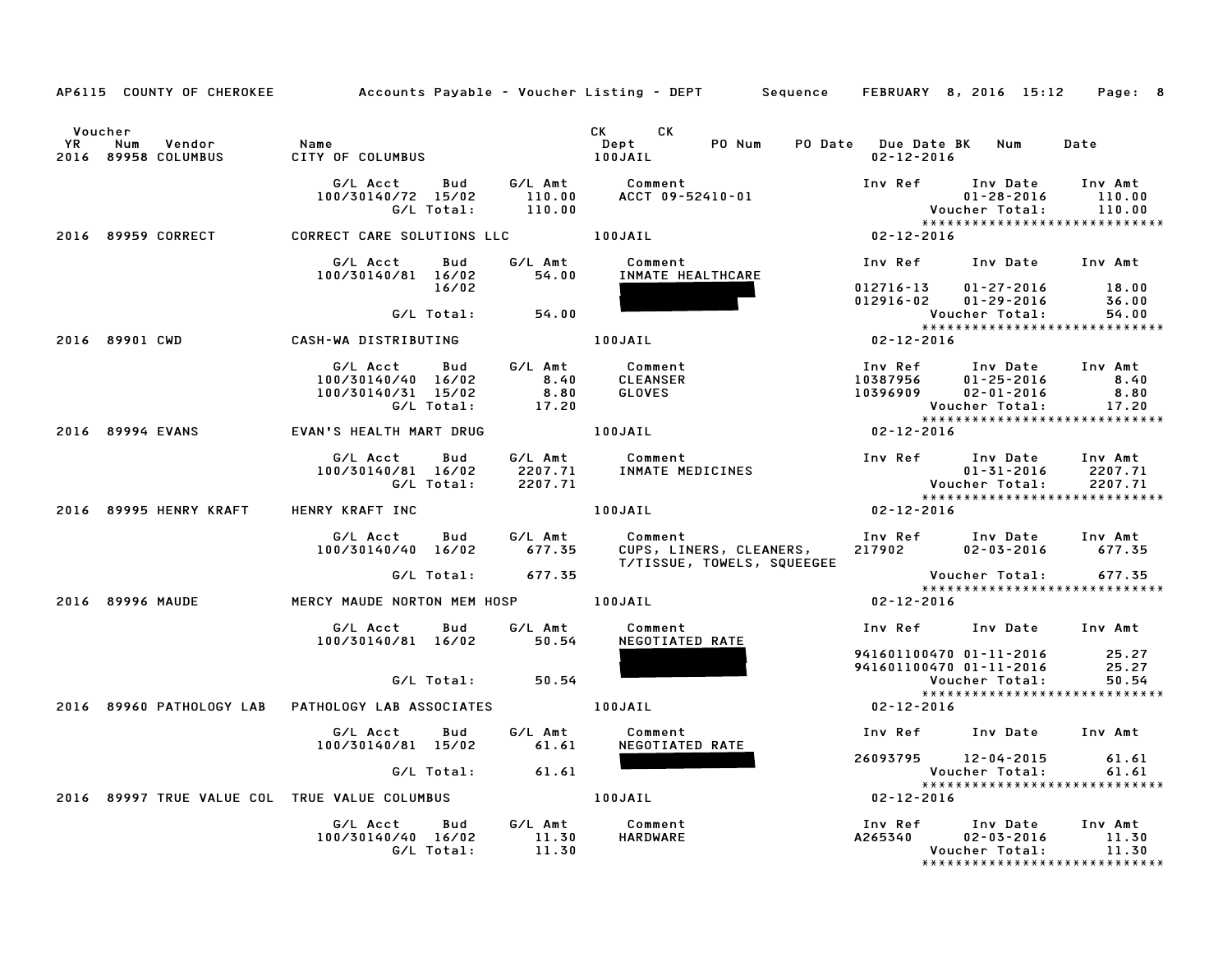| AP6115 COUNTY OF CHEROKEE                             |                                                        |                             | Accounts Payable – Voucher Listing – DEPT         Sequence |                                         | FEBRUARY 8, 2016 15:12<br>Page: 9                                                                              |
|-------------------------------------------------------|--------------------------------------------------------|-----------------------------|------------------------------------------------------------|-----------------------------------------|----------------------------------------------------------------------------------------------------------------|
| Voucher<br>YR.<br>Vendor<br>Num<br>2016 89903 TURNKEY | Name<br><b>TURNKEY CORRECTIONS</b>                     |                             | CK<br><b>CK</b><br>Dept<br>PO Num<br>100JAIL               | PO Date Due Date BK<br>$02 - 12 - 2016$ | Num<br>Date                                                                                                    |
|                                                       | G/L Acct<br>Bud<br>100/30140/39 16/02<br>G/L Total:    | G/L Amt<br>654.08<br>654.08 | Comment<br><b>CANTEEN SALES</b>                            | Inv Ref<br>114620160121 01-21-2016      | Inv Date<br>Inv Amt<br>654.08<br>Voucher Total:<br>654.08<br>*****************************                     |
| 2016 90007                                            |                                                        |                             | 100JURY                                                    | <b>DEPT</b><br>$02 - 12 - 2016$         | Total:<br>9951.57                                                                                              |
|                                                       | G/L Acct<br>Bud<br>100/30160/86 16/02<br>G/L Total:    | G/L Amt<br>27.82<br>27.82   | Comment<br><b>JURY DUTY</b>                                | Inv Ref                                 | Inv Date<br>Inv Amt<br>$02 - 05 - 2016$<br>27.82<br>Voucher Total:<br>27.82                                    |
| 2016 90008                                            |                                                        |                             | <b>100JURY</b>                                             | $02 - 12 - 2016$                        | ******************************                                                                                 |
|                                                       | G/L Acct<br>Bud<br>100/30160/86<br>16/02<br>G/L Total: | G/L Amt<br>81.84<br>81.84   | Comment<br>JURY DUTY                                       | Inv Ref                                 | Inv Date<br>Inv Amt<br>81.84<br>$02 - 05 - 2016$<br>Voucher Total:<br>81.84                                    |
| 2016 90009                                            |                                                        |                             | 100JURY                                                    | $02 - 12 - 2016$                        | *****************************                                                                                  |
|                                                       | G/L Acct<br>Bud<br>100/30160/86 16/02<br>G/L Total:    | G/L Amt<br>31.60<br>31.60   | Comment<br>JURY DUTY                                       | Inv Ref                                 | Inv Date<br>Inv Amt<br>$02 - 05 - 2016$<br>31.60<br>Voucher Total:<br>31.60                                    |
| 2016 90010                                            |                                                        |                             | <b>100JURY</b>                                             | $02 - 12 - 2016$                        | ******************************                                                                                 |
|                                                       | G/L Acct<br>Bud<br>100/30160/86 16/02<br>G/L Total:    | G/L Amt<br>10.00<br>10.00   | Comment<br>JURY DUTY                                       | Inv Ref                                 | Inv Amt<br>Inv Date<br>$02 - 05 - 2016$<br>10.00<br>Voucher Total:<br>10.00                                    |
| 2016 90011                                            |                                                        |                             | 100JURY                                                    | $02 - 12 - 2016$                        | ******************************                                                                                 |
|                                                       | G/L Acct<br>Bud<br>100/30160/86 16/02<br>G/L Total:    | G/L Amt<br>23.50<br>23.50   | Comment<br>JURY DUTY                                       | Inv Ref                                 | Inv Date<br>Inv Amt<br>$02 - 05 - 2016$<br>23.50<br>Voucher Total:<br>23.50                                    |
| 2016 90012                                            |                                                        |                             | 100JURY                                                    | $02 - 12 - 2016$                        | *****************************                                                                                  |
|                                                       | G/L Acct<br>Bud<br>100/30160/86 16/02<br>G/L Total:    | G/L Amt<br>67.26<br>67.26   | Comment<br>JURY DUTY                                       | Inv Ref                                 | Inv Date<br>Inv Amt<br>$02 - 05 - 2016$<br>67.26<br>Voucher Total:<br>67.26                                    |
| 90013<br>2016                                         |                                                        |                             | <b>100JURY</b>                                             | $02 - 12 - 2016$                        | ******************************                                                                                 |
|                                                       | G/L Acct<br>Bud<br>100/30160/86<br>16/02<br>G/L Total: | G/L Amt<br>27.82<br>27.82   | Comment<br>JURY DUTY                                       | Inv Ref                                 | Inv Date<br>Inv Amt<br>$02 - 05 - 2016$<br>27.82<br>Voucher Total:<br>27.82<br>******************************* |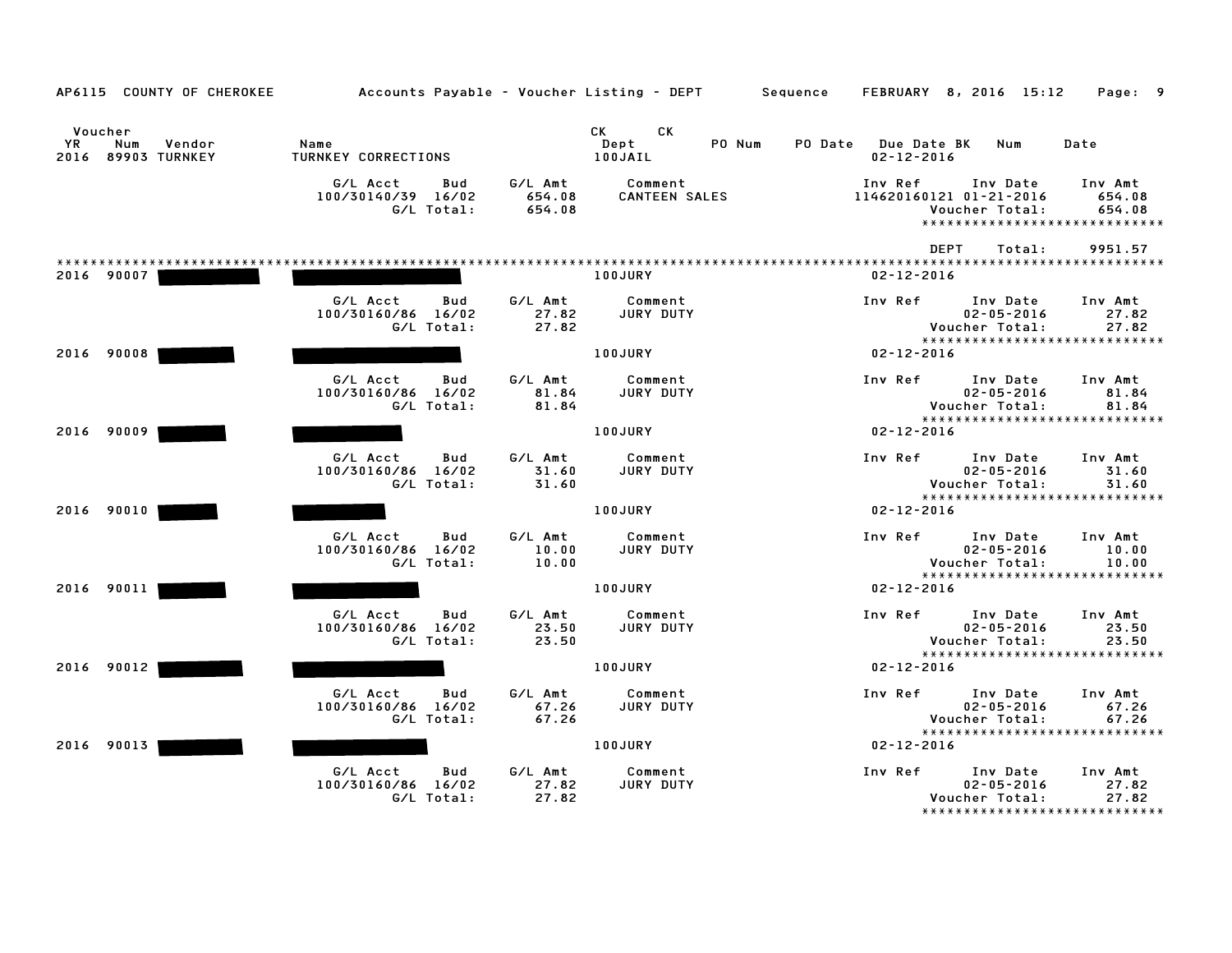| AP6115 COUNTY OF CHEROKEE                    | Accounts Payable – Voucher Listing – DEPT       Sequence   FEBRUARY  8, 2016  15:12     Page: 10 |                           |                                      |        |                  |                                                                                   |                           |
|----------------------------------------------|--------------------------------------------------------------------------------------------------|---------------------------|--------------------------------------|--------|------------------|-----------------------------------------------------------------------------------|---------------------------|
| Voucher<br>YR<br>Num<br>Vendor<br>2016 90014 | Name                                                                                             |                           | CK .<br>CK<br>Dept<br><b>100JURY</b> | PO Num | $02 - 12 - 2016$ | PO Date Due Date BK Num                                                           | Date                      |
|                                              | G/L Acct<br>Bud<br>100/30160/86 16/02<br>G/L Total:                                              | G/L Amt<br>94.80<br>94.80 | Comment<br>JURY DUTY                 |        | Inv Ref          | Inv Date<br>$02 - 05 - 2016$<br>Voucher Total:<br>*****************************   | Inv Amt<br>94.80<br>94.80 |
| 2016 90015                                   |                                                                                                  |                           | <b>100JURY</b>                       |        | $02 - 12 - 2016$ |                                                                                   |                           |
|                                              | G/L Acct<br>Bud<br>100/30160/86 16/02<br>G/L Total:                                              | G/L Amt<br>27.82<br>27.82 | Comment<br>JURY DUTY                 |        | Inv Ref          | Inv Date<br>$02 - 05 - 2016$<br>Voucher Total:<br>*****************************   | Inv Amt<br>27.82<br>27.82 |
| 2016 90016                                   |                                                                                                  |                           | 100JURY                              |        | $02 - 12 - 2016$ |                                                                                   |                           |
|                                              | G/L Acct<br>Bud<br>100/30160/86 16/02<br>G/L Total:                                              | G/L Amt<br>30.52<br>30.52 | Comment<br>JURY DUTY                 |        | Inv Ref          | Inv Date<br>$02 - 05 - 2016$<br>Voucher Total:<br>*****************************   | Inv Amt<br>30.52<br>30.52 |
| 2016 90076 CIZERLE, T                        | TERRY CIZERLE                                                                                    |                           | 100JURY                              |        | $02 - 12 - 2016$ |                                                                                   |                           |
|                                              | G/L Acct<br>Bud<br>100/30160/23 16/02<br>G/L Total:                                              | G/L Amt<br>20.70<br>20.70 | Comment<br>REIMB/JURY EXPENSES       |        | Inv Ref          | Inv Date<br>$02 - 03 - 2016$<br>Voucher Total:<br>*****************************   | Inv Amt<br>20.70<br>20.70 |
| 2016 90017                                   |                                                                                                  |                           | <b>100JURY</b>                       |        | $02 - 12 - 2016$ |                                                                                   |                           |
|                                              | G/L Acct<br>Bud<br>100/30160/86 16/02<br>G/L Total:                                              | G/L Amt<br>17.02<br>17.02 | Comment<br>JURY DUTY                 |        | Inv Ref          | Inv Date<br>$02 - 05 - 2016$<br>Voucher Total:<br>******************************  | Inv Amt<br>17.02<br>17.02 |
| 2016 90018                                   |                                                                                                  |                           | 100JURY                              |        | $02 - 12 - 2016$ |                                                                                   |                           |
|                                              | G/L Acct<br>Bud<br>100/30160/86 16/02<br>G/L Total:                                              | G/L Amt<br>23.50<br>23.50 | Comment<br>JURY DUTY                 |        | Inv Ref          | Inv Date<br>$02 - 05 - 2016$<br>Voucher Total:<br>*****************************   | Inv Amt<br>23.50<br>23.50 |
| 2016 90019                                   |                                                                                                  |                           | 100JURY                              |        | $02 - 12 - 2016$ |                                                                                   |                           |
|                                              | G/L Acct<br>Bud<br>100/30160/86 16/02<br>G/L Total:                                              | G/L Amt<br>19.18<br>19.18 | Comment<br>JURY DUTY                 |        | Inv Ref          | Inv Date<br>$02 - 05 - 2016$<br>Voucher Total:                                    | Inv Amt<br>19.18<br>19.18 |
| 2016 90020                                   |                                                                                                  |                           | 100JURY                              |        | $02 - 12 - 2016$ | ******************************                                                    |                           |
|                                              | G/L Acct<br>Bud<br>100/30160/86 16/02<br>G/L Total:                                              | G/L Amt<br>32.14<br>32.14 | Comment<br>JURY DUTY                 |        | Inv Ref          | Inv Date<br>$02 - 05 - 2016$<br>Voucher Total:<br>*****************************   | Inv Amt<br>32.14<br>32.14 |
| 2016 90021                                   |                                                                                                  |                           | 100JURY                              |        | $02 - 12 - 2016$ |                                                                                   |                           |
|                                              | G/L Acct<br>Bud<br>100/30160/86 16/02<br>G/L Total:                                              | G/L Amt<br>10.00<br>10.00 | Comment<br>JURY DUTY                 |        | Inv Ref          | Inv Date<br>$02 - 06 - 2016$<br>Voucher Total:<br>******************************* | Inv Amt<br>10.00<br>10.00 |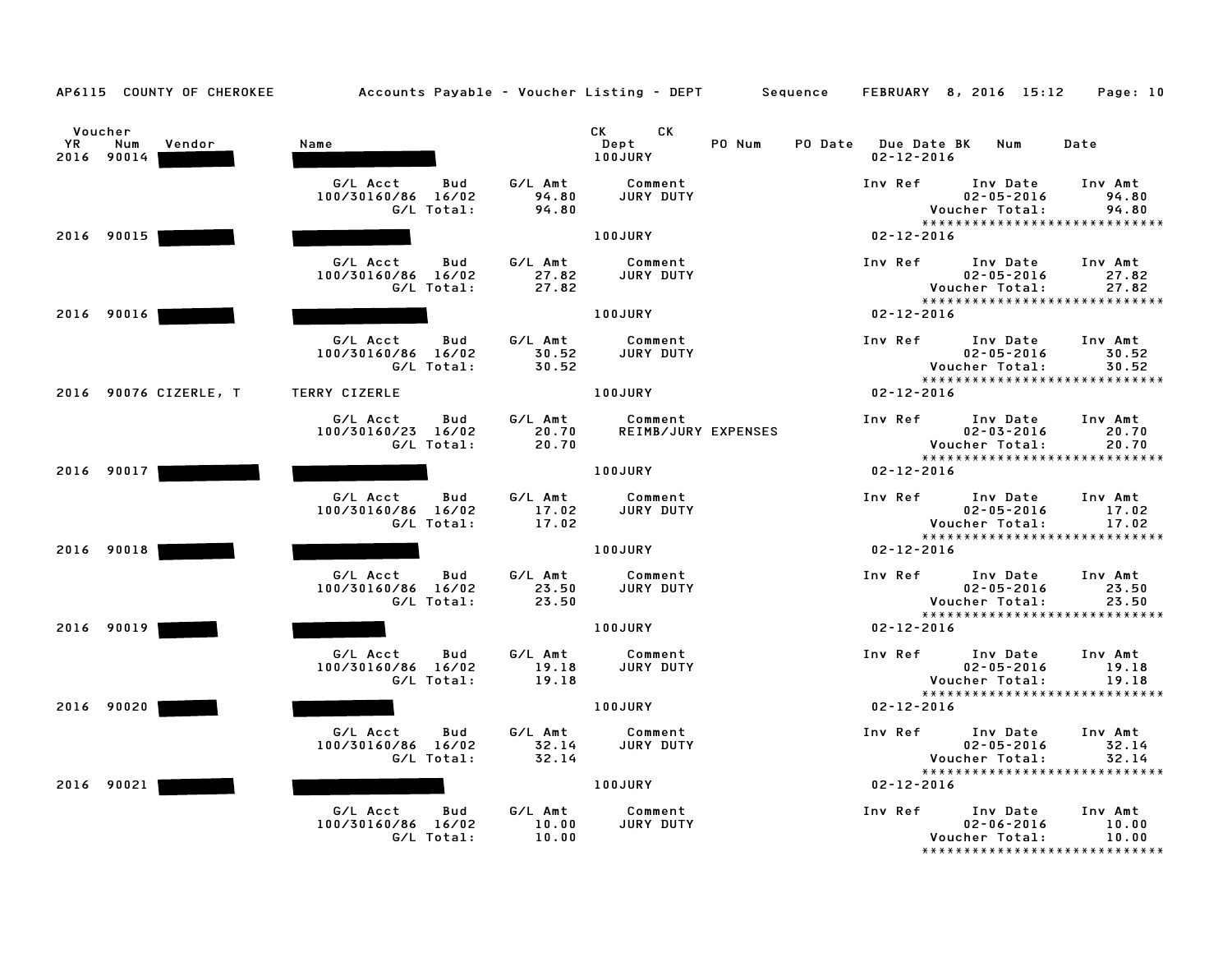|  | AP6115 |  |  | COUNTY OF CHEROKEE |
|--|--------|--|--|--------------------|
|--|--------|--|--|--------------------|

| YR | Voucher<br>Num<br>Vendor<br>2016 90022 | Name                                                   |                           | CK<br>CK to the control of the control of the control of the control of the control of the control of the control of<br>Control of the control of the control of the control of the control of the control of the control of the contr<br>Dept<br>PO Num<br>100JURY | PO Date Due Date BK<br>$02 - 12 - 2016$ | Date<br>Num                                                                                                   |
|----|----------------------------------------|--------------------------------------------------------|---------------------------|---------------------------------------------------------------------------------------------------------------------------------------------------------------------------------------------------------------------------------------------------------------------|-----------------------------------------|---------------------------------------------------------------------------------------------------------------|
|    |                                        | G/L Acct<br>Bud<br>100/30160/86 16/02<br>G/L Total:    | G/L Amt<br>88.32<br>88.32 | Comment<br><b>JURY DUTY</b>                                                                                                                                                                                                                                         | Inv Ref                                 | Inv Date<br>Inv Amt<br>$02 - 05 - 2016$<br>88.32<br>Voucher Total:<br>88.32<br>*****************************  |
|    | 2016 90077 DAYLIGHT                    | DAYLIGHT DONUT SHOP                                    |                           | 100JURY                                                                                                                                                                                                                                                             | $02 - 12 - 2016$                        |                                                                                                               |
|    |                                        | G/L Acct<br>Bud<br>100/30160/23 16/02<br>G/L Total:    | G/L Amt<br>11.98<br>11.98 | Comment<br>DONUTS, JURY DUTY                                                                                                                                                                                                                                        | Inv Ref<br>000912                       | Inv Date<br>Inv Amt<br>$02 - 03 - 2016$<br>11.98<br>Voucher Total:<br>11.98<br>*****************************  |
|    | 2016 90023                             |                                                        |                           | <b>100JURY</b>                                                                                                                                                                                                                                                      | $02 - 12 - 2016$                        |                                                                                                               |
|    |                                        | G/L Acct<br>Bud<br>100/30160/86 16/02<br>G/L Total:    | G/L Amt<br>27.82<br>27.82 | Comment<br>JURY DUTY                                                                                                                                                                                                                                                | Inv Ref                                 | Inv Date<br>Inv Amt<br>$02 - 05 - 2016$<br>27.82<br>27.82<br>Voucher Total:<br>*****************************  |
|    | 2016 90024                             |                                                        |                           | 100JURY                                                                                                                                                                                                                                                             | $02 - 12 - 2016$                        |                                                                                                               |
|    |                                        | G/L Acct<br>Bud<br>100/30160/86<br>16/02<br>G/L Total: | G/L Amt<br>26.20<br>26.20 | Comment<br><b>JURY DUTY</b>                                                                                                                                                                                                                                         | Inv Ref                                 | Inv Date<br>Inv Amt<br>$02 - 05 - 2016$<br>26.20<br>Voucher Total:<br>26.20<br>****************************** |
|    | 2016 90025                             |                                                        |                           | 100JURY                                                                                                                                                                                                                                                             | $02 - 12 - 2016$                        |                                                                                                               |
|    |                                        | G/L Acct<br>Bud<br>100/30160/86 16/02<br>G/L Total:    | G/L Amt<br>21.34<br>21.34 | Comment<br>JURY DUTY                                                                                                                                                                                                                                                | Inv Ref                                 | Inv Date<br>Inv Amt<br>$02 - 05 - 2016$<br>21.34<br>Voucher Total:<br>21.34                                   |
|    | 2016 90026                             |                                                        |                           | 100JURY                                                                                                                                                                                                                                                             | $02 - 12 - 2016$                        | ******************************                                                                                |
|    |                                        | G/L Acct<br>Bud<br>100/30160/86 16/02<br>G/L Total:    | G/L Amt<br>26.20<br>26.20 | Comment<br>JURY DUTY                                                                                                                                                                                                                                                | Inv Ref                                 | Inv Date<br>Inv Amt<br>$02 - 05 - 2016$<br>26.20<br>26.20<br>Voucher Total:<br>*****************************  |
|    | 2016 90027                             |                                                        |                           | 100JURY                                                                                                                                                                                                                                                             | $02 - 12 - 2016$                        |                                                                                                               |
|    |                                        | G/L Acct<br>Bud<br>100/30160/86 16/02<br>G/L Total:    | G/L Amt<br>19.72<br>19.72 | Comment<br>JURY DUTY                                                                                                                                                                                                                                                | Inv Ref                                 | Inv Date<br>Inv Amt<br>$02 - 05 - 2016$<br>19.72<br>Voucher Total:<br>19.72<br>*****************************  |
|    | 2016 90028                             |                                                        |                           | 100JURY                                                                                                                                                                                                                                                             | $02 - 12 - 2016$                        |                                                                                                               |
|    |                                        | G/L Acct<br>Bud<br>100/30160/86 16/02<br>G/L Total:    | G/L Amt<br>27.82<br>27.82 | Comment<br>JURY DUTY                                                                                                                                                                                                                                                | Inv Ref                                 | Inv Date<br>Inv Amt<br>$02 - 05 - 2016$<br>27.82<br>Voucher Total:<br>27.82<br>*****************************  |
|    | 2016 90029                             |                                                        |                           | 100JURY                                                                                                                                                                                                                                                             | $02 - 12 - 2016$                        |                                                                                                               |
|    |                                        | G/L Acct<br>Bud<br>100/30160/86 16/02<br>G/L Total:    | G/L Amt<br>27.82<br>27.82 | Comment<br>JURY DUTY                                                                                                                                                                                                                                                | Inv Ref                                 | Inv Date<br>Inv Amt<br>$02 - 05 - 2016$<br>27.82<br>27.82<br>Voucher Total:<br>*****************************  |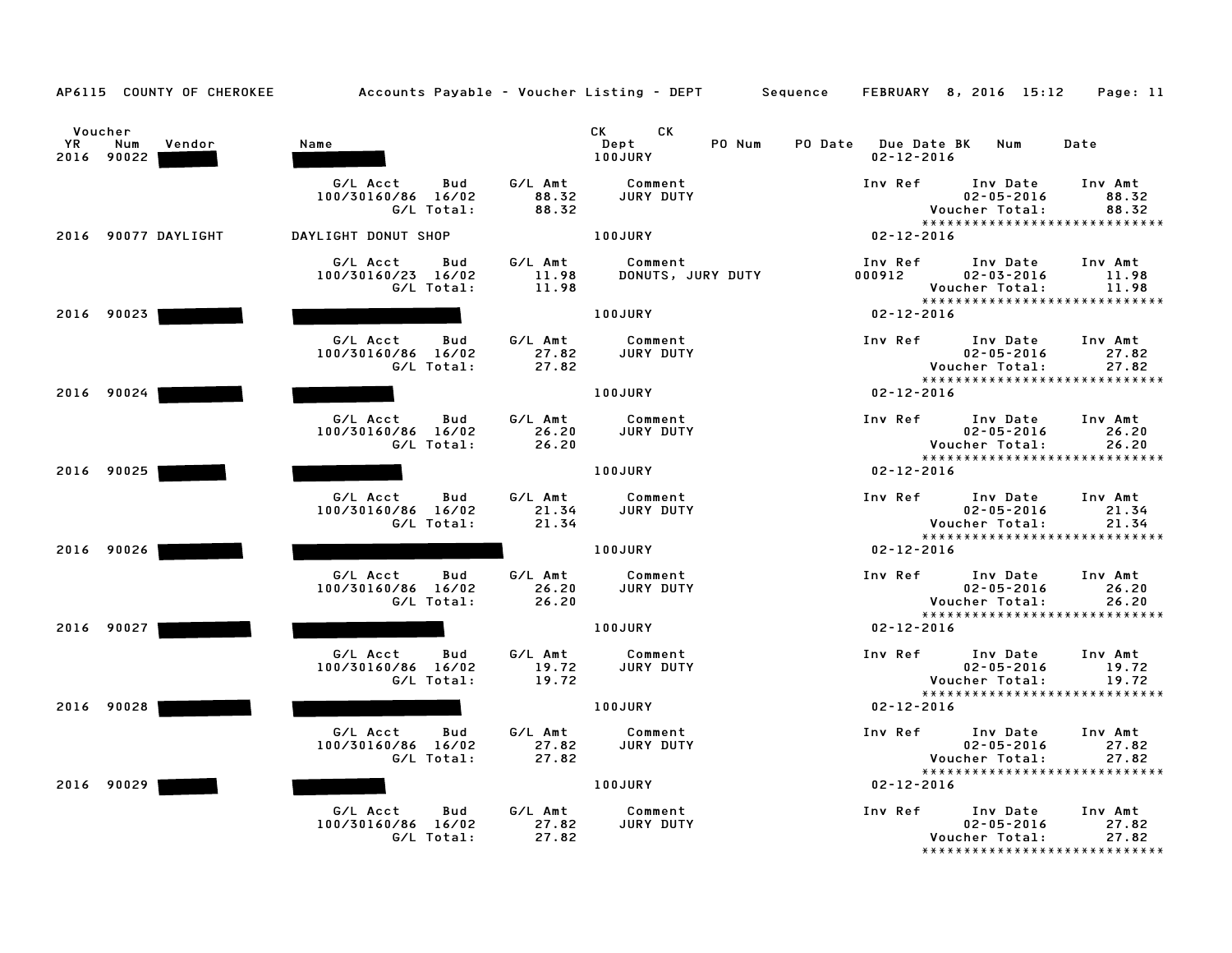| AP6115 COUNTY OF CHEROKEE                    | Accounts Payable - Voucher Listing - DEPT Sequence  |                           |                              |        |                                                   | FEBRUARY 8, 2016 15:12                                                          | Page: 12                  |
|----------------------------------------------|-----------------------------------------------------|---------------------------|------------------------------|--------|---------------------------------------------------|---------------------------------------------------------------------------------|---------------------------|
| Voucher<br>YR<br>Num<br>Vendor<br>2016 90030 | Name                                                |                           | CK<br>CK.<br>Dept<br>100JURY | PO Num | PO Date<br><b>Due Date BK</b><br>$02 - 12 - 2016$ | Num                                                                             | Date                      |
|                                              | G/L Acct<br>Bud<br>100/30160/86 16/02<br>G/L Total: | G/L Amt<br>20.26<br>20.26 | Comment<br>JURY DUTY         |        | Inv Ref                                           | Inv Date<br>$02 - 05 - 2016$<br>Voucher Total:<br>***************************** | Inv Amt<br>20.26<br>20.26 |
| 2016 90031                                   |                                                     |                           | <b>100JURY</b>               |        | $02 - 12 - 2016$                                  |                                                                                 |                           |
|                                              | G/L Acct<br>Bud<br>100/30160/86 16/02<br>G/L Total: | G/L Amt<br>83.46<br>83.46 | Comment<br>JURY DUTY         |        | Inv Ref                                           | Inv Date<br>$02 - 05 - 2016$<br>Voucher Total:<br>***************************** | Inv Amt<br>83.46<br>83.46 |
| 2016 90032                                   |                                                     |                           | 100JURY                      |        | $02 - 12 - 2016$                                  |                                                                                 |                           |
|                                              | G/L Acct<br>Bud<br>100/30160/86 16/02<br>G/L Total: | G/L Amt<br>25.12<br>25.12 | Comment<br>JURY DUTY         |        | Inv Ref                                           | Inv Date<br>$02 - 05 - 2016$<br>Voucher Total:<br>***************************** | Inv Amt<br>25.12<br>25.12 |
| 2016 90033                                   |                                                     |                           | 100JURY                      |        | $02 - 12 - 2016$                                  |                                                                                 |                           |
|                                              | G/L Acct<br>Bud<br>100/30160/86 16/02<br>G/L Total: | G/L Amt<br>32.14<br>32.14 | Comment<br>JURY DUTY         |        | Inv Ref                                           | Inv Date<br>$02 - 05 - 2016$<br>Voucher Total:<br>***************************** | Inv Amt<br>32.14<br>32.14 |
| 2016 90034                                   |                                                     |                           | 100JURY                      |        | $02 - 12 - 2016$                                  |                                                                                 |                           |
|                                              | G/L Acct<br>Bud<br>100/30160/86 16/02<br>G/L Total: | G/L Amt<br>27.82<br>27.82 | Comment<br>JURY DUTY         |        | Inv Ref                                           | Inv Date<br>$02 - 05 - 2016$<br>Voucher Total:                                  | Inv Amt<br>27.82<br>27.82 |
| 2016 90035                                   |                                                     |                           | 100JURY                      |        | $02 - 12 - 2016$                                  | *****************************                                                   |                           |
|                                              | G/L Acct<br>Bud<br>100/30160/86 16/02<br>G/L Total: | G/L Amt<br>27.28<br>27.28 | Comment<br>JURY DUTY         |        | Inv Ref                                           | Inv Date<br>$02 - 05 - 2016$<br>Voucher Total:                                  | Inv Amt<br>27.28<br>27.28 |
| 2016 90036                                   |                                                     |                           | 100JURY                      |        | $02 - 12 - 2016$                                  | *****************************                                                   |                           |
|                                              | G/L Acct<br>Bud<br>100/30160/86 16/02<br>G/L Total: | G/L Amt<br>17.02<br>17.02 | Comment<br>JURY DUTY         |        | Inv Ref                                           | Inv Date<br>$02 - 05 - 2016$<br>Voucher Total:                                  | Inv Amt<br>17.02<br>17.02 |
| 2016 90037                                   |                                                     |                           | 100JURY                      |        | $02 - 12 - 2016$                                  | *****************************                                                   |                           |
|                                              | G/L Acct<br>Bud<br>100/30160/86 16/02<br>G/L Total: | G/L Amt<br>10.00<br>10.00 | Comment<br>JURY DUTY         |        | Inv Ref                                           | Inv Date<br>$02 - 05 - 2016$<br>Voucher Total:                                  | Inv Amt<br>10.00<br>10.00 |
| 2016 90038                                   |                                                     |                           | 100JURY                      |        | $02 - 12 - 2016$                                  | *****************************                                                   |                           |
|                                              | G/L Acct<br>Bud<br>100/30160/86 16/02<br>G/L Total: | G/L Amt<br>18.10<br>18.10 | Comment<br>JURY DUTY         |        | Inv Ref                                           | Inv Date<br>$02 - 05 - 2016$<br>Voucher Total:<br>***************************** | Inv Amt<br>18.10<br>18.10 |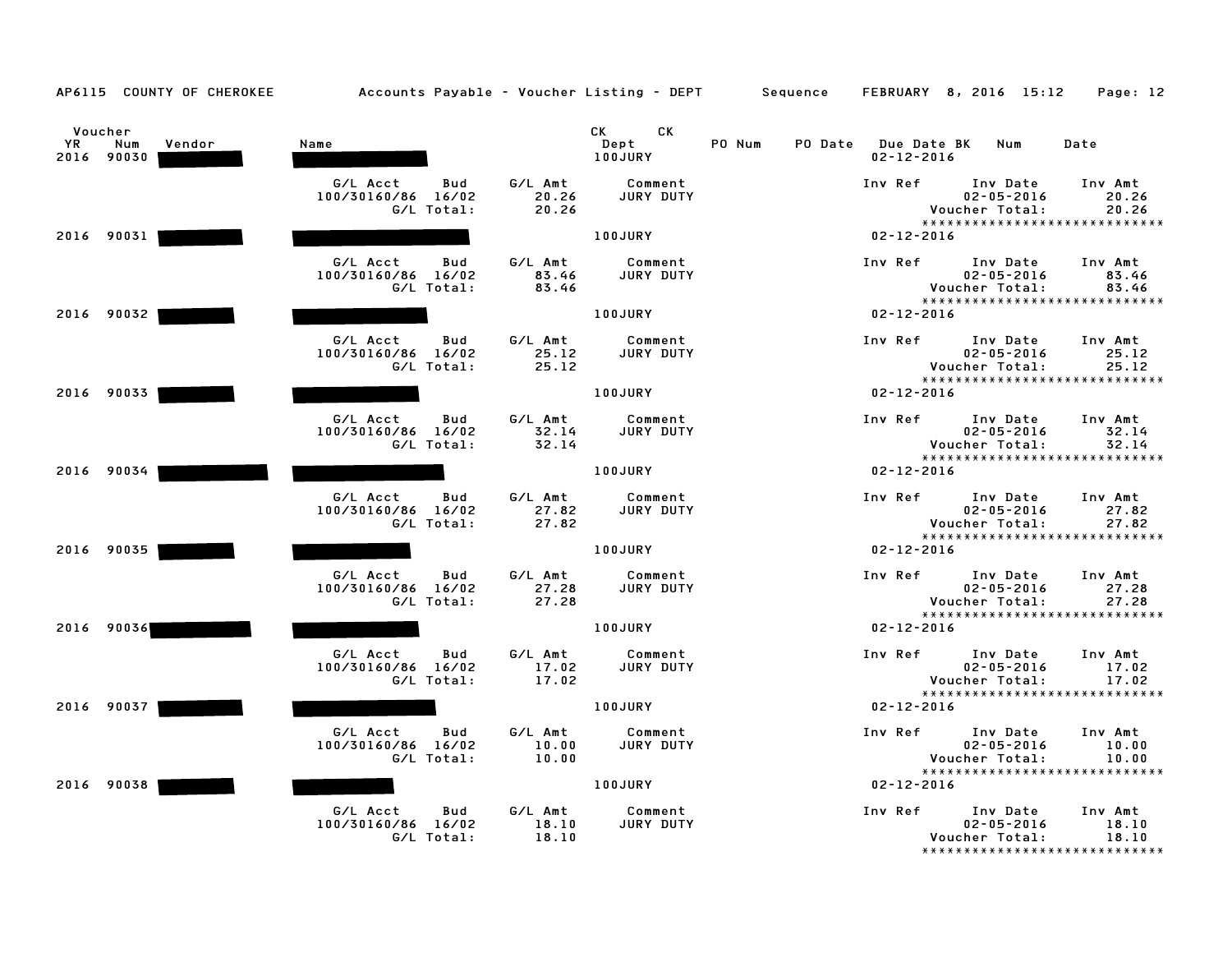| AP6115 COUNTY OF CHEROKEE                    | Accounts Payable – Voucher Listing – DEPT         Sequence |                           |                               |        |                  | FEBRUARY 8, 2016 15:12                                                          | Page: 13                  |
|----------------------------------------------|------------------------------------------------------------|---------------------------|-------------------------------|--------|------------------|---------------------------------------------------------------------------------|---------------------------|
| Voucher<br>YR<br>Num<br>Vendor<br>2016 90039 | Name                                                       |                           | CK.<br>CK.<br>Dept<br>100JURY | PO Num | $02 - 12 - 2016$ | PO Date Due Date BK Num                                                         | Date                      |
|                                              | G/L Acct<br>Bud<br>100/30160/86 16/02<br>G/L Total:        | G/L Amt<br>22.42<br>22.42 | Comment<br>JURY DUTY          |        | Inv Ref          | Inv Date<br>$02 - 05 - 2016$<br>Voucher Total:<br>***************************** | Inv Amt<br>22.42<br>22.42 |
| 2016 90040                                   |                                                            |                           | 100JURY                       |        | $02 - 12 - 2016$ |                                                                                 |                           |
|                                              | G/L Acct<br>Bud<br>100/30160/86 16/02<br>G/L Total:        | G/L Amt<br>10.00<br>10.00 | Comment<br>JURY DUTY          |        | Inv Ref          | Inv Date<br>$02 - 05 - 2016$<br>Voucher Total:<br>***************************** | Inv Amt<br>10.00<br>10.00 |
| 2016 90041                                   |                                                            |                           | 100JURY                       |        | $02 - 12 - 2016$ |                                                                                 |                           |
|                                              | G/L Acct<br>Bud<br>100/30160/86 16/02<br>G/L Total:        | G/L Amt<br>30.00<br>30.00 | Comment<br>JURY DUTY          |        | Inv Ref          | Inv Date<br>$02 - 05 - 2016$<br>Voucher Total:<br>***************************** | Inv Amt<br>30.00<br>30.00 |
| 2016 90042                                   |                                                            |                           | 100JURY                       |        | $02 - 12 - 2016$ |                                                                                 |                           |
|                                              | G/L Acct<br>Bud<br>100/30160/86 16/02<br>G/L Total:        | G/L Amt<br>13.78<br>13.78 | Comment<br>JURY DUTY          |        | Inv Ref          | Inv Date<br>$02 - 05 - 2016$<br>Voucher Total:<br>***************************** | Inv Amt<br>13.78<br>13.78 |
| 2016 90043                                   |                                                            |                           | 100JURY                       |        | $02 - 12 - 2016$ |                                                                                 |                           |
|                                              | G/L Acct<br>Bud<br>100/30160/86 16/02<br>G/L Total:        | G/L Amt<br>13.78<br>13.78 | Comment<br>JURY DUTY          |        | Inv Ref          | Inv Date<br>$02 - 05 - 2016$<br>Voucher Total:                                  | Inv Amt<br>13.78<br>13.78 |
| 2016 90044                                   |                                                            |                           | 100JURY                       |        | $02 - 12 - 2016$ | *****************************                                                   |                           |
|                                              | G/L Acct<br>Bud<br>100/30160/86 16/02<br>G/L Total:        | G/L Amt<br>10.00<br>10.00 | Comment<br>JURY DUTY          |        | Inv Ref          | Inv Date<br>$02 - 05 - 2016$<br>Voucher Total:<br>***************************** | Inv Amt<br>10.00<br>10.00 |
| 2016 90045                                   |                                                            |                           | 100JURY                       |        | $02 - 12 - 2016$ |                                                                                 |                           |
|                                              | G/L Acct<br>Bud<br>100/30160/86 16/02<br>G/L Total:        | G/L Amt<br>25.12<br>25.12 | Comment<br>JURY DUTY          |        | Inv Ref          | Inv Date<br>$02 - 05 - 2016$<br>Voucher Total:                                  | Inv Amt<br>25.12<br>25.12 |
| 2016 90046                                   |                                                            |                           | 100JURY                       |        | $02 - 12 - 2016$ | *****************************                                                   |                           |
|                                              | G/L Acct<br>Bud<br>100/30160/86 16/02<br>G/L Total:        | G/L Amt<br>24.58<br>24.58 | Comment<br>JURY DUTY          |        | Inv Ref          | Inv Date<br>$02 - 05 - 2016$<br>Voucher Total:                                  | Inv Amt<br>24.58<br>24.58 |
| 2016 90047                                   |                                                            |                           | 100JURY                       |        | $02 - 12 - 2016$ | *****************************                                                   |                           |
|                                              | G/L Acct<br>Bud<br>100/30160/86 16/02<br>G/L Total:        | G/L Amt<br>72.12<br>72.12 | Comment<br>JURY DUTY          |        | Inv Ref          | Inv Date<br>$02 - 05 - 2016$<br>Voucher Total:<br>***************************** | Inv Amt<br>72.12<br>72.12 |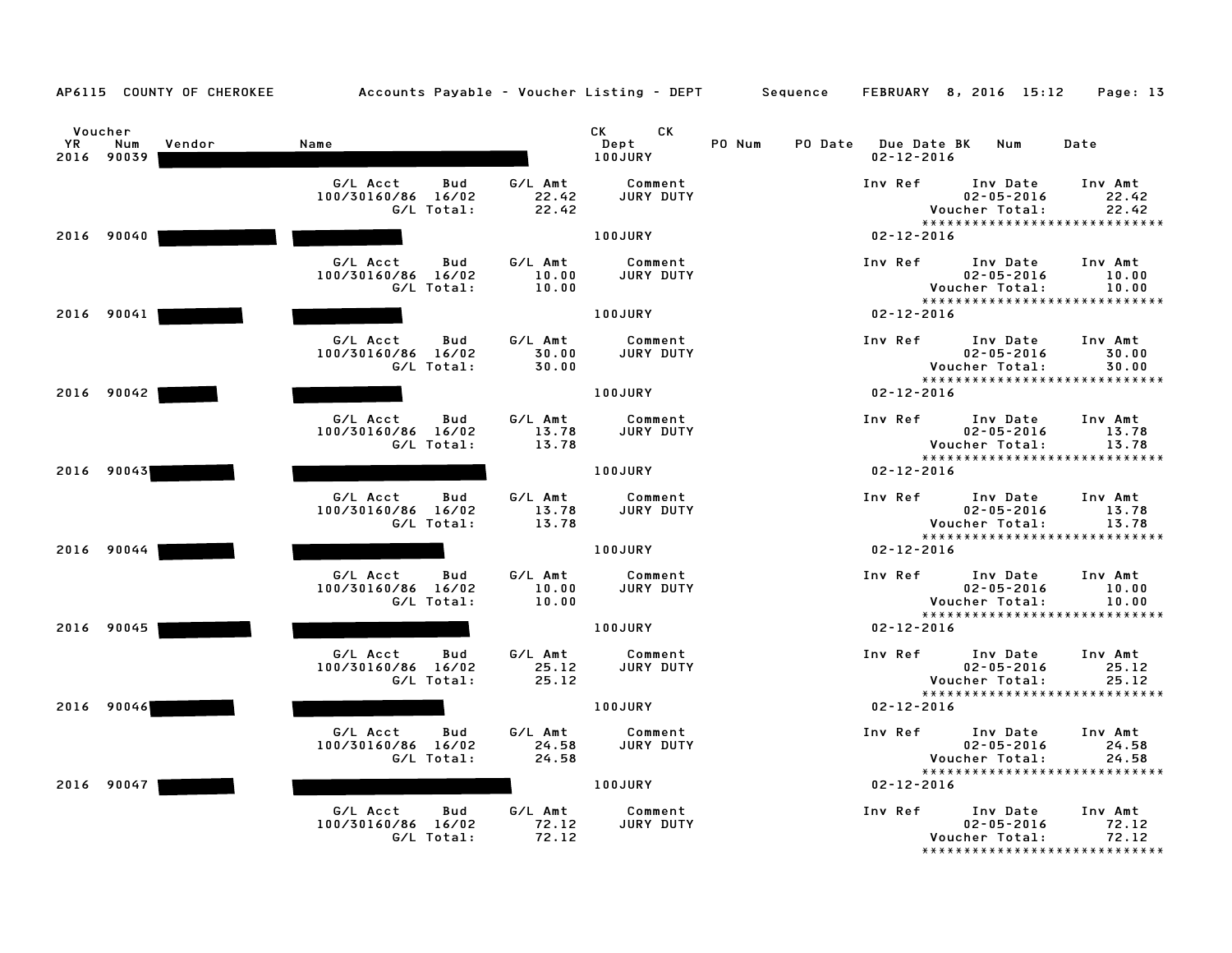| AP6115 COUNTY OF CHEROKEE                    | Accounts Payable – Voucher Listing – DEPT Sequence  |                           |                             |        |                                         | FEBRUARY 8, 2016 15:12                                                          | Page: 14                  |
|----------------------------------------------|-----------------------------------------------------|---------------------------|-----------------------------|--------|-----------------------------------------|---------------------------------------------------------------------------------|---------------------------|
| Voucher<br>YR<br>Num<br>Vendor<br>2016 90048 | Name                                                |                           | CK<br>CK<br>Dept<br>100JURY | PO Num | PO Date Due Date BK<br>$02 - 12 - 2016$ | Num                                                                             | Date                      |
|                                              | G/L Acct<br>Bud<br>100/30160/86 16/02<br>G/L Total: | G/L Amt<br>30.00<br>30.00 | Comment<br>JURY DUTY        |        | Inv Ref                                 | Inv Date<br>$02 - 05 - 2016$<br>Voucher Total:<br>***************************** | Inv Amt<br>30.00<br>30.00 |
| 2016 90049                                   |                                                     |                           | 100JURY                     |        | $02 - 12 - 2016$                        |                                                                                 |                           |
|                                              | G/L Acct<br>Bud<br>100/30160/86 16/02<br>G/L Total: | G/L Amt<br>14.86<br>14.86 | Comment<br><b>JURY DUTY</b> |        | Inv Ref                                 | Inv Date<br>$02 - 05 - 2016$<br>Voucher Total:<br>***************************** | Inv Amt<br>14.86<br>14.86 |
| 2016 90050                                   |                                                     |                           | 100JURY                     |        | $02 - 12 - 2016$                        |                                                                                 |                           |
|                                              | G/L Acct<br>Bud<br>100/30160/86 16/02<br>G/L Total: | G/L Amt<br>28.36<br>28.36 | Comment<br>JURY DUTY        |        | Inv Ref                                 | Inv Date<br>$02 - 05 - 2016$<br>Voucher Total:<br>***************************** | Inv Amt<br>28.36<br>28.36 |
| 2016 90051                                   |                                                     |                           | 100JURY                     |        | $02 - 12 - 2016$                        |                                                                                 |                           |
|                                              | G/L Acct<br>Bud<br>100/30160/86 16/02<br>G/L Total: | G/L Amt<br>30.52<br>30.52 | Comment<br><b>JURY DUTY</b> |        | Inv Ref                                 | Inv Date<br>$02 - 05 - 2016$<br>Voucher Total:<br>***************************** | Inv Amt<br>30.52<br>30.52 |
| 2016 90052                                   |                                                     |                           | 100JURY                     |        | $02 - 12 - 2016$                        |                                                                                 |                           |
|                                              | G/L Acct<br>Bud<br>100/30160/86 16/02<br>G/L Total: | G/L Amt<br>33.22<br>33.22 | Comment<br>JURY DUTY        |        | Inv Ref                                 | Inv Date<br>$02 - 05 - 2016$<br>Voucher Total:                                  | Inv Amt<br>33.22<br>33.22 |
| 2016 90053                                   |                                                     |                           | 100JURY                     |        | $02 - 12 - 2016$                        | *****************************                                                   |                           |
|                                              | G/L Acct<br>Bud<br>100/30160/86 16/02<br>G/L Total: | G/L Amt<br>60.78<br>60.78 | Comment<br>JURY DUTY        |        | Inv Ref                                 | Inv Date<br>$02 - 05 - 2016$<br>Voucher Total:                                  | Inv Amt<br>60.78<br>60.78 |
| 2016 90054                                   |                                                     |                           | 100JURY                     |        | $02 - 12 - 2016$                        | ******************************                                                  |                           |
|                                              | G/L Acct<br>Bud<br>100/30160/86 16/02<br>G/L Total: | G/L Amt<br>83.46<br>83.46 | Comment<br>JURY DUTY        |        | Inv Ref                                 | Inv Date<br>$02 - 05 - 2016$<br>Voucher Total:                                  | Inv Amt<br>83.46<br>83.46 |
| 2016 90055                                   |                                                     |                           | 100JURY                     |        | $02 - 12 - 2016$                        | *****************************                                                   |                           |
|                                              | G/L Acct<br>Bud<br>100/30160/86 16/02<br>G/L Total: | G/L Amt<br>31.60<br>31.60 | Comment<br>JURY DUTY        |        | Inv Ref                                 | Inv Date<br>$02 - 05 - 2016$<br>Voucher Total:                                  | Inv Amt<br>31.60<br>31.60 |
| 2016 90056                                   |                                                     |                           | 100JURY                     |        | $02 - 12 - 2016$                        | *****************************                                                   |                           |
|                                              | G/L Acct<br>Bud<br>100/30160/86 16/02<br>G/L Total: | G/L Amt<br>23.50<br>23.50 | Comment<br>JURY DUTY        |        | Inv Ref                                 | Inv Date<br>$02 - 05 - 2016$<br>Voucher Total:<br>***************************** | Inv Amt<br>23.50<br>23.50 |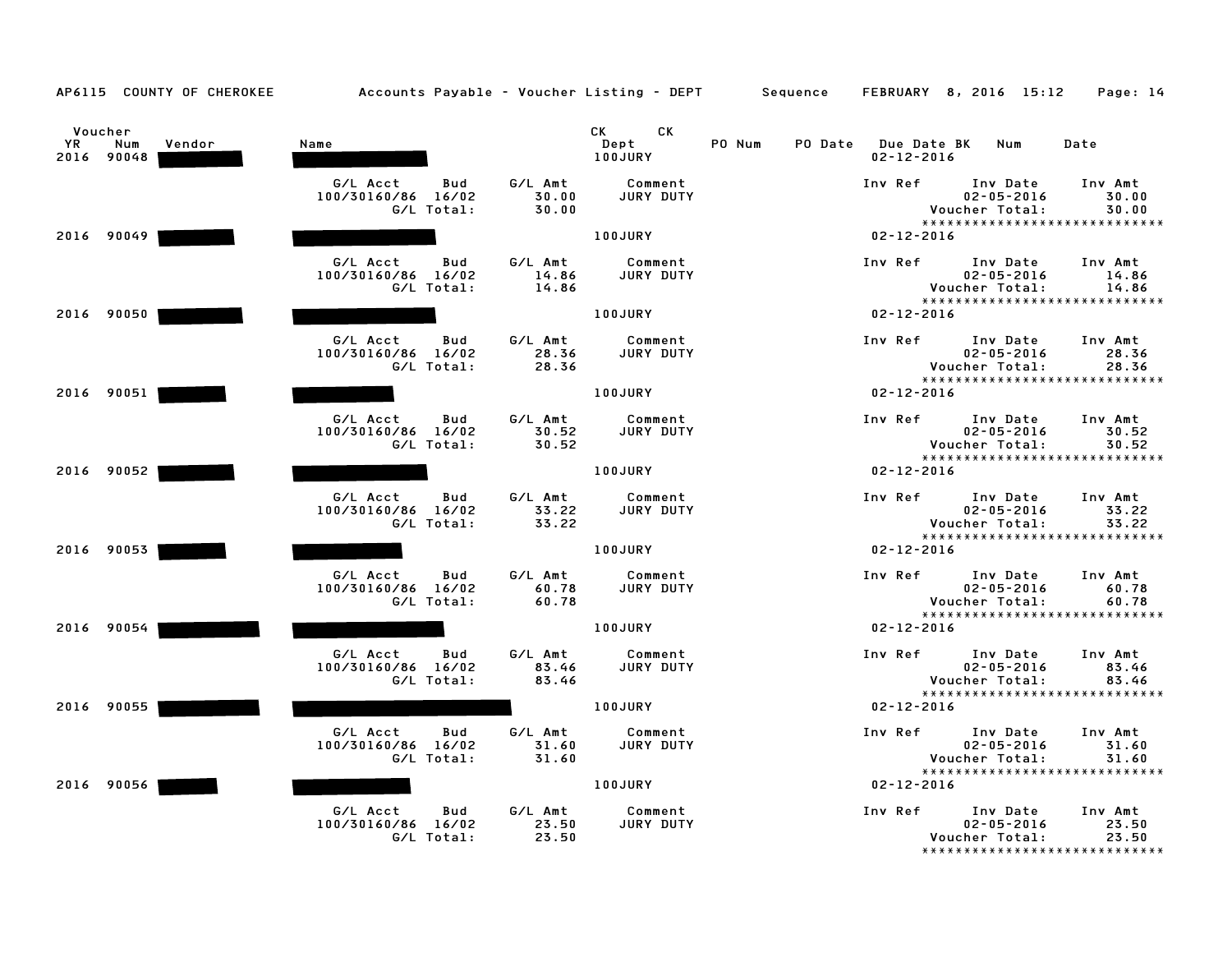|  | AP6115 |  |  | <b>COUNTY OF CHEROKEE</b> |
|--|--------|--|--|---------------------------|
|--|--------|--|--|---------------------------|

| YR. | Voucher<br>Num<br>2016 90057 | Vendor | Name                                                |                           | CK <sub>2</sub><br><b>CK</b><br>Dept<br>100JURY | PO Num | PO Date Due Date BK |         | $02 - 12 - 2016$ | Num                                            | Date                                                       |
|-----|------------------------------|--------|-----------------------------------------------------|---------------------------|-------------------------------------------------|--------|---------------------|---------|------------------|------------------------------------------------|------------------------------------------------------------|
|     |                              |        | G/L Acct<br>Bud<br>100/30160/86 16/02<br>G/L Total: | G/L Amt<br>29.44<br>29.44 | Comment<br><b>JURY DUTY</b>                     |        |                     | Inv Ref |                  | Inv Date<br>$02 - 05 - 2016$<br>Voucher Total: | Inv Amt<br>29.44<br>29.44                                  |
|     | 2016 90058                   |        |                                                     |                           | 100JURY                                         |        |                     |         | $02 - 12 - 2016$ |                                                | *****************************                              |
|     |                              |        |                                                     |                           |                                                 |        |                     |         |                  |                                                |                                                            |
|     |                              |        | G/L Acct<br>Bud<br>100/30160/86 16/02<br>G/L Total: | G/L Amt<br>31.60<br>31.60 | Comment<br>JURY DUTY                            |        |                     | Inv Ref |                  | Inv Date<br>$02 - 05 - 2016$<br>Voucher Total: | Inv Amt<br>31.60<br>31.60<br>***************************** |
|     | 2016 90059                   |        |                                                     |                           | 100JURY                                         |        |                     |         | $02 - 12 - 2016$ |                                                |                                                            |
|     |                              |        | G/L Acct<br>Bud<br>100/30160/86 16/02<br>G/L Total: | G/L Amt<br>17.02<br>17.02 | Comment<br>JURY DUTY                            |        |                     | Inv Ref |                  | Inv Date<br>$02 - 05 - 2016$<br>Voucher Total: | Inv Amt<br>17.02<br>17.02<br>***************************** |
|     | 2016 90060                   |        |                                                     |                           | 100JURY                                         |        |                     |         | $02 - 12 - 2016$ |                                                |                                                            |
|     |                              |        | G/L Acct<br>Bud<br>100/30160/86 16/02<br>G/L Total: | G/L Amt<br>96.42<br>96.42 | Comment<br>JURY DUTY                            |        |                     | Inv Ref |                  | Inv Date<br>$02 - 05 - 2016$<br>Voucher Total: | Inv Amt<br>96.42<br>96.42                                  |
|     | 2016 90061                   |        |                                                     |                           | 100JURY                                         |        |                     |         | $02 - 12 - 2016$ |                                                | *****************************                              |
|     |                              |        | G/L Acct<br>Bud<br>100/30160/86 16/02<br>G/L Total: | G/L Amt<br>26.74<br>26.74 | Comment<br>JURY DUTY                            |        |                     | Inv Ref |                  | Inv Date<br>$02 - 05 - 2016$<br>Voucher Total: | Inv Amt<br>26.74<br>26.74                                  |
|     | 2016 90062                   |        |                                                     |                           | <b>100JURY</b>                                  |        |                     |         | $02 - 12 - 2016$ |                                                | *****************************                              |
|     |                              |        | G/L Acct<br>Bud<br>100/30160/86 16/02<br>G/L Total: | G/L Amt<br>30.00<br>30.00 | Comment<br>JURY DUTY                            |        |                     | Inv Ref |                  | Inv Date<br>$02 - 05 - 2016$<br>Voucher Total: | Inv Amt<br>30.00<br>30.00<br>***************************** |
|     | 2016 90063                   |        |                                                     |                           | 100JURY                                         |        |                     |         | $02 - 12 - 2016$ |                                                |                                                            |
|     |                              |        | G/L Acct<br>Bud<br>100/30160/86 16/02<br>G/L Total: | G/L Amt<br>29.98<br>29.98 | Comment<br>JURY DUTY                            |        |                     | Inv Ref |                  | Inv Date<br>$02 - 05 - 2016$<br>Voucher Total: | Inv Amt<br>29.98<br>29.98<br>***************************** |
|     | 2016 90064                   |        |                                                     |                           | <b>100JURY</b>                                  |        |                     |         | $02 - 12 - 2016$ |                                                |                                                            |
|     |                              |        | G/L Acct<br>Bud<br>100/30160/86 16/02<br>G/L Total: | G/L Amt<br>19.18<br>19.18 | Comment<br>JURY DUTY                            |        |                     | Inv Ref |                  | Inv Date<br>$02 - 05 - 2016$<br>Voucher Total: | Inv Amt<br>19.18<br>19.18<br>***************************** |
|     | 2016 90065                   |        |                                                     |                           | <b>100JURY</b>                                  |        |                     |         | $02 - 12 - 2016$ |                                                |                                                            |
|     |                              |        | G/L Acct<br>Bud<br>100/30160/86 16/02<br>G/L Total: | G/L Amt<br>10.00<br>10.00 | Comment<br>JURY DUTY                            |        |                     | Inv Ref |                  | Inv Date<br>$02 - 05 - 2016$<br>Voucher Total: | Inv Amt<br>10.00<br>10.00<br>****************************  |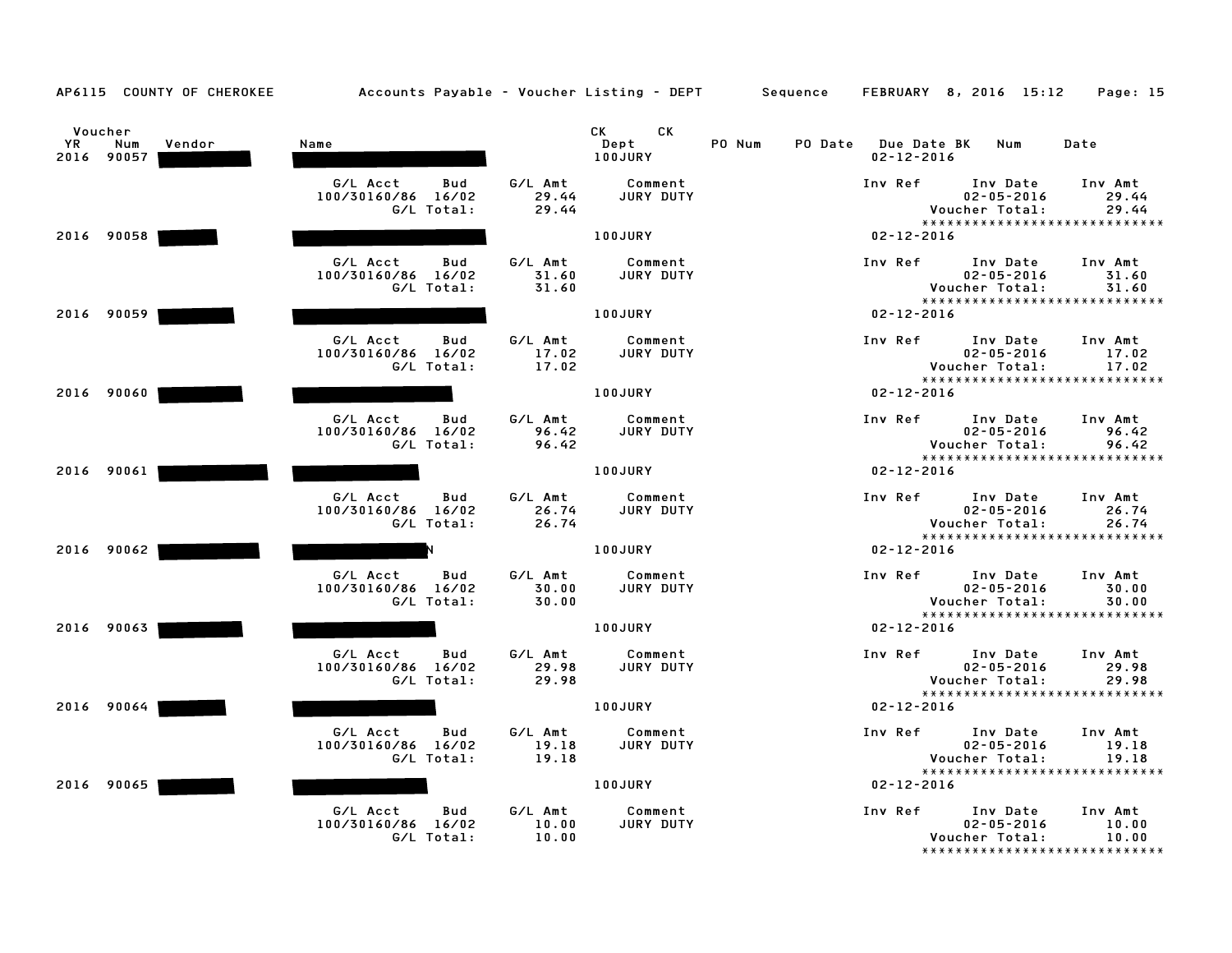| AP6115 COUNTY OF CHEROKEE                           | Accounts Payable – Voucher Listing – DEPT       Sequence |                           |                                      |        |                                         | FEBRUARY 8, 2016 15:12                         | Page: 16                                                   |
|-----------------------------------------------------|----------------------------------------------------------|---------------------------|--------------------------------------|--------|-----------------------------------------|------------------------------------------------|------------------------------------------------------------|
| Voucher<br><b>YR</b><br>Num<br>Vendor<br>2016 90066 | Name                                                     |                           | СK<br>CK .<br>Dept<br><b>100JURY</b> | PO Num | PO Date Due Date BK<br>$02 - 12 - 2016$ | Num                                            | Date                                                       |
|                                                     | G/L Acct<br>Bud<br>100/30160/86 16/02<br>G/L Total:      | G/L Amt<br>10.00<br>10.00 | Comment<br><b>JURY DUTY</b>          |        | Inv Ref                                 | Inv Date<br>$02 - 05 - 2016$<br>Voucher Total: | Inv Amt<br>10.00<br>10.00<br>***************************** |
| 2016 90067                                          |                                                          |                           | 100JURY                              |        | $02 - 12 - 2016$                        |                                                |                                                            |
|                                                     | G/L Acct<br>Bud<br>100/30160/86 16/02<br>G/L Total:      | G/L Amt<br>32.14<br>32.14 | Comment<br>JURY DUTY                 |        | Inv Ref                                 | Inv Date<br>$02 - 05 - 2016$<br>Voucher Total: | Inv Amt<br>32.14<br>32.14<br>***************************** |
| 2016 90068                                          |                                                          |                           | 100JURY                              |        | $02 - 12 - 2016$                        |                                                |                                                            |
|                                                     | G/L Acct<br>Bud<br>100/30160/86 16/02<br>G/L Total:      | G/L Amt<br>10.00<br>10.00 | Comment<br>JURY DUTY                 |        | Inv Ref                                 | Inv Date<br>$02 - 05 - 2016$<br>Voucher Total: | Inv Amt<br>10.00<br>10.00<br>***************************** |
| 2016 90069                                          |                                                          |                           | 100JURY                              |        | $02 - 12 - 2016$                        |                                                |                                                            |
|                                                     | G/L Acct<br>Bud<br>100/30160/86 16/02<br>G/L Total:      | G/L Amt<br>29.44<br>29.44 | Comment<br>JURY DUTY                 |        | Inv Ref                                 | Inv Date<br>$02 - 05 - 2016$<br>Voucher Total: | Inv Amt<br>29.44<br>29.44<br>***************************** |
| 2016 90070 T                                        |                                                          |                           | 100JURY                              |        | $02 - 12 - 2016$                        |                                                |                                                            |
|                                                     | G/L Acct<br>Bud<br>100/30160/86 16/02<br>G/L Total:      | G/L Amt<br>17.02<br>17.02 | Comment<br>JURY DUTY                 |        | Inv Ref                                 | Inv Date<br>$02 - 05 - 2016$<br>Voucher Total: | Inv Amt<br>17.02<br>17.02<br>***************************** |
| 2016 90071                                          |                                                          |                           | 100JURY                              |        | $02 - 12 - 2016$                        |                                                |                                                            |
|                                                     | G/L Acct<br>Bud<br>100/30160/86 16/02<br>G/L Total:      | G/L Amt<br>33.22<br>33.22 | Comment<br>JURY DUTY                 |        | Inv Ref                                 | Inv Date<br>$02 - 05 - 2016$<br>Voucher Total: | Inv Amt<br>33.22<br>33.22<br>***************************** |
| 2016 90072                                          |                                                          |                           | 100JURY                              |        | $02 - 12 - 2016$                        |                                                |                                                            |
|                                                     | G/L Acct<br>Bud<br>100/30160/86 16/02<br>G/L Total:      | G/L Amt<br>28.90<br>28.90 | Comment<br>JURY DUTY                 |        | Inv Ref                                 | Inv Date<br>$02 - 05 - 2016$<br>Voucher Total: | Inv Amt<br>28.90<br>28.90                                  |
| 2016 90073                                          |                                                          |                           | 100JURY                              |        | $02 - 12 - 2016$                        |                                                | *****************************                              |
|                                                     | G/L Acct<br>Bud<br>100/30160/86 16/02<br>G/L Total:      | G/L Amt<br>19.18<br>19.18 | Comment<br>JURY DUTY                 |        | Inv Ref                                 | Inv Date<br>$02 - 05 - 2016$<br>Voucher Total: | Inv Amt<br>19.18<br>19.18<br>***************************** |
| 2016 90074                                          |                                                          |                           | 100JURY                              |        | $02 - 12 - 2016$                        |                                                |                                                            |
|                                                     | G/L Acct<br>Bud<br>100/30160/86 16/02<br>G/L Total:      | G/L Amt<br>94.80<br>94.80 | Comment<br>JURY DUTY                 |        | Inv Ref                                 | Inv Date<br>$02 - 05 - 2016$<br>Voucher Total: | Inv Amt<br>94.80<br>94.80                                  |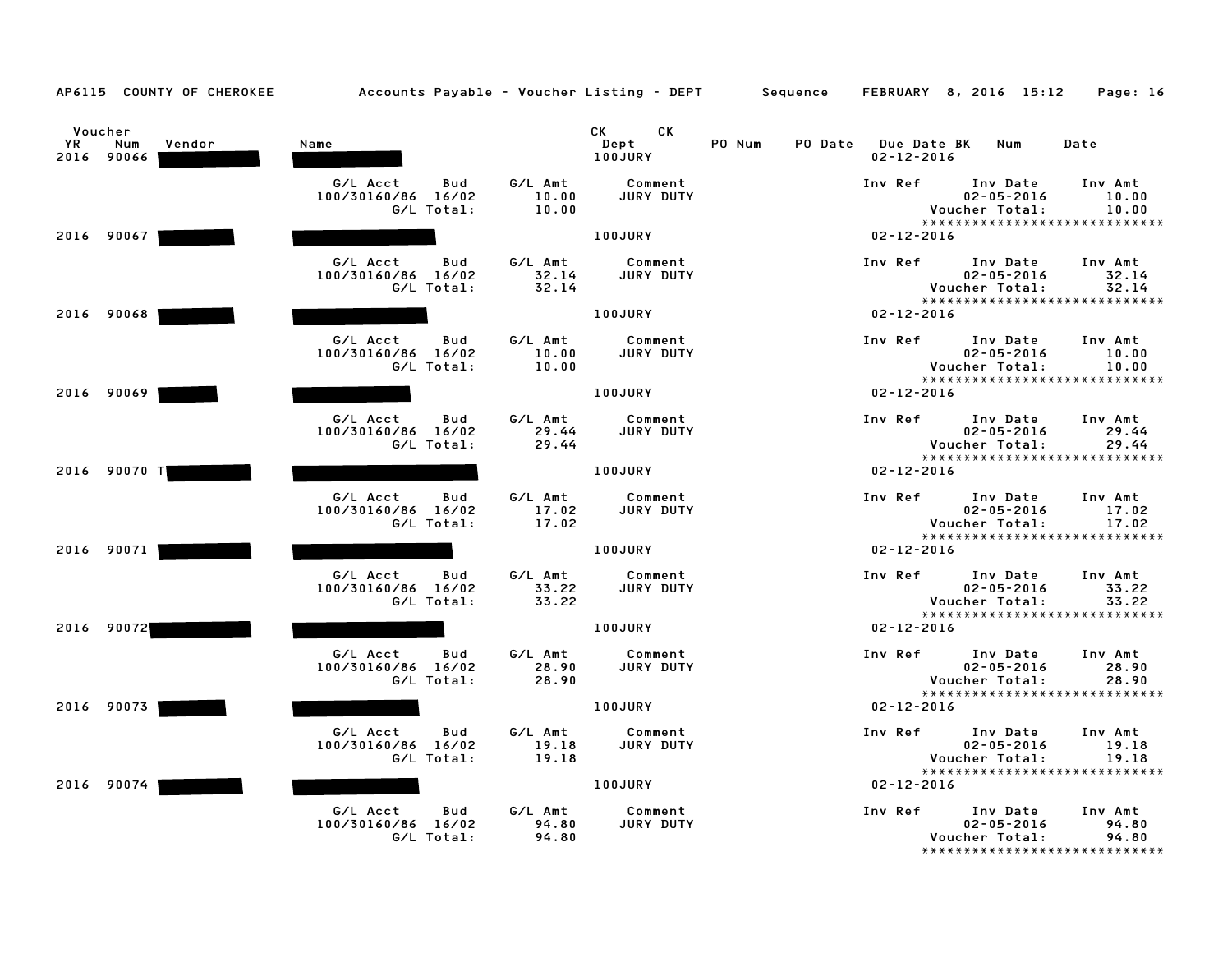| AP6115 COUNTY OF CHEROKEE                                                |                                         |                            |                             |                                    |                            |                             | Accounts Payable – Voucher Listing – DEPT         Sequence     FEBRUARY   8, 2016   15:12     Page: 17 |                                     |
|--------------------------------------------------------------------------|-----------------------------------------|----------------------------|-----------------------------|------------------------------------|----------------------------|-----------------------------|--------------------------------------------------------------------------------------------------------|-------------------------------------|
| Voucher<br>YR<br>Num<br>Vendor<br>2016 90075                             | Name                                    |                            |                             | CK CK<br>Dept<br>100JURY           | PO Num                     | <b>PO Date</b> Due Date BK  | Num<br>$02 - 12 - 2016$                                                                                | Date                                |
|                                                                          | G/L Acct<br>100/30160/86 16/02          | Bud<br>G/L Total:          | 29.44<br>29.44              | G/L Amt Comment<br>JURY DUTY       |                            | Inv Ref                     | Inv Date<br>$02 - 05 - 2016$<br>Voucher Total:<br>*****************************                        | Inv Amt<br>29.44<br>29.44           |
|                                                                          |                                         |                            |                             |                                    |                            |                             | DEPT<br>Total:                                                                                         | 2236.56                             |
| 2016 89904 BILKE, B                                                      | <b>BARBARA S BILKE</b>                  |                            |                             | 100REGOFDEED                       |                            |                             | $02 - 12 - 2016$                                                                                       |                                     |
|                                                                          | G/L Acct<br>100/30050/73 16/02          | <b>Bud</b>                 | G/L Amt<br>214.92           | Comment<br>398 MILES               | MILEAGE/TOPEKA/LEGISLATIVE | Inv Ref                     | Inv Date<br>$01 - 27 - 2016$                                                                           | Inv Amt<br>214.92                   |
|                                                                          |                                         | G/L Total:                 | 214.92                      |                                    |                            |                             | Voucher Total:<br>*****************************                                                        | 214.92                              |
|                                                                          |                                         |                            |                             |                                    |                            |                             | <b>DEPT</b><br>Total:                                                                                  | 214.92                              |
| 2016 89998 AT&T 5068                                                     | AT&T                                    |                            |                             | <b>100SHERIFF</b>                  |                            |                             | $02 - 12 - 2016$                                                                                       |                                     |
|                                                                          | G/L Acct<br>100/30060/74 16/02          | Bud<br>G/L Total:          | G/L Amt<br>22.56<br>22.56   | Comment                            | ACCT 030 517 9815 001      | Inv Ref                     | Inv Date<br>$01 - 25 - 2016$<br>Voucher Total:<br>*****************************                        | Inv Amt<br>22.56<br>22.56           |
| 2016 89961 COL TEL                                                       | COLUMBUS TELEPHONE COMPANY 100SHERIFF   |                            |                             |                                    |                            |                             | 02-12-2016                                                                                             |                                     |
|                                                                          | G/L Acct<br>100/30060/74 15/02          | Bud<br>15/02               | G/L Amt<br>1114.13          | Comment<br><b>ACCT 2963</b><br>525 |                            | Inv Ref                     | Inv Date<br>$02 - 01 - 2016$<br>17565250216 02-01-2016                                                 | Inv Amt<br>1076.79<br>37.34         |
|                                                                          |                                         | G/L Total:                 | 1114.13                     |                                    |                            |                             | Voucher Total:<br>*****************************                                                        | 1114.13                             |
| 2016 89962 CRAW KAN TELEPH CRAW-KAN TELEPHONE COOPERATIVE INC 100SHERIFF |                                         |                            |                             |                                    |                            |                             | 02-12-2016                                                                                             |                                     |
|                                                                          | G/L Acct<br>100/30060/74 15/02          | Bud<br>G/L Total:          | G/L Amt<br>35.14<br>35.14   | Comment<br>ACCT 121787             |                            |                             | Inv Ref Inv Date<br>$02 - 01 - 2016$<br>Voucher Total:                                                 | Inv Amt<br>35.14<br>35.14           |
| 2016 89905 JAY HATFIELD                                                  | JAY HATFIELD CHEVROLET                  |                            |                             | <b>100SHERIFF</b>                  |                            | $02 - 12 - 2016$            | *****************************                                                                          |                                     |
|                                                                          | G/L Acct<br>100/30060/25 16/02          | Bud<br>16/02<br>G/L Total: | G/L Amt<br>185.50<br>185.50 | Comment<br><b>SENSOR KIT</b>       | MAINTENANCE/IDLE POSITION  | Inv Ref<br>8473 3<br>180587 | Inv Date<br>$01 - 25 - 2016$<br>$01 - 25 - 2016$<br>Voucher Total:<br>*****************************    | Inv Amt<br>92.00<br>93.50<br>185.50 |
| 2016 89906 KANSASLAND                                                    | KANSASLAND TIRE OF PITTSBURG 100SHERIFF |                            |                             |                                    |                            | $02 - 12 - 2016$            |                                                                                                        |                                     |
|                                                                          | G/L Acct<br>100/30060/25 16/02          | Bud<br>G/L Total:          | G/L Amt<br>128.05<br>128.05 | Comment<br>1 245/55R18 TIRE        |                            | Inv Ref<br>160713           | Inv Date<br>$01 - 26 - 2016$<br>Voucher Total:<br>*****************************                        | Inv Amt<br>128.05<br>128.05         |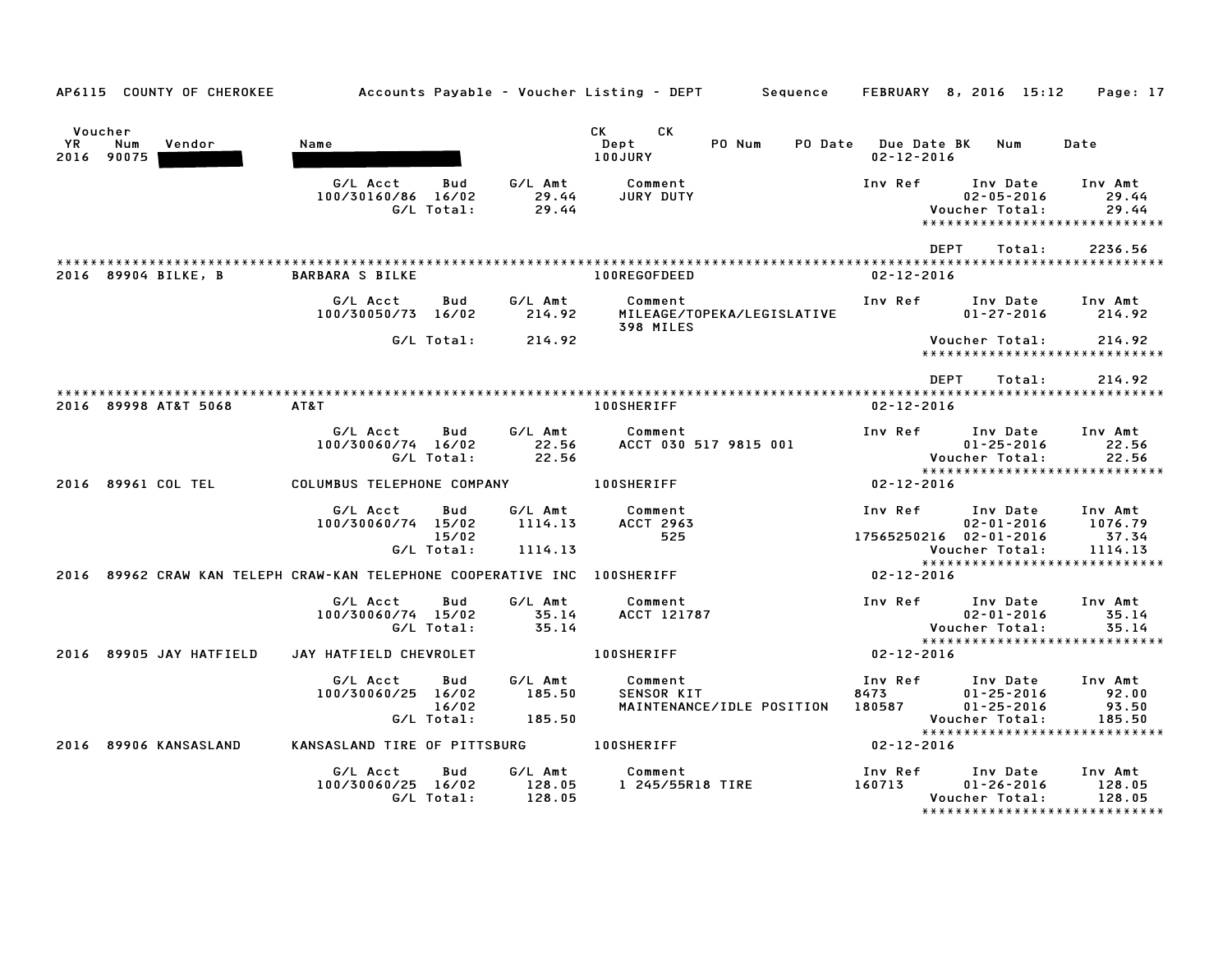|                      |                                                                                                                                                                                                                                     |                                                                                                | AP6115 COUNTY OF CHEROKEE Accounts Payable - Voucher Listing - DEPT Sequence FEBRUARY 8, 2016 15:12 Page: 18                                                                                                                                    |
|----------------------|-------------------------------------------------------------------------------------------------------------------------------------------------------------------------------------------------------------------------------------|------------------------------------------------------------------------------------------------|-------------------------------------------------------------------------------------------------------------------------------------------------------------------------------------------------------------------------------------------------|
| Voucher              | YR Num Vendor – Name – Name – Dept – PONum<br>2016 90092 LONE_WOLF – LONE_WOLF_AUTO_SAVAGE_&_SALES – 100SHERIFF                                                                                                                     |                                                                                                | CK<br>CK<br>PO Date Due Date BK Num<br>Date<br>02-12-2016                                                                                                                                                                                       |
|                      | G/L Acct Bud G/L Amt Comment                                                                                                                                                                                                        | 100/30060/25 16/02 10.00 HUB CAP<br>G/L Total: 10.00                                           | Inv Ref Inv Date Inv Amt<br>23674 02-02-2016 10.00<br>External: 10.00<br>External: 10.00<br>External: 10.00                                                                                                                                     |
| 2016 89907 NATALINIS | المادة المستويات المستويات المستويات المستويات المستويات المستويات المستويات المستويات المستويات ال<br>100SHERIFF المستويات المستويات المستويات المستويات المستويات المستويات المستويات المستويات المستويات المستويات<br>مستويات ال |                                                                                                | $02 - 12 - 2016$                                                                                                                                                                                                                                |
|                      |                                                                                                                                                                                                                                     |                                                                                                | 6/L Act bud 6/L Amt Comment Inv Ref Inv Date Inv Amt<br>100/30060/25 16/02 14.15 FUEL FILTER 592295 01-26-2016 8.66<br>16/02 6/L Total: 14.15 FUEL PILTER 592858 02-01-2016 5.49<br>SIRCHIE FINGER PRINT LABORATORIES 100SHERIFF 02-            |
| 2016 89908 SIRCHIE   |                                                                                                                                                                                                                                     |                                                                                                |                                                                                                                                                                                                                                                 |
|                      |                                                                                                                                                                                                                                     | ous boll Amt Comment<br>100/30060/22 16/02 315.28 INTEGRITY BAGS,<br>100/30060/22 16/02 315.28 | Inv Ref       Inv Date     Inv Amt<br>0238408         01-20-2016        315.28<br>Voucher Total: 315.28<br>****************************                                                                                                         |
| 2016 89963 VERIZON   | <b>VERIZON WIRELESS</b>                                                                                                                                                                                                             | <b>100SHERIFF</b>                                                                              | $02 - 12 - 2016$                                                                                                                                                                                                                                |
|                      | G/L Total: 45.81                                                                                                                                                                                                                    |                                                                                                | G/L Acct Bud G/L Amt Comment 1nv Ref Inv Date Inv Amt 100/30060/74 15/02 45.81 ACCT 986487568-00001 9759088497 01-18-2016 45.81<br>Voucher Total: 45.81<br>****************************                                                         |
|                      | 2016 89964 WAMPLER, T TIMOTHY D WAMPLER THE RESIDENCE RESIDENCE                                                                                                                                                                     |                                                                                                | $02 - 12 - 2016$                                                                                                                                                                                                                                |
|                      |                                                                                                                                                                                                                                     |                                                                                                | G/L Acct Bud G/L Amt Comment 100/30060/84 16/02 50.00<br>100/30060/84 16/02 30.00 CELL PHONE STIPEND 100/30060/84 16/02 30.00<br>6/L Total: 30.00 6/L Total: 30.00<br>*****************************                                             |
|                      |                                                                                                                                                                                                                                     |                                                                                                | DEPT Total: 1900.62                                                                                                                                                                                                                             |
|                      |                                                                                                                                                                                                                                     |                                                                                                | 02-12-2016                                                                                                                                                                                                                                      |
|                      |                                                                                                                                                                                                                                     |                                                                                                | G/L Acct Bud G/L Amt Comment Inv Ref Inv Date Inv Amt<br>100/30030/79 16/02 46.72 CONTRACT CHARGES 387158 01–29–2016 46.72<br>G/L Total: 46.72 - And Access 287158 Voucher Total: 46.72<br>Voucher Total: 46.72<br>**************************** |
| 2016 90090 CORPORATE | CORPORATE BUSINESS SYSTEMS 100TREAS                                                                                                                                                                                                 |                                                                                                | $02 - 12 - 2016$                                                                                                                                                                                                                                |
|                      |                                                                                                                                                                                                                                     |                                                                                                | G/L Acct Bud G/L Amt Comment Inv Ref Inv Date Inv Amt<br>100/30030/79 16/02 52.50 CONTRACT CHARGES/COPIER 387982 02-03-2016 52.50<br>G/L Total: 52.50 6/L Total: 52.50 6/L Total: 52.50                                                         |
| 2016 90094 CULLIGAN  | CULLIGAN OF JOPLIN                                                                                                                                                                                                                  | <b>100TREAS</b>                                                                                | $02 - 12 - 2016$                                                                                                                                                                                                                                |
|                      | Bud G/L Amt<br>G/L Acct<br>100/30030/89 16/02                                                                                                                                                                                       | Comment<br><b>WATER</b><br>24.80<br><b>COOLER RENTAL</b><br><b>WATER</b>                       | Inv Amt<br>Inv Ref<br>Inv Date<br>73947<br>$01 - 31 - 2016$<br>9.90<br>74681<br>$01 - 31 - 2016$<br>5.00<br>$01 - 13 - 2016$<br>9.90<br>90111592                                                                                                |
|                      | G/L Total:                                                                                                                                                                                                                          | 24.80                                                                                          | Voucher Total:<br>24.80<br>*****************************                                                                                                                                                                                        |
|                      |                                                                                                                                                                                                                                     |                                                                                                | DEPT<br>124.02<br>Total:                                                                                                                                                                                                                        |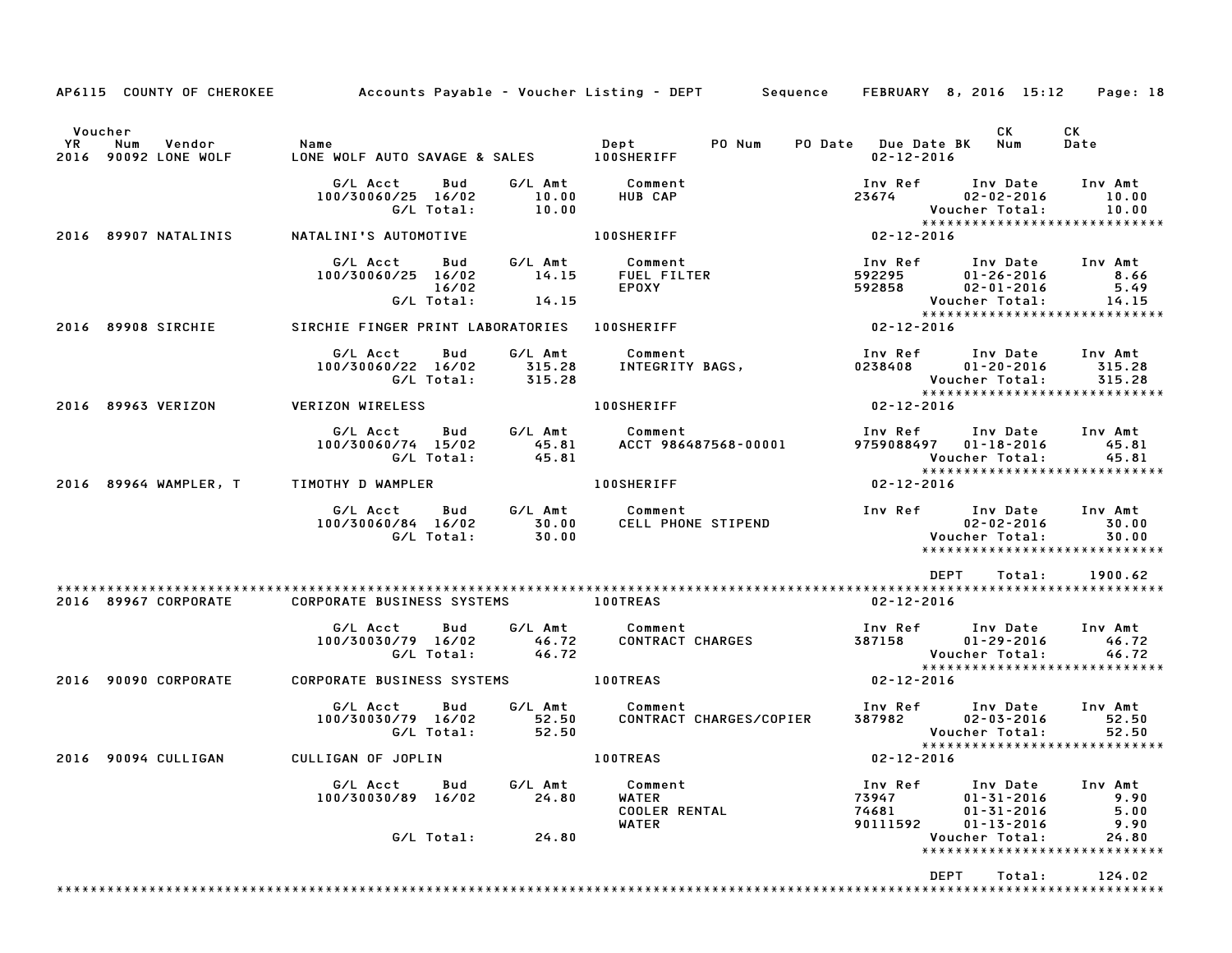|                                                              |                                                     |                           | AP6115 COUNTY OF CHEROKEE 6 Accounts Payable - Voucher Listing - DEPT 5 Sequence FEBRUARY 8, 2016 15:12 Page: 19 |                                         |                                                                                         |                               |
|--------------------------------------------------------------|-----------------------------------------------------|---------------------------|------------------------------------------------------------------------------------------------------------------|-----------------------------------------|-----------------------------------------------------------------------------------------|-------------------------------|
|                                                              |                                                     |                           |                                                                                                                  |                                         |                                                                                         |                               |
| Voucher<br>YR.<br>Num<br>Vendor<br>2016 89889 USD 493        | Name<br>USD #493                                    |                           | PO Num<br>Dept<br>100493                                                                                         | PO Date Due Date BK<br>$02 - 12 - 2016$ | <b>CK</b><br>Num                                                                        | CK<br>Date                    |
|                                                              | G/L Acct<br>Bud<br>100/30340/01 16/01               | G⁄L Amt                   | Comment<br>50000.00 2016 KAMO PILOT PAYMENT<br>2 OF 4 ANNUAL PAYMENTS                                            |                                         | Inv Ref Inv Date Inv Amt<br>$01 - 27 - 2016$                                            | 50000.00                      |
|                                                              | G/L Total:                                          | 50000.00                  |                                                                                                                  |                                         | Voucher Total:<br>******************************                                        | 50000.00                      |
|                                                              |                                                     |                           |                                                                                                                  |                                         | DEPT<br>Total:                                                                          | 50000.00                      |
| 2016 89947 CORPORATE                                         | <b>CORPORATE BUSINESS SYSTEMS</b>                   | 103                       |                                                                                                                  | $02 - 12 - 2016$                        |                                                                                         |                               |
|                                                              | G/L Acct<br>Bud<br>103/30103/83 16/02<br>G/L Total: | $\frac{10.79}{10.79}$     | G/L Amt Comment<br>CONTRACT CHARGES                                                                              |                                         | Inv Ref Inv Date Inv Amt<br>387154 01-29-2016<br>Voucher Total:                         | 10.79<br>10.79                |
| 2016 90103 UNDERGROUND                                       | UNDERGROUND VAULTS & STORAGE INC 103                |                           |                                                                                                                  | $02 - 12 - 2016$                        |                                                                                         |                               |
|                                                              | G/L Acct<br>Bud<br>103/30103/89<br>G/L Total:       | 1.50<br>$\overline{1.50}$ | G/L Amt Comment<br>M/FORM RECEIPT TRANSACTION 381544 01-31-2016                                                  |                                         | Inv Ref Inv Date Inv Amt<br>Voucher Total:                                              | 1.50<br>1.50                  |
|                                                              |                                                     |                           |                                                                                                                  |                                         | <b>DEPT</b><br>Total:                                                                   | 12.29                         |
| 2016 89922 AIRGAS                                            | AIRGAS                                              |                           | 110HWY                                                                                                           | $02 - 12 - 2016$                        |                                                                                         |                               |
|                                                              | G/L Acct<br>Bud<br>110/30110/79 16/02               | 426.75                    | G/L Amt Comment                                                                                                  | 9047459505                              | Inv Date Inv Amt<br>9047459244 01-19-2016 80.49<br>01-19-2016<br>9933414851 01-31-2016  | 79.89<br>266.37               |
|                                                              | G/L Total: 426.75                                   |                           |                                                                                                                  |                                         | <b>VOUCNEL Inrat.</b><br>****************************                                   |                               |
| 2016 89988 B-3                                               | <b>B-3 CONSTRUCTION INC</b>                         | 110HWY                    |                                                                                                                  | $02 - 12 - 2016$                        |                                                                                         |                               |
|                                                              | Bud<br>G/L Acct<br>110/30110/79 16/02<br>G/L Total: | 2855.00<br>2855.00        | G/L Amt Comment<br>ROLL-OFF BED                                                                                  |                                         | Inv Ref Inv Date<br>02-03-2016<br>Vaugher Total<br>Voucher Total:                       | Inv Amt<br>2855.00<br>2855.00 |
| 2016 89930 BOB PAGE                                          | BOB PAGE AUTO SUPPLY INC 110HWY                     |                           |                                                                                                                  | $02 - 12 - 2016$                        |                                                                                         |                               |
|                                                              | G/L Acct<br>Bud<br>110/30110/79 16/02<br>G/L Total: | 64.44<br>64.44            | G/L Amt          Comment<br>64.44       XETREM BLUE                                                              | 84421                                   | Inv Ref      Inv Date<br>01-28-2016<br>Voucher Total:<br>****************************** | Inv Amt<br>64.44<br>64.44     |
| 2016 89970 CHAMPLIN TIRE CHAMPLIN TIRE RECYCLING INC 4110HWY |                                                     |                           |                                                                                                                  | $02 - 12 - 2016$                        |                                                                                         |                               |
|                                                              | G/L Acct<br>Bud<br>110/30110/33 16/02<br>G/L Total: | 404.69<br>404.69          | G/L Amt Comment<br>And EQ TIRE DISPOSAL                                                                          | 110877                                  | Inv Ref Inv Date<br>01-31-2016<br>Voucher Total:<br>*****************************       | Inv Amt<br>404.69<br>404.69   |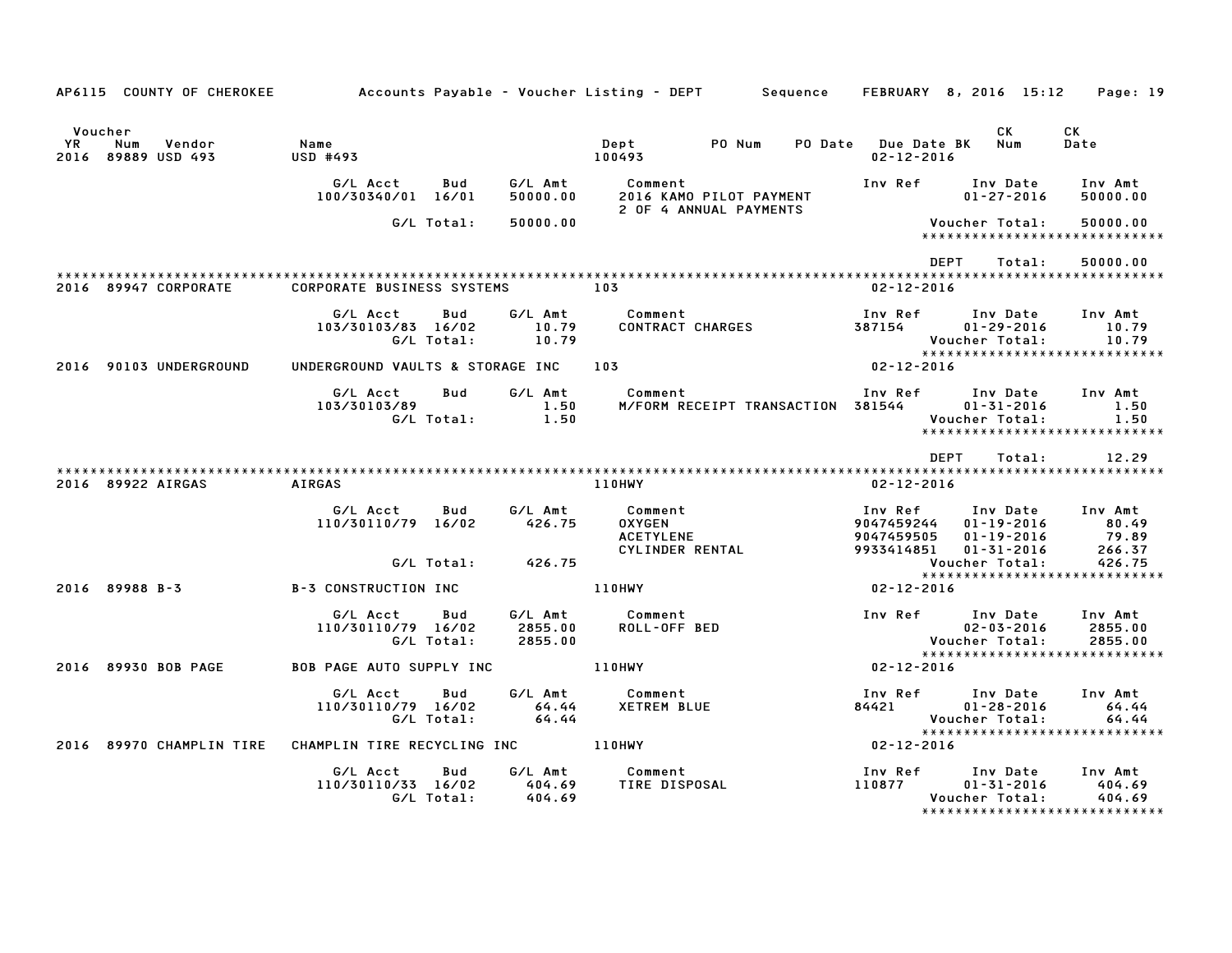|         |                   |                                                              | AP6115 COUNTY OF CHEROKEE Accounts Payable - Voucher Listing - DEPT Sequence FEBRUARY 8, 2016 15:12 Page: 20                                                                                                                            |                                                                                |                      |                                                                                                                                  |
|---------|-------------------|--------------------------------------------------------------|-----------------------------------------------------------------------------------------------------------------------------------------------------------------------------------------------------------------------------------------|--------------------------------------------------------------------------------|----------------------|----------------------------------------------------------------------------------------------------------------------------------|
| Voucher |                   |                                                              |                                                                                                                                                                                                                                         | PO Date Due Date BK Num<br>02-12-2016                                          | <b>CK</b>            | CK<br>Date                                                                                                                       |
|         |                   |                                                              | 6/L Total: 110.00<br>2016 2016 2017 Total: 110.00<br>2016 2019 CLEAN THE UNIFORM CO JOPLIN 110HWY 110HWY 110HWY 202-12-2016                                                                                                             | Inv Ref       Inv Date      Inv Amt<br>088801000      01-05-2016        110.00 |                      |                                                                                                                                  |
|         |                   |                                                              |                                                                                                                                                                                                                                         |                                                                                |                      |                                                                                                                                  |
|         |                   |                                                              |                                                                                                                                                                                                                                         |                                                                                |                      |                                                                                                                                  |
|         |                   | 2016 89921 COLUMBUS TEL COLUMBUS TELEPHONE COMPANY 40 110HWY |                                                                                                                                                                                                                                         |                                                                                |                      |                                                                                                                                  |
|         |                   |                                                              | 6/LAcct Bud G/LAmt Comment Inversion Inversion of the Summer of the Summer of the Summer of the Summer of the Summer Summer of the Summer of the Summer of the Summer of the Summer of the Summer of the Summer of the Summer           |                                                                                |                      |                                                                                                                                  |
|         |                   | 2016 90101 CONMAT CONMAT                                     |                                                                                                                                                                                                                                         |                                                                                |                      |                                                                                                                                  |
|         |                   |                                                              |                                                                                                                                                                                                                                         |                                                                                |                      |                                                                                                                                  |
|         | 2016 89931 FABICK | JOHN FABICK TRACTOR CO                                       | 110HWY 02-12-2016                                                                                                                                                                                                                       |                                                                                |                      |                                                                                                                                  |
|         |                   |                                                              | G/L Acct Bud G/L Amt Comment<br>110/30110/79 16/02 51.04 GASKET<br>G/L Total: 51.04 CREDIT<br>2016 89924 FARMERS FARMERS COOPERATIVE ASSOCIATION 110HWY                                                                                 |                                                                                |                      | 1nv Ref        Inv Date      Inv Amt<br>PIJ00290237   01–26–2016            54.56<br>PIJ00290238   01–26–2016             3.52CR |
|         |                   |                                                              |                                                                                                                                                                                                                                         |                                                                                | Voucher Total: 51.04 |                                                                                                                                  |
|         |                   |                                                              |                                                                                                                                                                                                                                         | $02 - 12 - 2016$                                                               |                      |                                                                                                                                  |
|         |                   |                                                              | G/L Acct Bud G/L Amt Comment Inv Ref Inv Date Inv Amt<br>110/30110/79 16/02 13.06 GRAB HOOK 171173 01-27-2016 13.06<br>G/L Total: 13.06 13.06 Voucher Total: 13.06<br>2016 90095 FLEETPRIDE FLEETPRIDE ILEETPRIDE 110HWY 110HWY 110HWY  |                                                                                |                      |                                                                                                                                  |
|         |                   |                                                              |                                                                                                                                                                                                                                         |                                                                                |                      |                                                                                                                                  |
|         |                   |                                                              | G/L Acct Bud G/L Amt Comment Inv Ref Inv Date Inv Amt<br>110/30110/79 16/02 34.66 FLARED ADAPTER 74989023 02–02–2016 34.66<br>G/L Total: 34.66 54.66 FLARED ADAPTER 74989023 Voucher Total: 34.66<br>********************************** |                                                                                |                      |                                                                                                                                  |
|         |                   |                                                              | Vouc<br>*****<br>2016 -12-2016 Media Asystem Market Market Market Market Market Market Market Market Market Market Market Marke<br>2016–12-2018 Media Market Market Market Market Market Market Market Market Market Market Market Mar  |                                                                                |                      |                                                                                                                                  |
|         |                   |                                                              | G/L Acct Bud G/L Amt Comment Inv Ref Inv Date Inv Amt<br>110/30110/32 16/02 724.64 AIR 1 DIESEL EXHAUST FLUID 0072929-IN 01-28-2016 139.87<br>6/L Total: 724.64 TORQUE FLUID 0073447-IN 02-04-2016 584.77<br>724.64 Voucher Total: 724. |                                                                                |                      |                                                                                                                                  |
|         |                   |                                                              |                                                                                                                                                                                                                                         |                                                                                |                      | *****************************                                                                                                    |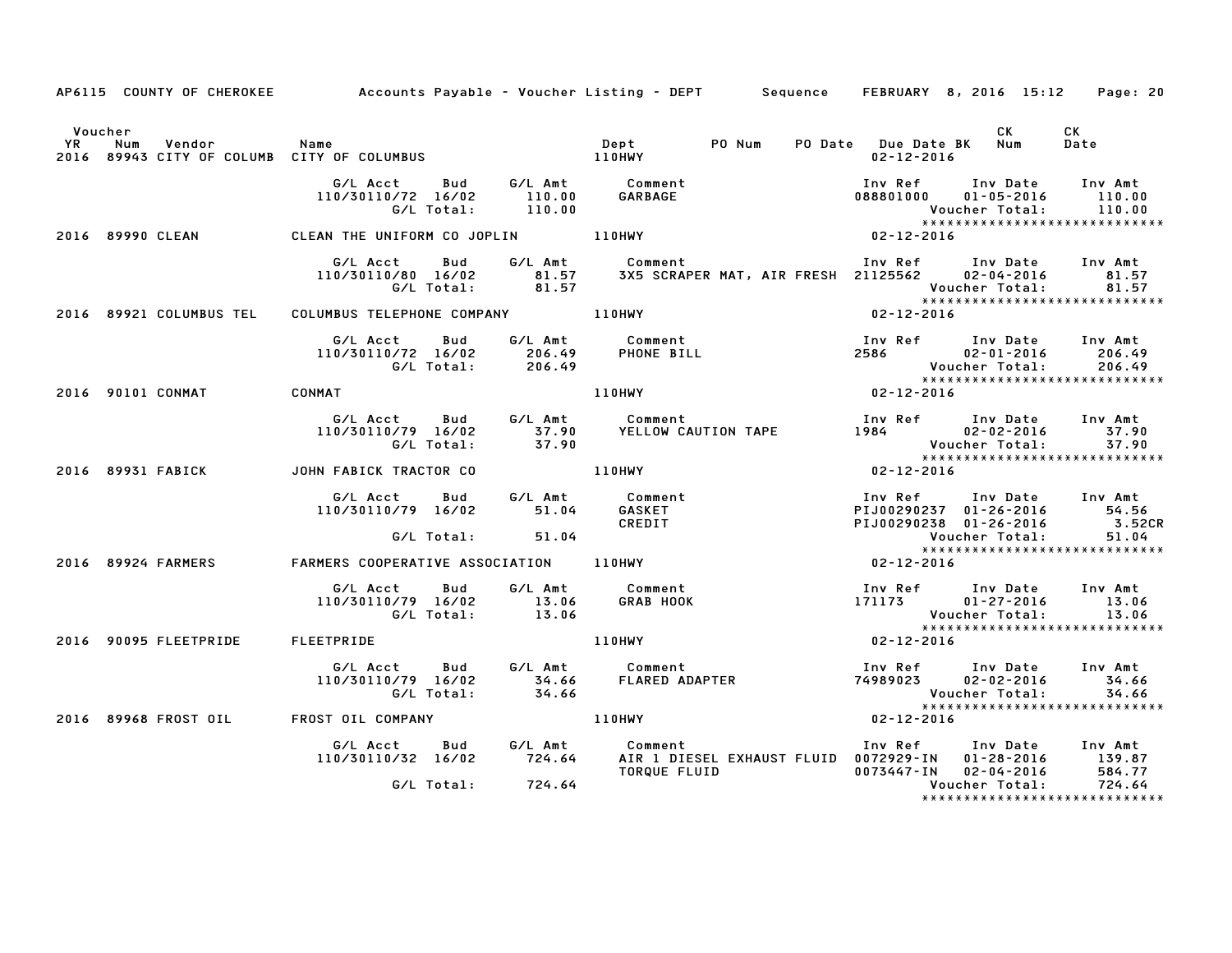|         | AP6115 COUNTY OF CHEROKEE Accounts Payable – Voucher Listing – DEPT Sequence FEBRUARY 8, 2016 15:12 |                                                                            |              |                    |                                                                                                                                       |  |                                                                               |                                                                                                                                      | Page: 21                                                              |
|---------|-----------------------------------------------------------------------------------------------------|----------------------------------------------------------------------------|--------------|--------------------|---------------------------------------------------------------------------------------------------------------------------------------|--|-------------------------------------------------------------------------------|--------------------------------------------------------------------------------------------------------------------------------------|-----------------------------------------------------------------------|
| Voucher |                                                                                                     |                                                                            |              |                    |                                                                                                                                       |  | PO Date Due Date BK Num<br>02-12-2016                                         | CK                                                                                                                                   | CK<br>Date                                                            |
|         |                                                                                                     | G/L Acct Bud<br>110/30110/79 16/02 107.28                                  |              | G/L Total: 107.28  | G/L Amt Comment<br>GASKET <b>AREA</b><br>GASKET<br>FAN SPEED SWITCH                                                                   |  |                                                                               | 1nv Ref        Inv Date      Inv Amt<br>336202           01–30–2016            85.84<br>336286           02–02–2016            21.44 | 107.28                                                                |
|         | 2016 89932 JIM WOODS                                                                                | JIM WOODS MARKETING INC 110HWY                                             |              |                    |                                                                                                                                       |  |                                                                               | Voucher Total:<br>****************<br>02-12-2016<br>*****************************                                                    |                                                                       |
|         |                                                                                                     | G/L Acct Bud<br>110/30110/31 16/02                                         |              |                    | G/L Amt Comment<br>5431.64 DIESEL<br>DIESEL                                                                                           |  |                                                                               | Inv Ref Inv Date Inv Amt<br>222275 01-21-2016 1474.57<br>222390 02-01-2016 3957.07                                                   |                                                                       |
|         |                                                                                                     |                                                                            |              | G/L Total: 5431.64 |                                                                                                                                       |  |                                                                               | <b>Voucher Total:</b><br>*****************************                                                                               | 5431.64                                                               |
|         | 2016 90096 JOPLIN FREIGHT JOPLIN FREIGHTLINER SALES INC _________________________                   |                                                                            |              |                    |                                                                                                                                       |  | Vouc<br>*****<br>02-12-2016                                                   |                                                                                                                                      |                                                                       |
|         |                                                                                                     | 110/30110/79 16/02 83.40<br>G/L Total: 83.40                               |              |                    | G/L Acct Bud G/L Amt Comment<br>SEA FOAM                                                                                              |  |                                                                               | Inv Ref       Inv Date     Inv Amt<br>46889606      02–04–2016        83.40<br>Voucher Total:                                        | 83.40                                                                 |
|         | 2016 90097 K-7 SALES K-7 SALES & SERVICE 110HWY                                                     |                                                                            |              |                    |                                                                                                                                       |  | $02 - 12 - 2016$                                                              |                                                                                                                                      |                                                                       |
|         |                                                                                                     |                                                                            |              |                    | G/L Acct Bud G/L Amt Comment<br>110/30110/79 16/02 10.45 BENCH GRINDER<br>G/L Total: 10.45                                            |  |                                                                               | Inv Ref Inv Date Inv Amt<br>9957 $02 - 04 - 2016$ 10.45<br>Voucher Total:<br>*****************************                           | 10.45                                                                 |
|         | 2016 89991 KS GAS                                                                                   | <b>KANSAS GAS SERVICE</b>                                                  |              |                    | <b>110HWY</b>                                                                                                                         |  | $02 - 12 - 2016$                                                              |                                                                                                                                      |                                                                       |
|         |                                                                                                     | G/L Acct  Bud  G/L Amt  Comment<br>110/30110/72 16/02  1745.50  GAS  SERVI |              |                    | 510148149119141118<br><b>GAS SERVICE</b>                                                                                              |  |                                                                               | 01-29-2016 1439.25<br>$01 - 29 - 2016$ 306.25                                                                                        |                                                                       |
|         |                                                                                                     |                                                                            |              | G/L Total: 1745.50 | 510738202155527000                                                                                                                    |  |                                                                               | Voucher Total: 1745.50                                                                                                               |                                                                       |
|         | 2016 90098 LEGACY                                                                                   | LEGACY FARM AND LAWN                                                       |              |                    | 110HWY                                                                                                                                |  | $02 - 12 - 2016$                                                              | *****************************                                                                                                        |                                                                       |
|         |                                                                                                     | 110/30110/79 16/02                                                         | G/L Total:   |                    | G/L Acct Bud G/L Amt Comment<br>11.27 CAP, WASHER, BUSHING<br>11.27 CAP, WASHER, BUSHING                                              |  |                                                                               | Inv Ref Inv Date Inv Amt<br>$B03289$ $02-04-2016$ 11.27<br>Voucher Total:                                                            | 11.27                                                                 |
|         | 2016 90002 NAPIER, C                                                                                | <b>CHARLES NAPIER</b>                                                      |              |                    | <b>110HWY</b>                                                                                                                         |  | $02 - 12 - 2016$                                                              | ******************************                                                                                                       |                                                                       |
|         |                                                                                                     |                                                                            |              |                    |                                                                                                                                       |  |                                                                               | Inv Ref Inv Date Inv Amt<br>02-05-2016 143.64<br><b>Voucher Total:</b><br>*****************************                              | 143.64                                                                |
|         | 2016 89925 NATALINIS                                                                                | NATALINI'S AUTOMOTIVE                                                      |              | <b>110HWY</b>      |                                                                                                                                       |  | $02 - 12 - 2016$                                                              |                                                                                                                                      |                                                                       |
|         |                                                                                                     | G/L Acct<br>110/30110/79                                                   | Bud<br>16/02 | G/L Amt<br>532.19  | Comment<br>MINIATURE LAMP<br><b>PARTS</b><br><b>BLASTER</b><br><b>BEARING</b><br><b>HUBCAP</b><br>BEARING, SEAL<br>MULTI PURPOSE LUBE |  | Inv Ref<br>592298<br>592248<br>592448<br>592668<br>592802<br>592873<br>592642 | Inv Date<br>$01 - 26 - 2016$<br>$01 - 25 - 2016$<br>$01 - 27 - 2016$<br>01-29-2016<br>$02 - 01 - 2016$<br>02-01-2016<br>01-29-2016   | Inv Amt<br>12.33<br>5.99<br>6.29<br>104.76<br>20.57<br>88.42<br>59.88 |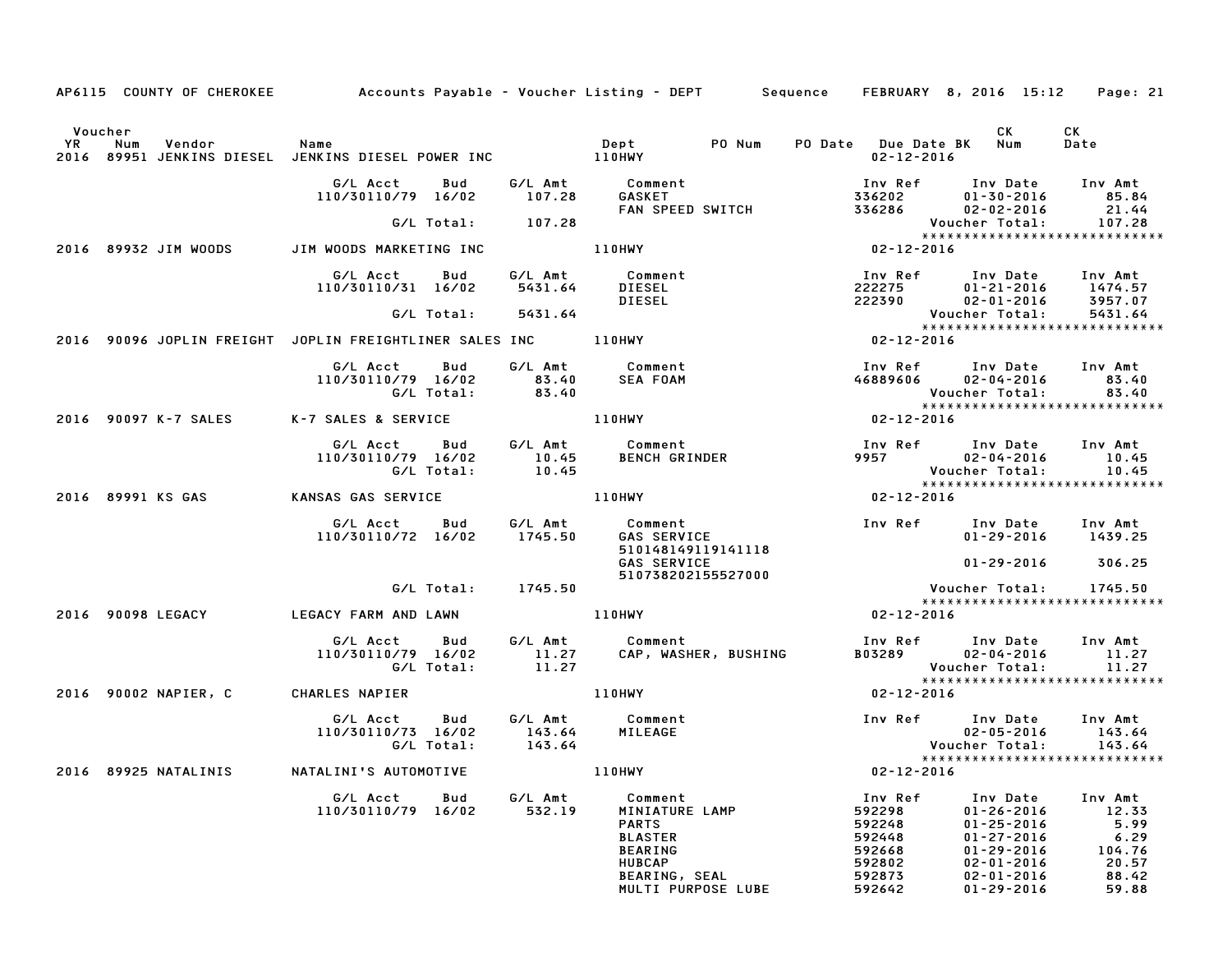|                   |                         |                                                                         |                           | AP6115 COUNTY OF CHEROKEE Accounts Payable - Voucher Listing - DEPT Sequence FEBRUARY 8, 2016 15:12 Page: 22                                                                     |                                                                 |                                                                                                                                            |                                                 |
|-------------------|-------------------------|-------------------------------------------------------------------------|---------------------------|----------------------------------------------------------------------------------------------------------------------------------------------------------------------------------|-----------------------------------------------------------------|--------------------------------------------------------------------------------------------------------------------------------------------|-------------------------------------------------|
| Voucher<br>YR Num | Vendor                  | Name                                                                    |                           | Dept PO Num<br><b>COUPLER<br/>OIL FILTER<br/>HOSE, O-RING</b>                                                                                                                    | PO Date Due Date BK Num<br>593089<br>593160<br>593160<br>593218 | CK<br>$02 - 04 - 2016$<br>$02 - 05 - 2016$<br>$02 - 05 - 2016$                                                                             | CK<br><b>Date</b><br>$16.49$<br>11.04<br>206.42 |
|                   |                         | G/L Total: 532.19                                                       |                           |                                                                                                                                                                                  |                                                                 | Voucher Total:                                                                                                                             | 532.19                                          |
|                   |                         |                                                                         |                           |                                                                                                                                                                                  |                                                                 |                                                                                                                                            |                                                 |
|                   |                         | G/L Acct Bud<br>110/30110/89 16/02                                      |                           | G/L Amt Comment 100 EEE 1733 125.00 RANDOM POOL FEE 1733 02-01-2016 125.00                                                                                                       |                                                                 |                                                                                                                                            |                                                 |
|                   |                         | 2016 90006 PRIER PRIER TIRE SUPPLY INC 110HWY                           |                           |                                                                                                                                                                                  |                                                                 |                                                                                                                                            |                                                 |
|                   |                         | G/L Acct Bud<br>110/30110/79 16/02 533.44<br>G/L Total: 533.44          |                           | G/L Amt         Comment<br>533.44      BALANCING BEADS<br>PURPLE TIRE LUBE                                                                                                       |                                                                 | Inv Ref      Inv Date     Inv Amt<br>0069701-IN 02-02-2016 483.48<br>0069682-IN 02-02-2016 49.96<br>Voucher Total: 533.44                  |                                                 |
|                   | 2016 89939 PRODUCTIVITY | PRODUCTIVITY PLUS ACCOUNT 110HWY                                        |                           |                                                                                                                                                                                  | $02 - 12 - 2016$                                                | Voucher Total: 533.44<br>****************************                                                                                      |                                                 |
|                   |                         | G/L Acct<br>Bud<br>110/30110/89 16/02                                   | 193.88                    | #6035181142905276                                                                                                                                                                |                                                                 | 01-22-2016 193.88                                                                                                                          |                                                 |
|                   |                         | G/L Total: 193.88                                                       |                           |                                                                                                                                                                                  |                                                                 | Voucher Total: 193.88                                                                                                                      |                                                 |
|                   |                         | 2016 89927 RAILROAD YARD THE RAILROAD YARD, INC                         |                           | 110HWY                                                                                                                                                                           | $02 - 12 - 2016$                                                | *****************************                                                                                                              |                                                 |
|                   |                         | G/L Acct   Bud<br>110/30110/79 16/02<br>G/L Total:                      | 16160.30 PIPE<br>16160.30 | G/L Amt Comment<br>PIPE                                                                                                                                                          |                                                                 | Inv Ref Inv Date Inv Amt<br>Voucher Total:                                                                                                 | 16160.30                                        |
|                   |                         |                                                                         |                           | 2016 89923 SAFETY SAFETY FIRST SUPPLY CO LLC 110HWY                                                                                                                              | $02 - 12 - 2016$                                                | *****************************                                                                                                              |                                                 |
|                   |                         | G/L Acct<br>Bud<br>110/30110/42 16/02 171.72<br>G/L Total: 171.72       |                           | Comment<br>PAPER TABLE COVER<br>16-10054 01-27-2016 32.55<br>180Z GOLDEN CHORE 16-10089B 01-27-2016 41.52<br>G/L Amt Comment<br>NAPKINS, GLOVES, CUP, TOWELS 16-10198 01-27-2016 |                                                                 |                                                                                                                                            | 97.65                                           |
|                   |                         |                                                                         |                           |                                                                                                                                                                                  |                                                                 | Voucher Total: 171.72<br>****************************                                                                                      |                                                 |
|                   |                         | 2016 89969 TRUCK PARTS     TRUCK PARTS & EQUIPMENT INC           110HWY |                           |                                                                                                                                                                                  | 02-12-2016                                                      |                                                                                                                                            |                                                 |
|                   |                         | G/L Acct Bud<br>110/30110/79 16/02 82.98<br>G/L Total: 82.98            |                           | G/L Amt Comment<br><b>PARTS</b>                                                                                                                                                  |                                                                 | Inv Ref       Inv Date     Inv Amt<br>309629           01-31-2016            82.98<br>Voucher Total: 82.98<br>**************************** |                                                 |
|                   |                         | 2016 89992 TRUE VALUE COL TRUE VALUE COLUMBUS   110HWY                  |                           |                                                                                                                                                                                  | $02 - 12 - 2016$                                                |                                                                                                                                            |                                                 |
|                   |                         | G/L Acct Bud G/L Amt Comment<br>110/30110/79 16/02 26.34<br>G/L Total:  | 26.34                     | Comment<br>CONCRETE MIX                                                                                                                                                          |                                                                 | Inv Ref Inv Date Inv Amt<br>A261678 12-10-2015 26.34<br>Voucher Total: 26.34                                                               |                                                 |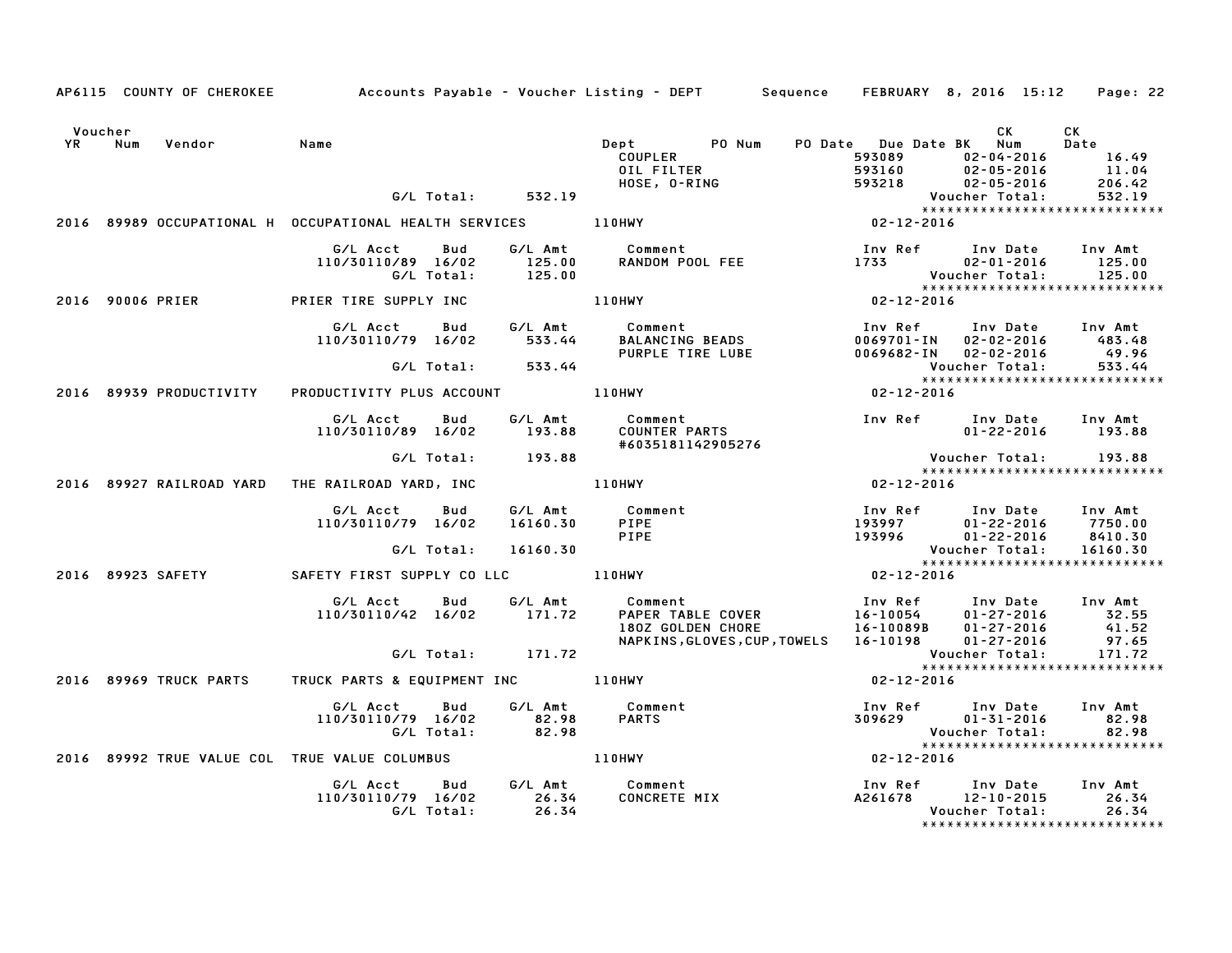| AP6115 COUNTY OF CHEROKEE                                    |                                   |                   |                                 | Accounts Payable – Voucher Listing – DEPT<br>Sequence                            |                                        | FEBRUARY 8, 2016 15:12                                                 | Page: 23                                                         |
|--------------------------------------------------------------|-----------------------------------|-------------------|---------------------------------|----------------------------------------------------------------------------------|----------------------------------------|------------------------------------------------------------------------|------------------------------------------------------------------|
|                                                              |                                   |                   |                                 |                                                                                  |                                        |                                                                        |                                                                  |
| Voucher<br>YR.<br>Num<br>Vendor<br>89940 US CELLULAR<br>2016 | Name<br>US CELLULAR               |                   |                                 | СK<br>CК<br>Dept<br>PO Num<br>PO Date<br>110HWY                                  | <b>Due Date BK</b><br>$02 - 12 - 2016$ | Num                                                                    | Date                                                             |
|                                                              | G/L Acct<br>110/30110/72 16/02    | Bud               | G/L Amt<br>110.35               | Comment<br>WIRELESS HOT SPOT<br>#846134387                                       | Inv Ref<br>0119916194                  | Inv Date<br>$01 - 20 - 2016$                                           | Inv Amt<br>59.79                                                 |
|                                                              |                                   |                   |                                 | <b>CELL PHONE</b><br>#943125780                                                  | 0120009550                             | $01 - 20 - 2016$                                                       | 50.56                                                            |
|                                                              |                                   | G/L Total:        | 110.35                          |                                                                                  |                                        | Voucher Total:                                                         | 110.35<br>******************************                         |
|                                                              |                                   |                   |                                 |                                                                                  | <b>DEPT</b>                            | Total:                                                                 | 30479.62                                                         |
| 2016 89929 EXTENSION                                         | CHEROKEE COUNTY EXTENSION COUNCIL |                   |                                 | 120EXTENSION                                                                     | $02 - 12 - 2016$                       |                                                                        |                                                                  |
|                                                              | G/L Acct<br>120/30120/89 16/01    | Bud<br>G/L Total: | G/L Amt<br>51075.50<br>51075.50 | Comment<br>QUARTERLY DISTRIBUTION                                                | Inv Ref                                | Inv Date<br>$01 - 04 - 2016$<br>Voucher Total:                         | Inv Amt<br>51075.50<br>51075.50<br>***************************** |
|                                                              |                                   |                   |                                 |                                                                                  | <b>DEPT</b>                            | Total:                                                                 | 51075.50                                                         |
| 2016 89909 COL TEL                                           | COLUMBUS TELEPHONE COMPANY        |                   |                                 | 130NOXWEED                                                                       | $02 - 12 - 2016$                       |                                                                        | *************************************                            |
|                                                              | G/L Acct<br>130/30130/74 16/02    | Bud<br>G/L Total: | G/L Amt<br>102.27<br>102.27     | Comment<br><b>ACCT 2293</b>                                                      | Inv Ref                                | Inv Date<br>$02 - 01 - 2016$<br>Voucher Total:                         | Inv Amt<br>102.27<br>102.27<br>*****************************     |
| 89910 CWDAK 67530<br>2016                                    | <b>CWDAK</b>                      |                   |                                 | 130NOXWEED                                                                       | $02 - 12 - 2016$                       |                                                                        |                                                                  |
|                                                              | G/L Acct<br>130/30130/88 16/02    | Bud               | G/L Amt<br>225.00               | Comment<br>REGISTRATION ANNUAL CONF<br><b>CHEROKEE COUNTY</b><br>CECIL V BROWN   | Inv Ref                                | Inv Date<br>$01 - 28 - 2016$                                           | Inv Amt<br>225.00                                                |
|                                                              |                                   | G/L Total:        | 225.00                          |                                                                                  |                                        | Voucher Total:                                                         | 225.00<br>*****************************                          |
|                                                              |                                   |                   |                                 |                                                                                  | <b>DEPT</b>                            | Total:                                                                 | 327.27                                                           |
| 2016 89980 ADMIN SERV                                        | ADMINISTRATIVE SERVICES OF KANSAS |                   |                                 | <b>140HEALTH</b>                                                                 | $02 - 12 - 2016$                       |                                                                        |                                                                  |
|                                                              | G/L Acct<br>140/30140/89 16/02    | Bud               | G/L Amt<br>150.00               | Comment<br><b>HEALTH DEPT</b>                                                    | Inv Ref                                | Inv Date                                                               | Inv Amt                                                          |
|                                                              |                                   |                   |                                 | ANNUAL CHARGES<br>ASK BILLING SERVICE FOR<br>MEDICAID/KANCARE INSURANCES         |                                        | $02 - 01 - 2016$                                                       | 150.00                                                           |
|                                                              |                                   | G/L Total:        | 150.00                          |                                                                                  |                                        | Voucher Total:                                                         | 150.00<br>*****************************                          |
| 2016 89981 CARDMEMBER                                        | CHASE CARD SERVICES               |                   |                                 | 140HEALTH                                                                        | $02 - 12 - 2016$                       |                                                                        |                                                                  |
|                                                              | G/L Acct<br>140/30140/80 16/02    | Bud<br>16/02      | G/L Amt<br>33.87<br>145.66      | Comment<br><b>HEALTH DEPT</b><br>ACCT                                            | Inv Ref                                | Inv Date                                                               | Inv Amt                                                          |
|                                                              | 140/30140/68<br>140/30140/88      | 16/02             | 99.00                           | AMAZON MATPLACE<br>WWW.JOLLYPOP.COM<br>ULINE SHIP SUPPLIES<br>PAYPAL KANSASLALEC |                                        | $01 - 29 - 2016$<br>$01 - 29 - 2016$<br>$01 - 27 - 2019$<br>01-22-2016 | 33.87<br>92.17<br>53.49<br>99.00                                 |
|                                                              |                                   | G/L Total:        | 278.53                          |                                                                                  |                                        | Voucher Total:                                                         | 278.53<br>******************************                         |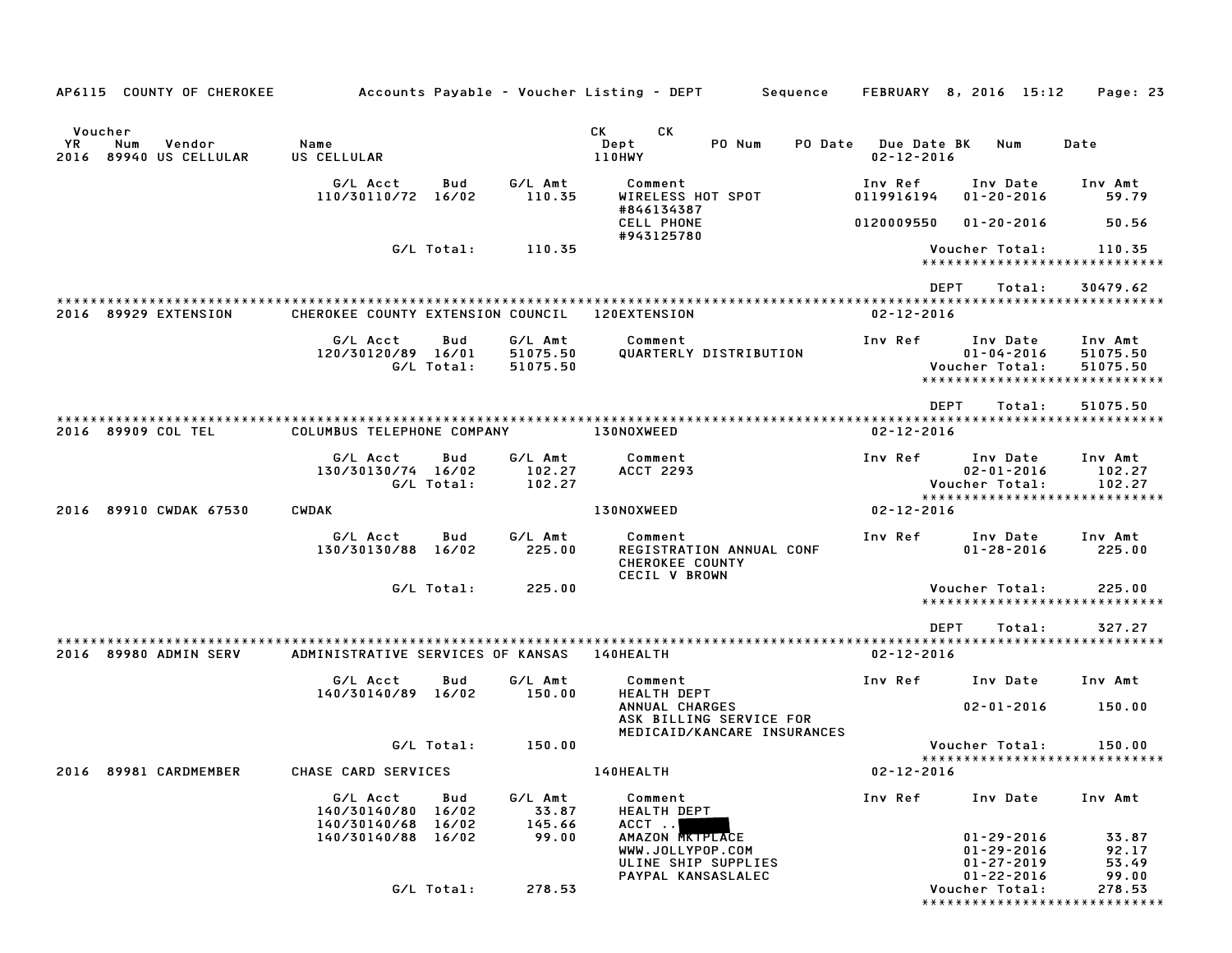|    |                                                                         |                                              |            |                   | AP6115 COUNTY OF CHEROKEE Accounts Payable - Voucher Listing - DEPT Sequence FEBRUARY 8, 2016 15:12 Page: 24 |                                             |                                                                     |                  |
|----|-------------------------------------------------------------------------|----------------------------------------------|------------|-------------------|--------------------------------------------------------------------------------------------------------------|---------------------------------------------|---------------------------------------------------------------------|------------------|
| YR | Voucher<br>Num<br>Vendor<br>2016 89934 COL TEL                          | Name<br>COLUMBUS TELEPHONE COMPANY 140HEALTH |            |                   | Dept PONum                                                                                                   | PO Date Due Date BK Num<br>$02 - 12 - 2016$ | CK                                                                  | CK<br>Date       |
|    |                                                                         | G/L Acct                                     | Bud        | G/L Amt           | Comment                                                                                                      |                                             | Inv Ref Inv Date Inv Amt                                            |                  |
|    |                                                                         | 140/30140/74 16/02                           |            | 511.74            | WIC PROGRAM<br>ACCT 2311<br><b>HEALTH DEPT</b>                                                               |                                             | $02 - 01 - 2016$                                                    | 91.52            |
|    |                                                                         |                                              | G/L Total: | 511.74            | <b>ACCT 2060</b>                                                                                             |                                             | $02 - 01 - 2016$<br>Voucher Total:                                  | 420.22<br>511.74 |
|    | 2016 89982 COLUMBUS                                                     | CITY OF COLUMBUS                             |            |                   | <b>140HEALTH</b>                                                                                             | $02 - 12 - 2016$                            | *****************************                                       |                  |
|    |                                                                         |                                              |            |                   |                                                                                                              |                                             |                                                                     |                  |
|    |                                                                         | G/L Acct<br>140/30140/72 16/02               | Bud        | G/L Amt<br>55.00  | Comment<br>HEALTH DEPT<br>ACCT 07-17240-00                                                                   |                                             | Inv Ref Inv Date Inv Amt<br>$01 - 28 - 2016$                        | 55.00            |
|    |                                                                         |                                              | G/L Total: | 55.00             |                                                                                                              |                                             | Voucher Total:                                                      | 55.00            |
|    | 2016 89983 CRAW KAN TELEPH CRAW-KAN TELEPHONE COOPERATIVE INC 140HEALTH |                                              |            |                   |                                                                                                              | $02 - 12 - 2016$                            | *****************************                                       |                  |
|    |                                                                         | G/L Acct                                     | Bud        | G/L Amt           | Comment                                                                                                      |                                             | Inv Ref      Inv Date     Inv Amt                                   |                  |
|    |                                                                         | 140/30140/79 16/02                           |            | 21.25             | HEALTH DEPT<br>ACCT 129793                                                                                   |                                             | $02 - 01 - 2016$ 21.25                                              |                  |
|    |                                                                         |                                              | G/L Total: | 21.25             | MONITOR ALARM FEE                                                                                            |                                             | Voucher Total:                                                      | 21.25            |
|    | 2016 89984 CRAWFORD HEALTH CRAWFORD COUNTY HEALTH DEPT 140HEALTH        |                                              |            |                   |                                                                                                              | 02-12-2016                                  | *****************************                                       |                  |
|    |                                                                         |                                              |            |                   |                                                                                                              |                                             |                                                                     |                  |
|    |                                                                         | G/L Acct<br>140/30140/82 16/02               | Bud        | G/L Amt<br>551.40 | Comment<br>WIC PROGRAM<br>CONTRACT SERVICES                                                                  |                                             | Inv Ref      Inv Date     Inv Amt<br>$02 - 04 - 2016$               | 551.40           |
|    |                                                                         |                                              |            |                   | LINDA TIMME RD                                                                                               |                                             |                                                                     |                  |
|    |                                                                         |                                              | G/L Total: | 551.40            |                                                                                                              |                                             | Voucher Total:<br>*****************************                     | 551.40           |
|    | 2016 89935 HEMOCUE                                                      | HEMOCUE INC                                  |            |                   | 140HEALTH                                                                                                    | $02 - 12 - 2016$                            |                                                                     |                  |
|    |                                                                         | G/L Acct<br>140/30140/43 16/02               | Bud        | G/L Amt<br>154.90 | Comment<br><b>HEALTH DEPT</b>                                                                                |                                             | Inv Ref Inv Date Inv Amt                                            |                  |
|    |                                                                         |                                              | G/L Total: | 154.90            | HEMOGLOBIN CONTROL SOLUTION 1343668 01-20-2016                                                               |                                             | Voucher Total:<br>*****************************                     | 154.90<br>154.90 |
|    | 2016 89936 JAVA                                                         | JAVA DAVE'S                                  |            |                   | <b>140HEALTH</b>                                                                                             | $02 - 12 - 2016$                            |                                                                     |                  |
|    |                                                                         | G/L Acct<br>140/30140/42 16/02               | Bud        | G/L Amt<br>112.84 | Comment<br>COFFEE<br><b>HEALTH DEPT</b>                                                                      | 293704                                      | Inv Ref      Inv Date     Inv Amt<br>01-25-2016                     | 112.84           |
|    |                                                                         |                                              | G/L Total: | 112.84            |                                                                                                              |                                             | Voucher Total:                                                      | 112.84           |
|    | 2016 90078 KS GAS                                                       | KANSAS GAS SERVICE                           |            |                   | 140HEALTH                                                                                                    | 02-12-2016                                  | *****************************                                       |                  |
|    |                                                                         | G/L Acct                                     | <b>Bud</b> | G/L Amt           | Comment                                                                                                      |                                             | Inv Ref Inv Date                                                    | Inv Amt          |
|    |                                                                         | 140/30140/72 16/02                           |            | 83.21             | HEALTH DEPT                                                                                                  |                                             |                                                                     |                  |
|    |                                                                         |                                              | G/L Total: | 83.21             | ACCT 510080477 1188672 27                                                                                    |                                             | $01 - 29 - 2016$<br>Voucher Total:<br>***************************** | 83.21<br>83.21   |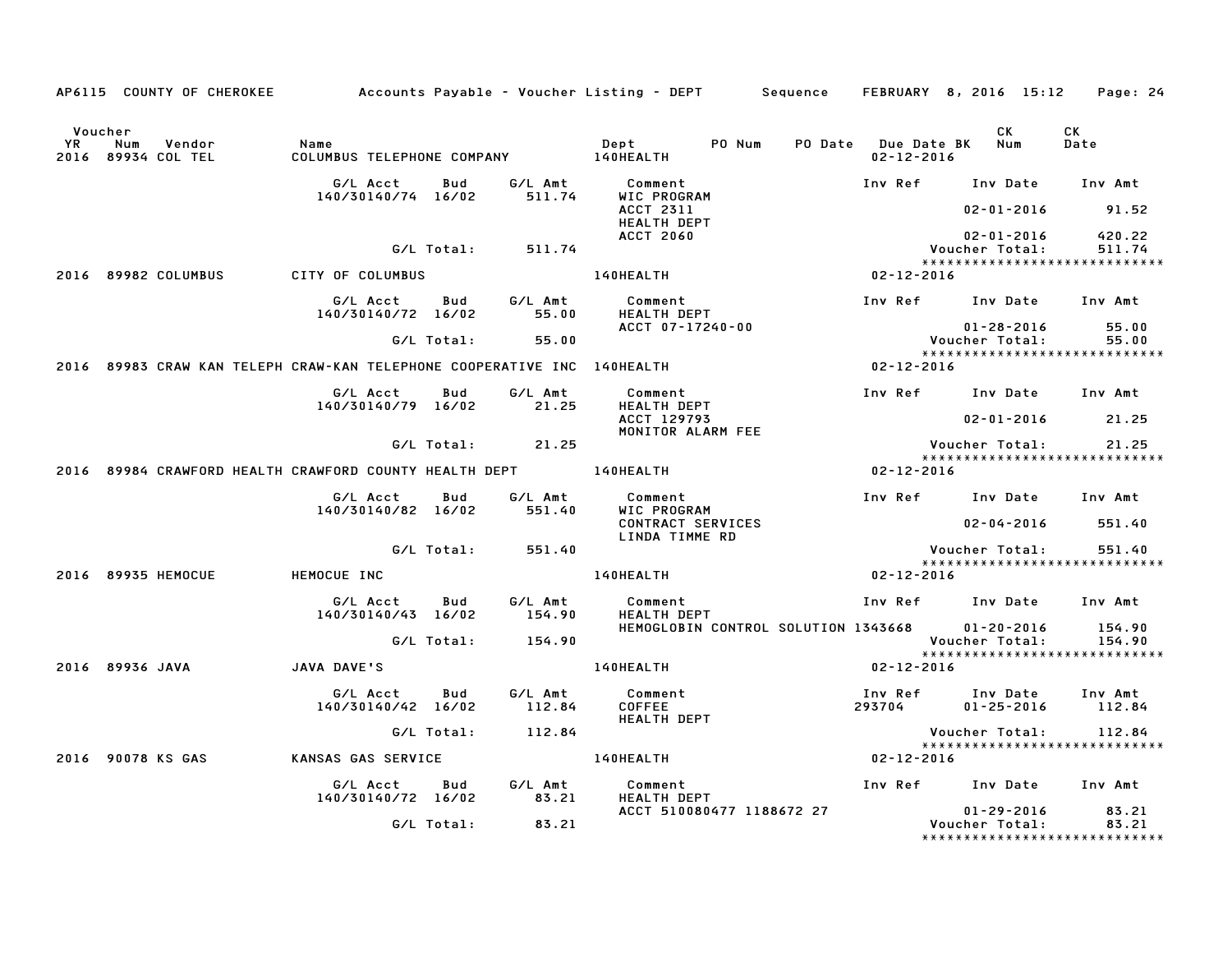| AP6115 COUNTY OF CHEROKEE                                |                                   |                   |                                 | Accounts Payable – Voucher Listing – DEPT<br>Sequence           |                                        | FEBRUARY 8, 2016 15:12                                                          | Page: 25                            |
|----------------------------------------------------------|-----------------------------------|-------------------|---------------------------------|-----------------------------------------------------------------|----------------------------------------|---------------------------------------------------------------------------------|-------------------------------------|
| Voucher<br>ΥR<br>Num<br>Vendor<br>2016<br>89985 MCCARTYS | Name<br><b>MCCARTY'S</b>          |                   |                                 | Dept<br>PO Num<br>PO Date<br>140HEALTH                          | <b>Due Date BK</b><br>$02 - 12 - 2016$ | CK.<br>Num                                                                      | СK<br>Date                          |
|                                                          | G/L Acct<br>140/30140/21 16/02    | Bud               | G/L Amt<br>43.88                | Comment<br><b>HEALTH DEPT</b>                                   | Inv Ref                                | Inv Date                                                                        | Inv Amt                             |
|                                                          |                                   | G/L Total:        | 43.88                           | PAPER, DAILY PLANNER                                            | 6301430                                | $02 - 01 - 2016$<br>Voucher Total:                                              | 43.88<br>43.88                      |
| 2016 89986 MEDICAL WASTE                                 | MEDICAL WASTE SERVICES            |                   |                                 | 140HEALTH                                                       | $02 - 12 - 2016$                       | *****************************                                                   |                                     |
|                                                          | G/L Acct<br>140/30140/82 16/02    | Bud               | G/L Amt<br>89.10                | Comment<br><b>HEALTH DEPT</b><br>MONTHLY BIOHAZARD WASTE        | Inv Ref<br>W60445                      | Inv Date<br>$02 - 03 - 2016$                                                    | Inv Amt<br>89.10                    |
|                                                          |                                   | G/L Total:        | 89.10                           | <b>DISPOSAL</b>                                                 |                                        | Voucher Total:                                                                  | 89.10                               |
| 90100 MIKE CARPINO<br>2016                               | MIKE CARPINO FORD MERCURY INC     |                   |                                 | 140HEALTH                                                       | $02 - 12 - 2016$                       | *****************************                                                   |                                     |
|                                                          | G/L Acct                          | Bud               | G/L Amt                         | Comment                                                         | Inv Ref                                | Inv Date                                                                        | Inv Amt                             |
|                                                          | 140/30140/25 16/02                | G/L Total:        | 19.96<br>19.96                  | WIC PROGRAM<br>WIPER BLADE ASY                                  | 109210                                 | $02 - 05 - 2016$<br>Voucher Total:                                              | 19.96<br>19.96                      |
| 89987 STRONGHOLD<br>2016                                 | <b>STRONGHOLD DATA</b>            |                   |                                 | 140HEALTH                                                       | $02 - 12 - 2016$                       | ******************************                                                  |                                     |
|                                                          | G/L Acct                          | Bud               | G/L Amt                         | Comment                                                         | Inv Ref                                | Inv Date                                                                        | Inv Amt                             |
|                                                          | 140/30140/28                      | 16/02             | 86.74                           | <b>HEALTH DEPT</b><br>INTERNAL HARD DRIVE<br><b>REPLACEMENT</b> | S18457                                 | $01 - 27 - 2016$                                                                | 86.74                               |
|                                                          |                                   | G/L Total:        | 86.74                           |                                                                 |                                        | Voucher Total:<br>*****************************                                 | 86.74                               |
|                                                          |                                   |                   |                                 |                                                                 |                                        | <b>DEPT</b><br>Total:                                                           | 2158.55                             |
| 2016 89918 AMBULANCE #1                                  | CHEROKEE COUNTY AMBULANCE-DIST #1 |                   |                                 | 220AMBULANCE                                                    | $02 - 12 - 2016$                       |                                                                                 |                                     |
|                                                          | G/L Acct<br>220/30220/89 16/02    | Bud<br>G/L Total: | G/L Amt<br>15877.33<br>15877.33 | Comment<br>MONTHLY SUBSIDY                                      | Inv Ref                                | Inv Date<br>$02 - 01 - 2016$<br>Voucher Total:                                  | Inv Amt<br>15877.33<br>15877.33     |
| 2016 89919 AMBULANCE #2                                  | CHEROKEE COUNTY AMBULANCE-DIST #2 |                   |                                 | 220AMBULANCE                                                    | $02 - 12 - 2016$                       | *****************************                                                   |                                     |
|                                                          | G/L Acct<br>220/30220/89 16/02    | Bud<br>G/L Total: | G/L Amt<br>15877.33<br>15877.33 | Comment<br>MONHTLY SUBSIDY                                      | Inv Ref                                | Inv Date<br>$02 - 01 - 2016$<br>Voucher Total:                                  | Inv Amt<br>15877.33<br>15877.33     |
| 2016 89920 AMBULANCE #3                                  | CHEROKEE COUNTY AMBULANCE-DIST #3 |                   |                                 | 220AMBULANCE                                                    | $02 - 12 - 2016$                       | *****************************                                                   |                                     |
|                                                          | G/L Acct<br>220/30220/89 16/02    | Bud<br>G/L Total: | G/L Amt<br>15877.33<br>15877.33 | Comment<br>MONTHLY SUBSIDY                                      | Inv Ref                                | Inv Date<br>$02 - 01 - 2016$<br>Voucher Total:<br>***************************** | Inv Amt<br>15877.33<br>15877.33     |
|                                                          |                                   |                   |                                 |                                                                 |                                        | <b>DEPT</b><br>Total:                                                           | 47631.99<br>* * * * * * * * * * * * |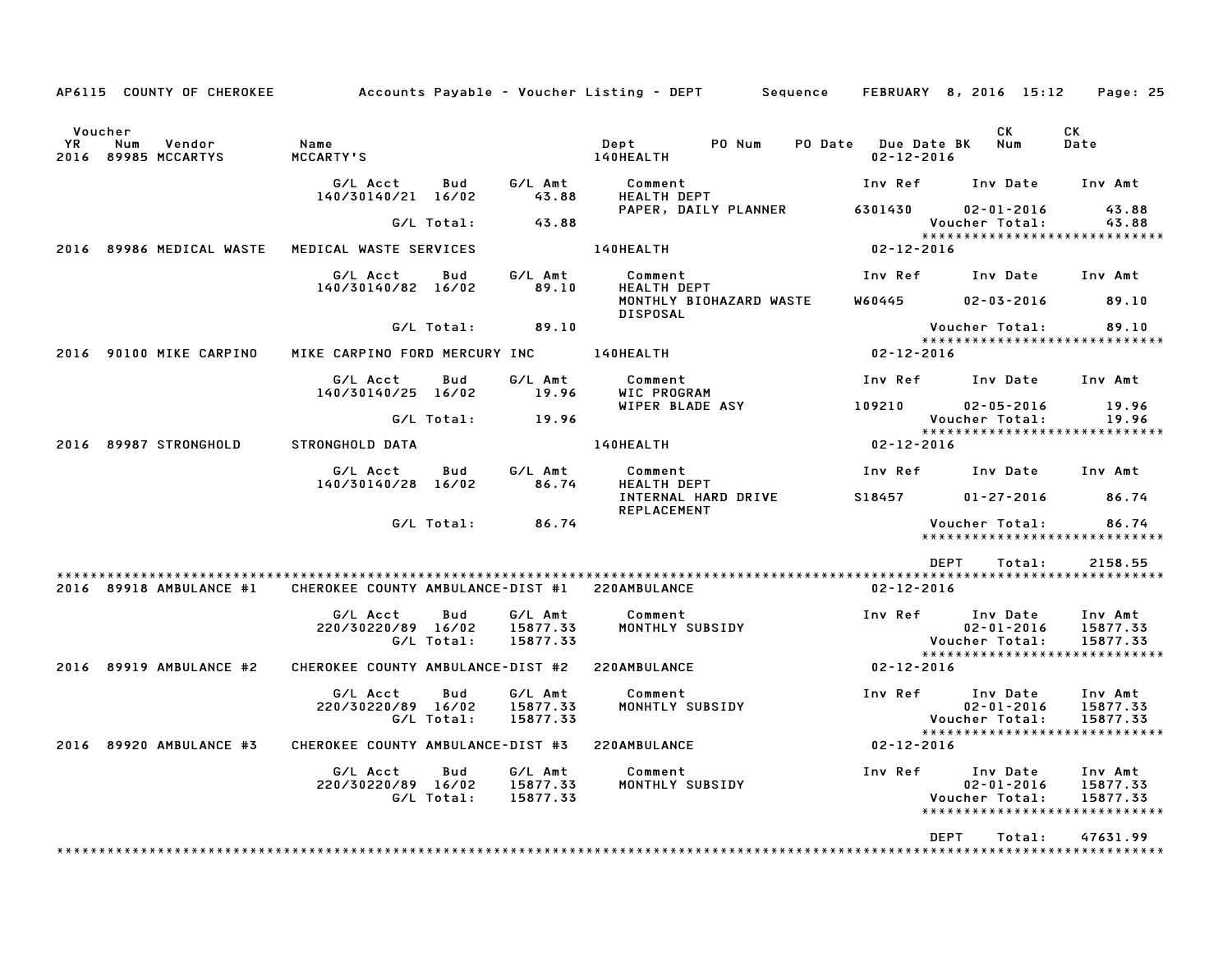|           |                                                  | AP6115 COUNTY OF CHEROKEE Accounts Payable - Voucher Listing - DEPT Sequence FEBRUARY 8, 2016 15:12 Page: 26 |             |                                                                                                                                                                                                                                                                   |                                                                                                                                                                                                                                     |                                                                           |         |
|-----------|--------------------------------------------------|--------------------------------------------------------------------------------------------------------------|-------------|-------------------------------------------------------------------------------------------------------------------------------------------------------------------------------------------------------------------------------------------------------------------|-------------------------------------------------------------------------------------------------------------------------------------------------------------------------------------------------------------------------------------|---------------------------------------------------------------------------|---------|
| <b>YR</b> | Voucher<br>Vendor<br>Num<br>2016 90105 AT&T 5001 | Name<br>AT&T                                                                                                 |             | CK the control of the control of the control of the control of the control of the control of the control of the control of the control of the control of the control of the control of the control of the control of the contr<br>CK.<br>PO Num<br>Dept<br>224911 | PO Date Due Date BK Num<br>$02 - 12 - 2016$                                                                                                                                                                                         |                                                                           | Date    |
|           |                                                  | G/L Acct<br><b>Bud</b><br>224/31224/01                                                                       | 840.35      | G/L Amt Comment<br><b>ACCT</b>                                                                                                                                                                                                                                    |                                                                                                                                                                                                                                     | Inv Ref Inv Date Inv Amt<br>$02 - 01 - 2016$ 602.00                       | 238.35  |
|           |                                                  | G/L Total: 840.35                                                                                            |             |                                                                                                                                                                                                                                                                   | 02-01-2016<br>02-01-2016<br>.vs::::                                                                                                                                                                                                 |                                                                           | 840.35  |
|           | 2016 90001 CENTURYLINK2961 CENTURYLINK           |                                                                                                              |             | 224911                                                                                                                                                                                                                                                            | $02 - 12 - 2016$                                                                                                                                                                                                                    | *****************************                                             |         |
|           |                                                  | Bud<br>G/L Acct                                                                                              |             |                                                                                                                                                                                                                                                                   |                                                                                                                                                                                                                                     |                                                                           | Inv Amt |
|           |                                                  | 224/31224/01                                                                                                 |             |                                                                                                                                                                                                                                                                   |                                                                                                                                                                                                                                     |                                                                           | 1172.05 |
|           |                                                  | G/L Total: 1172.05                                                                                           |             |                                                                                                                                                                                                                                                                   |                                                                                                                                                                                                                                     |                                                                           |         |
|           | 2016 89911 CENTURYLINK4786 CENTURYLINK           |                                                                                                              |             | 224911                                                                                                                                                                                                                                                            | $02 - 12 - 2016$                                                                                                                                                                                                                    |                                                                           |         |
|           |                                                  |                                                                                                              |             | G/L Acct      Bud      G/L Amt        Comment                                                                                                                                                                                                                     |                                                                                                                                                                                                                                     | Inv Ref Inv Date Inv Amt                                                  |         |
|           |                                                  | 224/31224/01                                                                                                 | 160.00      | Comment<br>CUSTOMER 2C257200                                                                                                                                                                                                                                      |                                                                                                                                                                                                                                     | Q011901825  01-19-2016  160.00                                            |         |
|           |                                                  | $G/L$ Total: $160.00$                                                                                        |             |                                                                                                                                                                                                                                                                   |                                                                                                                                                                                                                                     | Voucher Total: 160.00                                                     |         |
|           |                                                  |                                                                                                              |             |                                                                                                                                                                                                                                                                   |                                                                                                                                                                                                                                     | *****************************                                             |         |
|           | 2016 90106 CENTURYLINK4786 CENTURYLINK           |                                                                                                              |             | 224911                                                                                                                                                                                                                                                            | $02 - 12 - 2016$                                                                                                                                                                                                                    |                                                                           |         |
|           |                                                  | G/L Acct                                                                                                     |             |                                                                                                                                                                                                                                                                   | المستوات المستورج المستورج المستورج المستورج المستورج المستورج المستورج المستورج المستورج المستورج المستورج ا<br>المستورج المستورج المستورج المستورج المستورج المستورج المستورج المستورج المستورج المستورج المستورج المستورج ال<br> |                                                                           |         |
|           |                                                  | 224/31224/01                                                                                                 |             | Bud G/L Amt Comment<br>725.45 CUSTOMER                                                                                                                                                                                                                            |                                                                                                                                                                                                                                     | 0020102334  02-01-2016  725.45                                            |         |
|           |                                                  |                                                                                                              |             |                                                                                                                                                                                                                                                                   | Voucher Total: 725.45<br>****************************                                                                                                                                                                               |                                                                           |         |
|           |                                                  | 2016 89946 COL TEL COLUMBUS TELEPHONE COMPANY 224911                                                         |             |                                                                                                                                                                                                                                                                   | $02 - 12 - 2016$                                                                                                                                                                                                                    |                                                                           |         |
|           |                                                  | G/L Acct Bud                                                                                                 | G/L Amt     | Comment                                                                                                                                                                                                                                                           |                                                                                                                                                                                                                                     |                                                                           |         |
|           |                                                  | 224/31224/01 1480.07                                                                                         |             | Comment<br>ACCT 163<br>1045<br><b>ACCT 163</b>                                                                                                                                                                                                                    |                                                                                                                                                                                                                                     | Inv Ref      Inv Date    Inv Amt<br>17561630216   02–01–2016      1102.31 |         |
|           |                                                  |                                                                                                              |             |                                                                                                                                                                                                                                                                   |                                                                                                                                                                                                                                     |                                                                           |         |
|           |                                                  | G/L Total: 1480.07                                                                                           |             |                                                                                                                                                                                                                                                                   | 175610450216 02-01-2016 377.76<br>Voucher Total: 1480.07                                                                                                                                                                            |                                                                           |         |
|           |                                                  |                                                                                                              |             | 224911                                                                                                                                                                                                                                                            |                                                                                                                                                                                                                                     |                                                                           |         |
|           |                                                  | 2016 89912 HARRIS GLOBAL HARRIS COMPUTER SYSTEMS                                                             |             |                                                                                                                                                                                                                                                                   | $02 - 12 - 2016$                                                                                                                                                                                                                    |                                                                           |         |
|           |                                                  | G/L Acct<br>Bud                                                                                              |             | G/L Amt Comment                                                                                                                                                                                                                                                   |                                                                                                                                                                                                                                     |                                                                           |         |
|           |                                                  | 224/31224/01                                                                                                 | 1240.00     |                                                                                                                                                                                                                                                                   | Comment                           Inv Ref      Inv Date    Inv Amt<br>MONTHLY CISCO MAINTENANCE    16000674       01-25-2016        620.00<br>MONTHLY GLOBAL MAINTENANCE   16000680       02-25-2016         620.00                 |                                                                           |         |
|           |                                                  |                                                                                                              |             |                                                                                                                                                                                                                                                                   |                                                                                                                                                                                                                                     |                                                                           |         |
|           |                                                  | G/L Total: 1240.00                                                                                           |             |                                                                                                                                                                                                                                                                   |                                                                                                                                                                                                                                     | Voucher Total: 1240.00<br>****************************                    |         |
|           | 2016 89975 PENGUIN                               | PENGUIN MANAGEMENT INC                                                                                       |             | 224911                                                                                                                                                                                                                                                            | $02 - 12 - 2016$                                                                                                                                                                                                                    |                                                                           |         |
|           |                                                  |                                                                                                              |             |                                                                                                                                                                                                                                                                   |                                                                                                                                                                                                                                     |                                                                           |         |
|           |                                                  |                                                                                                              |             | 6/L Acct Bud 6/L Amt Comment Inv Ref Inv Date Inv Amt<br>224/31224/01 3636.00 12 MONTHS/VOICE NOTIFICATIN 38220 02-01-2016 3636.00                                                                                                                                |                                                                                                                                                                                                                                     |                                                                           |         |
|           |                                                  |                                                                                                              |             | YEARLY DISPATCH SUBSCRIPTIN                                                                                                                                                                                                                                       |                                                                                                                                                                                                                                     |                                                                           |         |
|           |                                                  | G/L Total: 3636.00                                                                                           |             |                                                                                                                                                                                                                                                                   |                                                                                                                                                                                                                                     | Voucher Total:                                                            | 3636.00 |
|           |                                                  |                                                                                                              |             |                                                                                                                                                                                                                                                                   | DEPT                                                                                                                                                                                                                                | Total:                                                                    | 9253.92 |
|           |                                                  |                                                                                                              |             |                                                                                                                                                                                                                                                                   | 02-12-2016                                                                                                                                                                                                                          |                                                                           |         |
|           |                                                  | G/L Acct                                                                                                     | Bud G/L Amt | Comment                                                                                                                                                                                                                                                           |                                                                                                                                                                                                                                     |                                                                           |         |
|           |                                                  | 230/30230/75 16/02 320.00                                                                                    |             |                                                                                                                                                                                                                                                                   |                                                                                                                                                                                                                                     |                                                                           |         |
|           |                                                  | G/L Total: 320.00                                                                                            |             |                                                                                                                                                                                                                                                                   |                                                                                                                                                                                                                                     |                                                                           |         |
|           |                                                  |                                                                                                              |             |                                                                                                                                                                                                                                                                   |                                                                                                                                                                                                                                     | Voucher Total:<br>*****************************                           | 320.00  |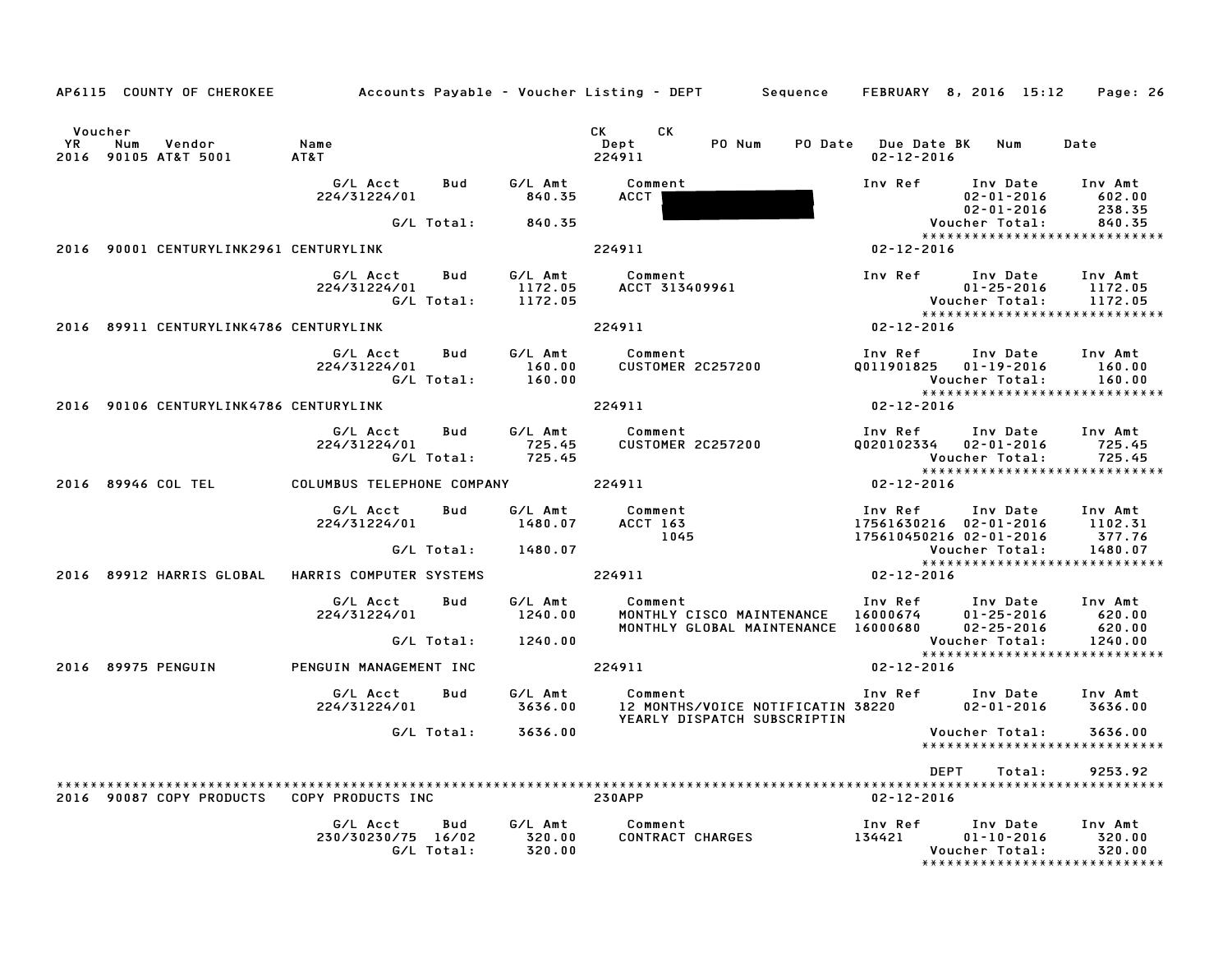|               | AP6115 COUNTY OF CHEROKEE              |                                                |                                    | Accounts Payable – Voucher Listing – DEPT         Sequence                                   |                    | FEBRUARY 8, 2016 15:12                                                          | Page: 27                    |
|---------------|----------------------------------------|------------------------------------------------|------------------------------------|----------------------------------------------------------------------------------------------|--------------------|---------------------------------------------------------------------------------|-----------------------------|
| Voucher<br>YR | Num<br>Vendor<br>2016 89952            | Name                                           |                                    | <b>CK</b><br>СK<br>Dept<br>PO Num<br>PO Date<br><b>230APP</b>                                | <b>Due Date BK</b> | Num<br>02-12-2016 4 132593 02-02-2016 HAND                                      | Date                        |
|               |                                        | G/L Acct<br>230/30230/02 16/02                 | G/L Amt<br>Bud<br>50.00            | Comment<br>DIRECT DEPOSIT TO SECONDARY<br>ACCT DID NOT GO THROUGH<br>GIVING BACK TO EMPLOYEE | Inv Ref            | Inv Date<br>$02 - 02 - 2016$                                                    | Inv Amt<br>50.00            |
|               |                                        | G/L Total:                                     | 50.00                              |                                                                                              |                    | Voucher Total:                                                                  | 50.00                       |
|               |                                        | 2016 90089 FOUR STATE PRIN FOUR STATE PRINTING |                                    | <b>230APP</b>                                                                                | $02 - 12 - 2016$   | *****************************                                                   |                             |
|               |                                        | G/L Acct<br>230/30230/21 16/02<br>G/L Total:   | G/L Amt<br>Bud<br>157.37<br>157.37 | Comment<br>LABELS, PENS, TAPE, BATTERY 0108619001  01-26-2016                                | Inv Ref            | Inv Date<br>Voucher Total:<br>*****************************                     | Inv Amt<br>157.37<br>157.37 |
| 2016          | 90088 MANATRON                         | MANATRON, INC                                  |                                    | <b>230APP</b>                                                                                | $02 - 12 - 2016$   |                                                                                 |                             |
|               |                                        | G/L Acct<br>230/30230/75 16/02                 | G/L Amt<br>Bud<br>2897.60          | Comment<br>ANNUAL MAINTENANCE/SUPPORT 054005<br><b>ACCT 1701102</b>                          | Inv Ref            | Inv Date<br>$01 - 22 - 2016$                                                    | Inv Amt<br>2897.60          |
|               |                                        | G/L Total:                                     | 2897.60                            |                                                                                              |                    | Voucher Total:<br>*****************************                                 | 2897.60                     |
|               |                                        |                                                |                                    |                                                                                              | <b>DEPT</b>        | Total:                                                                          | 3424.97                     |
|               | 2016 90000 CENTURYLINK1319 CENTURYLINK |                                                |                                    | 300ELDERLY                                                                                   | $02 - 12 - 2016$   |                                                                                 |                             |
|               |                                        | G/L Acct<br>300/30300/74 16/02                 | Bud<br>G/L Amt<br>4.33             | Comment<br>ACCT 320494722<br>320497874                                                       | Inv Ref            | Inv Date<br>$01 - 24 - 2016$<br>$01 - 24 - 2016$                                | Inv Amt<br>3.08<br>1.25     |
|               |                                        | G/L Total:                                     | 4.33                               |                                                                                              |                    | Voucher Total:<br>*****************************                                 | 4.33                        |
| 2016          | 90099 CENTURYLINK2961 CENTURYLINK      |                                                |                                    | 300ELDERLY                                                                                   | $02 - 12 - 2016$   |                                                                                 |                             |
|               |                                        | G/L Acct<br>300/30300/74 16/02                 | G/L Amt<br>Bud<br>260.73           | Comment<br>ACCT 313571296<br>313355170                                                       | Inv Ref            | Inv Date<br>$02 - 01 - 2016$<br>$02 - 01 - 2016$                                | Inv Amt<br>193.28<br>67.45  |
|               |                                        | G/L Total:                                     | 260.73                             |                                                                                              |                    | Voucher Total:                                                                  | 260.73                      |
|               | 2016 89944 COLUMBUS                    | CITY OF COLUMBUS                               |                                    | 300ELDERLY                                                                                   | $02 - 12 - 2016$   | *****************************                                                   |                             |
|               |                                        | G/L Acct<br>300/30300/72 16/02<br>G/L Total:   | G/L Amt<br>Bud<br>62.29<br>62.29   | Comment<br>ACCT 07-48820-01                                                                  | Inv Ref            | Inv Date<br>$01 - 28 - 2016$<br>Voucher Total:<br>***************************** | Inv Amt<br>62.29<br>62.29   |
|               | 2016 89913 EMPIRE                      | EMPIRE DISTRICT ELECTRIC COMPANY               |                                    | 300ELDERLY                                                                                   | $02 - 12 - 2016$   |                                                                                 |                             |
|               |                                        | G/L Acct<br>300/30300/72 16/02<br>G/L Total:   | G/L Amt<br>Bud<br>86.86<br>86.86   | Comment<br>ACCT 124991-59-7                                                                  | Inv Ref            | Inv Date<br>$01 - 22 - 2016$<br>Voucher Total:<br>***************************** | Inv Amt<br>86.86<br>86.86   |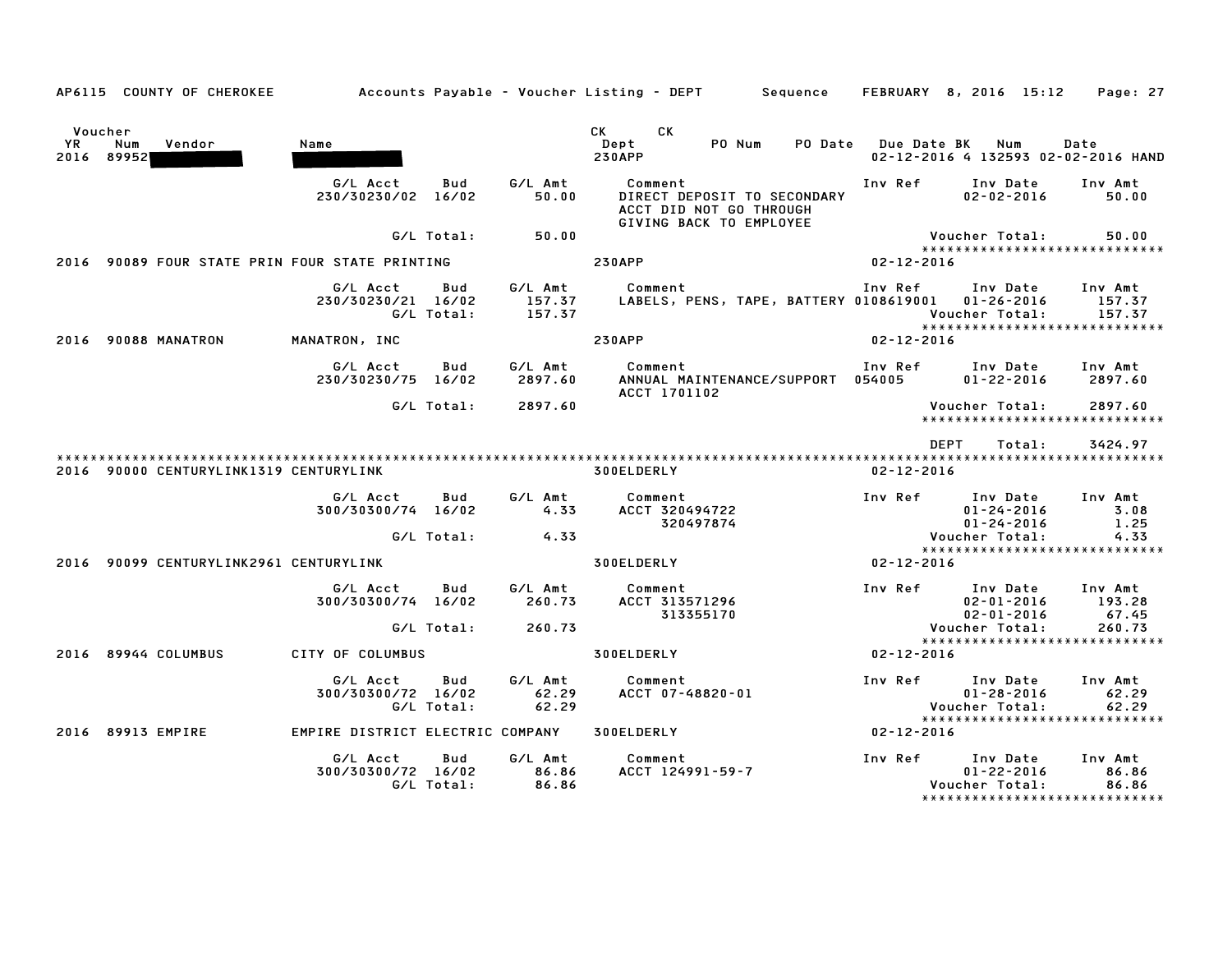|                                                            |                                                  |            |                               | AP6115 COUNTY OF CHEROKEE Accounts Payable - Voucher Listing - DEPT Sequence FEBRUARY 8, 2016 15:12 |                                                                            |                                                                                                                                         | Page: 28                                                |
|------------------------------------------------------------|--------------------------------------------------|------------|-------------------------------|-----------------------------------------------------------------------------------------------------|----------------------------------------------------------------------------|-----------------------------------------------------------------------------------------------------------------------------------------|---------------------------------------------------------|
| Voucher<br><b>YR</b><br>Num<br>Vendor<br>2016 89945 GALENA | Name<br>CITY OF GALENA                           |            |                               | Dept PO Num<br><b>300ELDERLY</b>                                                                    | PO Date Due Date BK<br>$02 - 12 - 2016$                                    | CK<br>Num                                                                                                                               | CK<br>Date                                              |
|                                                            | G/L Acct<br>300/30300/72 16/02                   | Bud        | G/L Amt<br>104.40             | Comment<br>ACCT 10006000<br>SEWER, TRASH, WATER                                                     | Inv Ref                                                                    | Inv Date Inv Amt<br>$01 - 13 - 2016$                                                                                                    | 104.40                                                  |
| 2016 89976 KS GAS                                          | KANSAS GAS SERVICE                               | G/L Total: | 104.40                        | <b>300ELDERLY</b>                                                                                   | $02 - 12 - 2016$                                                           | Voucher Total:<br>*****************************                                                                                         | 104.40                                                  |
|                                                            | G/L Acct Bud<br>300/30300/72 16/02<br>G/L Total: |            |                               | G/L Amt Comment<br>162.26 ACCT 512076592 1191351 09<br>162.26                                       |                                                                            | Inv Ref      Inv Date     Inv Amt<br>$01 - 29 - 2016$<br>Voucher Total:<br>*****************************                                | 162.26<br>162.26                                        |
|                                                            |                                                  |            |                               |                                                                                                     |                                                                            | DEPT<br>Total:                                                                                                                          | 680.87                                                  |
| 2016 90102 SEK RECYCLING                                   | SOUTHEAST KANSAS RECYCLING, INC 310LAND          |            |                               |                                                                                                     | 02-12-2016                                                                 |                                                                                                                                         |                                                         |
|                                                            | G/L Acct<br>310/30310/89 16/02<br>G/L Total:     | Bud        | 1000.00<br>1000.00            | G/L Amt Comment<br>JANUARY DROP OFF                                                                 | Inv Ref<br>27424                                                           | Inv Date<br>$02 - 03 - 2016$<br>Voucher Total:<br>******************************                                                        | Inv Amt<br>1000.00<br>1000.00                           |
| 2016 90004 CASEYS                                          | CASEY'S GENERAL STORES INC                       |            |                               | <b>330SEWER</b>                                                                                     | 02-12-2016                                                                 | <b>DEPT</b><br>Total:                                                                                                                   | 1000.00                                                 |
|                                                            | G/L Acct<br>330/30330/30 16/02<br>G/L Total:     | Bud        | G/L Amt<br>95.83<br>95.83     | Comment<br><b>FUEL</b>                                                                              | Inv Ref<br>20802                                                           | Inv Date<br>$02 - 01 - 2016$<br>Voucher Total:<br>*****************************                                                         | Inv Amt<br>95.83<br>95.83                               |
| 2016 90003 CENTURYLINK2961 CENTURYLINK                     |                                                  |            |                               | <b>330SEWER</b>                                                                                     | $02 - 12 - 2016$                                                           |                                                                                                                                         |                                                         |
|                                                            | G/L Acct<br>330/30330/72 16/02<br>G/L Total:     | Bud        | G/L Amt<br>142.03<br>142.03   | Comment<br>PHONE                                                                                    | 438097159                                                                  | Inv Ref      Inv Date<br>$01 - 23 - 2016$<br>Voucher Total:                                                                             | Inv Amt<br>142.03<br>142.03                             |
| 2016 89942 EMPIRE                                          | EMPIRE DISTRICT ELECTRIC COMPANY 330SEWER        |            |                               |                                                                                                     | $02 - 12 - 2016$                                                           | *****************************                                                                                                           |                                                         |
|                                                            | G/L Acct<br>330/30330/72 16/02 1551.97           | Bud        | G/L Amt                       | Comment<br>ELECTRIC                                                                                 | 369339684<br>028371045<br>487490674<br>535793780<br>059522219<br>547731851 | Inv Ref      Inv Date<br>01-28-2016<br>$01 - 27 - 2016$<br>$01 - 27 - 2016$<br>$01 - 27 - 2016$<br>$01 - 27 - 2016$<br>$01 - 27 - 2016$ | Inv Amt<br>182.99<br>19.00<br>143.80<br>34.47<br>178.61 |
|                                                            | G/L Total:                                       |            | 1551.97                       |                                                                                                     |                                                                            | 866807-56-3 01-29-2016<br>Voucher Total:<br>*****************************                                                               | 818.27<br>174.83<br>1551.97                             |
| 2016 89926 KDHE WATER                                      | <b>KDHE</b>                                      |            |                               | 330SEWER                                                                                            | $02 - 12 - 2016$                                                           |                                                                                                                                         |                                                         |
|                                                            | G/L Acct<br>330/30330/89 16/02<br>G/L Total:     | Bud        | G/L Amt<br>7721.05<br>7721.05 | Comment<br>LOAN AGREEMANT 6TH PAYMENT C20174501                                                     | Inv Ref                                                                    | Inv Date<br>$01 - 22 - 2016$<br>Voucher Total:<br>******************************                                                        | Inv Amt<br>7721.05<br>7721.05                           |
|                                                            |                                                  |            |                               |                                                                                                     |                                                                            | <b>DEPT</b><br>Total:                                                                                                                   | 9510.88                                                 |